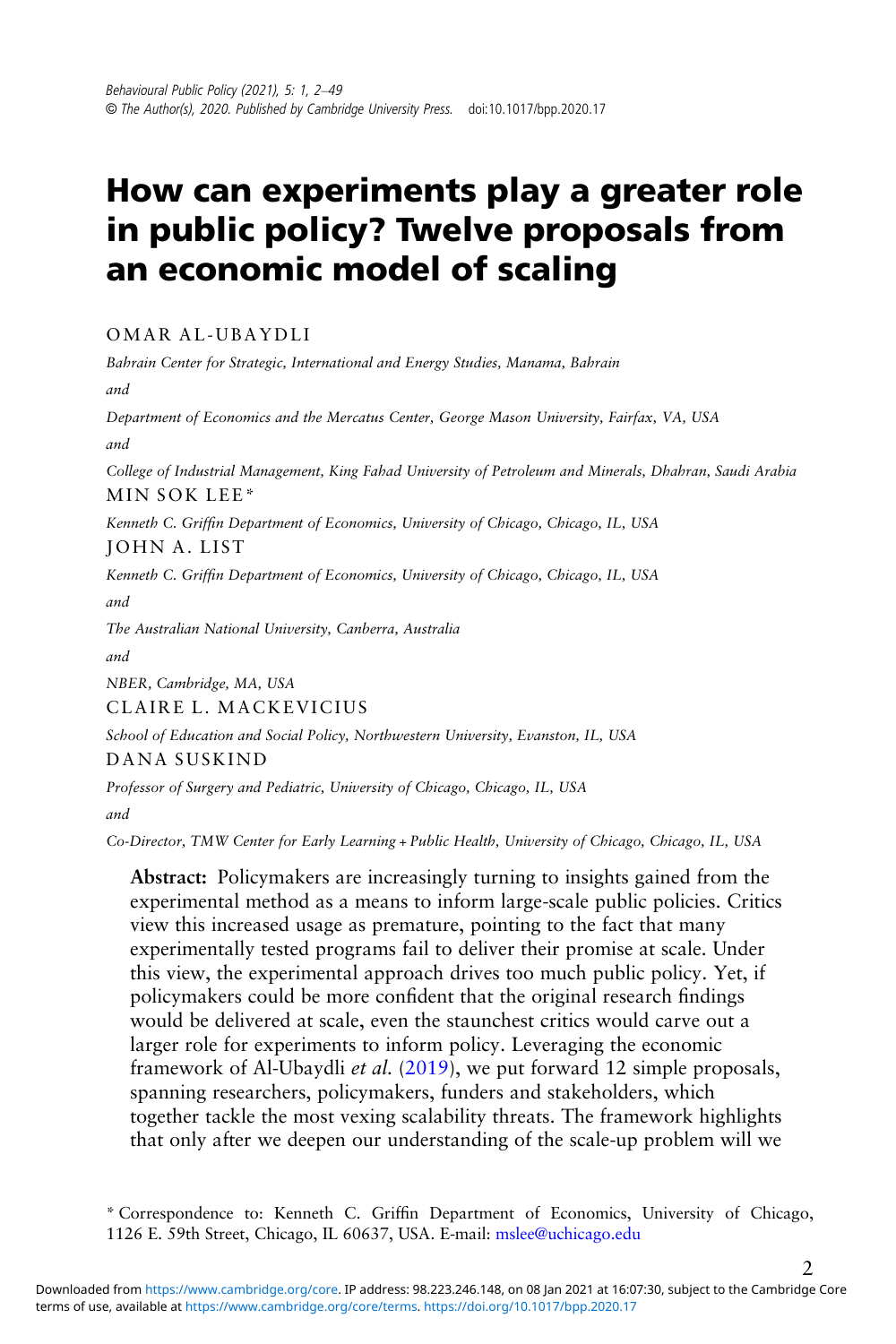be on solid ground to argue that scientific experiments should hold a more prominent place in the policymaker's quiver.

Submitted 24 September 2019; accepted 8 November 2019

#### Introduction

For decades, a small school district in the upper Midwest of the USA has been struggling with kindergarten readiness. Administrators have tried a long list of solutions with little success, leaving the District Superintendent, Greta, at her wit's end. Mason, a new member of the school board and devoted follower of the science of early education, had recently read an article about an early education field experiment with impressive results: peer reviewed by academic experts, the study showed large treatment effects on several school readiness indicators. At the end-of-the-year school board meeting, while others discussed the district's woes, Mason brought up the idea of implementing a similar program, a potential silver bullet to address the district's pervasive issues with kindergarten readiness. "The benefit–cost ratio is astronomical," he assured Greta and the rest of school board. Armed with the science, and associated statistical jargon that few could understand, the school board chose to trust Mason and adopt the program.<sup>1</sup>

That fall, the school district began to introduce the program, rolling it out in an experimental fashion so that officials could credibly isolate the program's impacts and prove its benefits to the community. At every fish fry and rotary club meeting they attended, Greta and Mason mentioned the program. "Just wait until these students apply to college – our first Harvard matriculants are coming soon," Mason boasted at the Lion's Club pancake breakfast.

After one year, the results arrived. Mason and Greta pored over the costs, benefits and outcomes, as measured by standardized cognitive and behavioral tests. The results: unequivocally mediocre. The program did not even pass a benefit–cost (BC) test, much less yield the silver bullet that was promised. "I guess the science got it wrong this time," Mason concluded.

But did it?

As academics, we believe that the science likely had it right, but that the results were over-interpreted. The program that Greta and Mason tried to replicate could never carry the water that Greta and Mason had hoped. Indeed,

1 Except for the names and a few other changes, this is a true story. We trust that readers who work in policy circles or in firms have their own Greta and Mason stories that mirror this illustration. One of the coauthors (List), who worked in the White House from 2002 to 2003, recalls more than a handful of policies going forward in this manner across the various governmental agencies.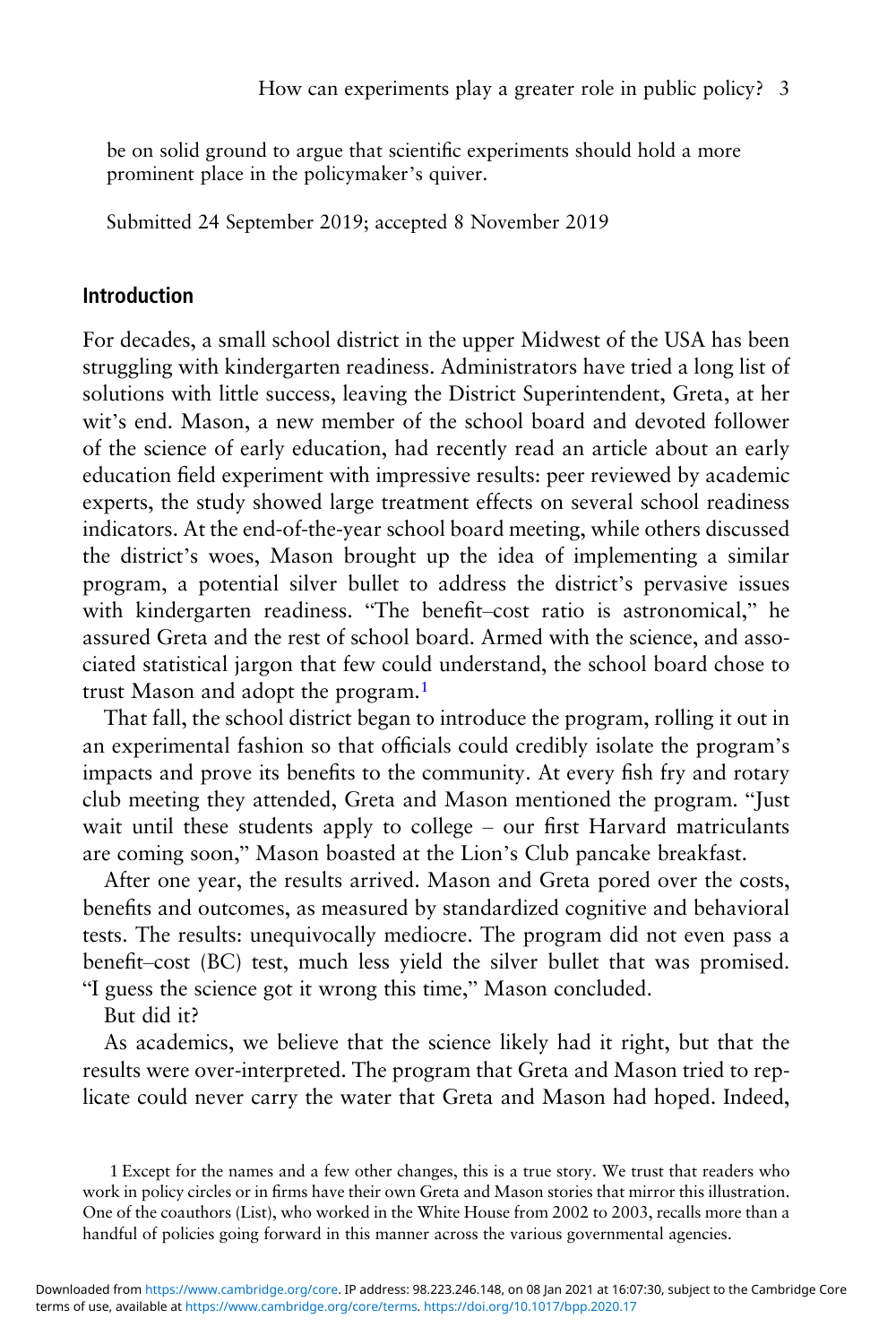moving from an initial research study to one that will have an attractive BC profile at scale is much more complex than most imagine.

This is not to focus criticism on field experiments. Quite the opposite, as field experiments have contributed immensely to the 'credibility revolution' of the last three decades in the social sciences (see Harrison & List, [2004](#page-45-0)). In this way, field experiments have become a useful tool for providing causal estimates that are difficult to obtain using other approaches. Yet, while field experiments have focused primarily on testing theories, uncovering mechanisms and estimating program effects, the question of how to actually use those experimental insights for policymaking remains poorly understood.

One can glean this fact from asking a simple question about the opening vignette: What went wrong in the school district's scaling of the original, successful field experiment? Maybe the original study was a false positive, whereby the received evidence was not yet actionable? Perhaps there was a 'voltage effect' (see, e.g., Kilbourne et al., [2007](#page-46-0); Gottfredson et al., [2015](#page-45-0); Supplee & Metz, [2015](#page-47-0); Supplee & Meyer, [2015](#page-47-0); Cheng et al., [2017\)](#page-43-0) because Greta's school district changed core components of the program or failed to hire high-quality instructors. The term 'voltage effect' or 'voltage drop' describes the phenomenon of the measured program benefit in the original research study being significantly larger than the measured benefit when that program is implemented at larger scale. Maybe the cost per student was much larger at scale than at the research site because in order to hire enough high-quality teachers the district had to pay much higher wages than the research study paid their handful of teachers.

Our study is motivated by the goal of digging into the economics of scaling. To date, this literature has largely been devoid of economics, focusing instead on the tools of implementation experts. Yet, a natural progression of the field revolves around the query: How can we combine economics with the experimental method to inform policy at scale? We view this query as the most important question facing evidence-based policymaking today. Indeed, the chain connecting initial research discovery to the ultimate policy enacted has as its most susceptible link an understanding of the science of scaling.<sup>2</sup> Existing discussions of scaling emphasize fidelity of implementation and the identification of core components, with work thus far focusing on certain aspects of the benefit side, or the 'voltage drop' of treatment.

2 Following Al-Ubaydli et al. ([2019](#page-43-0)), we view the chain as having three major links: (1) funding basic research (see List, [2011a\)](#page-46-0); (2) providing the knowledge creation market with the optimal incentives for researchers to design, implement and report scientific results; and (3) developing a system whereby policymakers have the appropriate incentives to adopt effective policies and, once adopted, develop strategies to implement those policies with rigorous evaluation methods to ensure continual improvement (see, e.g., Chambers et al., [2013;](#page-43-0) Komro et al., [2016\)](#page-46-0).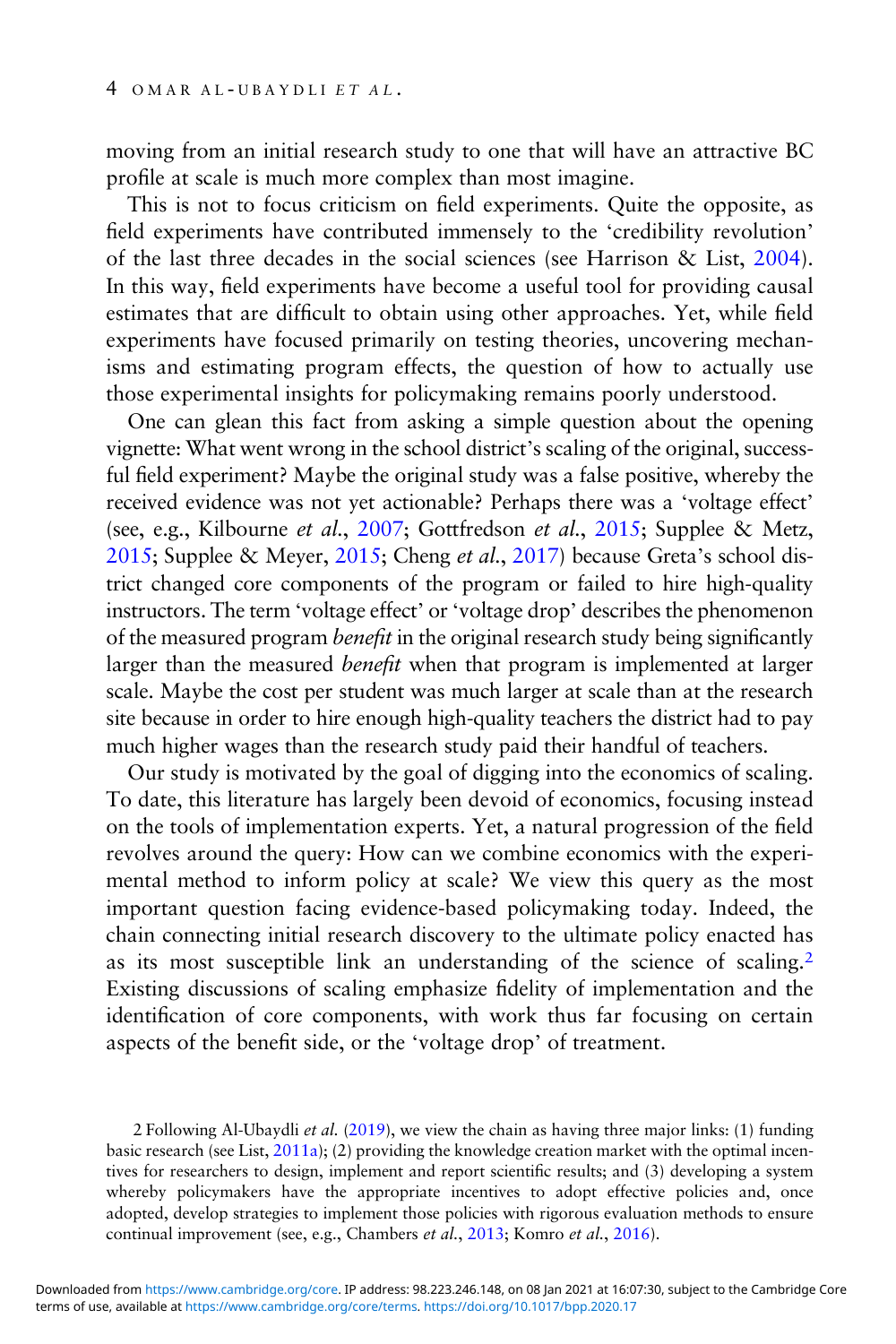Beyond providing insights into the science of using science (epistemology), we view our work as representing a natural progression of field experiments in the social sciences. In the previous 25 years, field experiments have become an increasingly popular method in economics for providing causal estimates across a variety of settings, addressing issues as far ranging as: why people give to charitable causes; why people discriminate; and why some schools fail to meet standard metrics. The next frontier is to focus more keenly on how we can generate credible and scalable results that policymakers can trust when implementing programs. Providing insights into how results scale to the broader population is critical to ensuring a robust relationship between scientific research and policymaking. Without such an understanding, empirical research can quickly be undermined in the eyes of the policymaker, the broader public and the scientific community itself.

We augment this literature by introducing an economic lens in two key ways. First, we approach the problem through the lens of economic incentives and markets. By recognizing the various incentives of the actors in the scientific market of knowledge creation, we can understand, recognize, describe and propose nudges to the important factors that threaten scaling of original research interventions within a logical and coherent economic framework. Second, we apply economic tools to quantify and clarify changes to benefits and costs when a program is scaled. In this manner, we are effectively shifting the discussion from a purely benefit-driven exploration to one where both benefits and costs are considered, revolving around the problem of the 'scale-up effect'. To our knowledge, little economics has been brought to the voltage question, much less to the larger scale-up effect problem (yet, the interested reader should see, e.g., Akram et al., [2017;](#page-42-0) Al-Ubaydli et al., [2017a,](#page-43-0) [2017b](#page-43-0), [2019](#page-43-0); Banerjee et al., [2017](#page-43-0); Davis et al., [2017](#page-44-0); Muralidharan & Niehaus, [2017](#page-46-0); Ashraf et al., [2018](#page-43-0)).

As our inspiration, we use the model of Al-Ubaydli et al. ([2019](#page-43-0)). In that study, the authors created a theoretical framework with three players: (1) government policymakers, who aspire to implement programs that work at scale to maximize expected benefits minus expected costs; (2) researchers, who desire to report both important treatment effects and replicable findings; and (3) the general populace, which maximizes its utility (or satisfaction). Putting these three players together in a market for scientific knowledge creation, and recognizing the individual incentives of each, provides a useful roadmap that offers new insights into the threats to scalability and points to areas where more empirical work is necessary.

Similar to Al-Ubaydli et al. ([2017a,](#page-43-0) [2017b](#page-43-0), [2019](#page-43-0)), to characterize scalability and highlight certain relevant threats, we divide the problem into three categories. The first involves the statistical procedure applied to the data gathered. This can be viewed as the approach to asking: When is evidence actionable?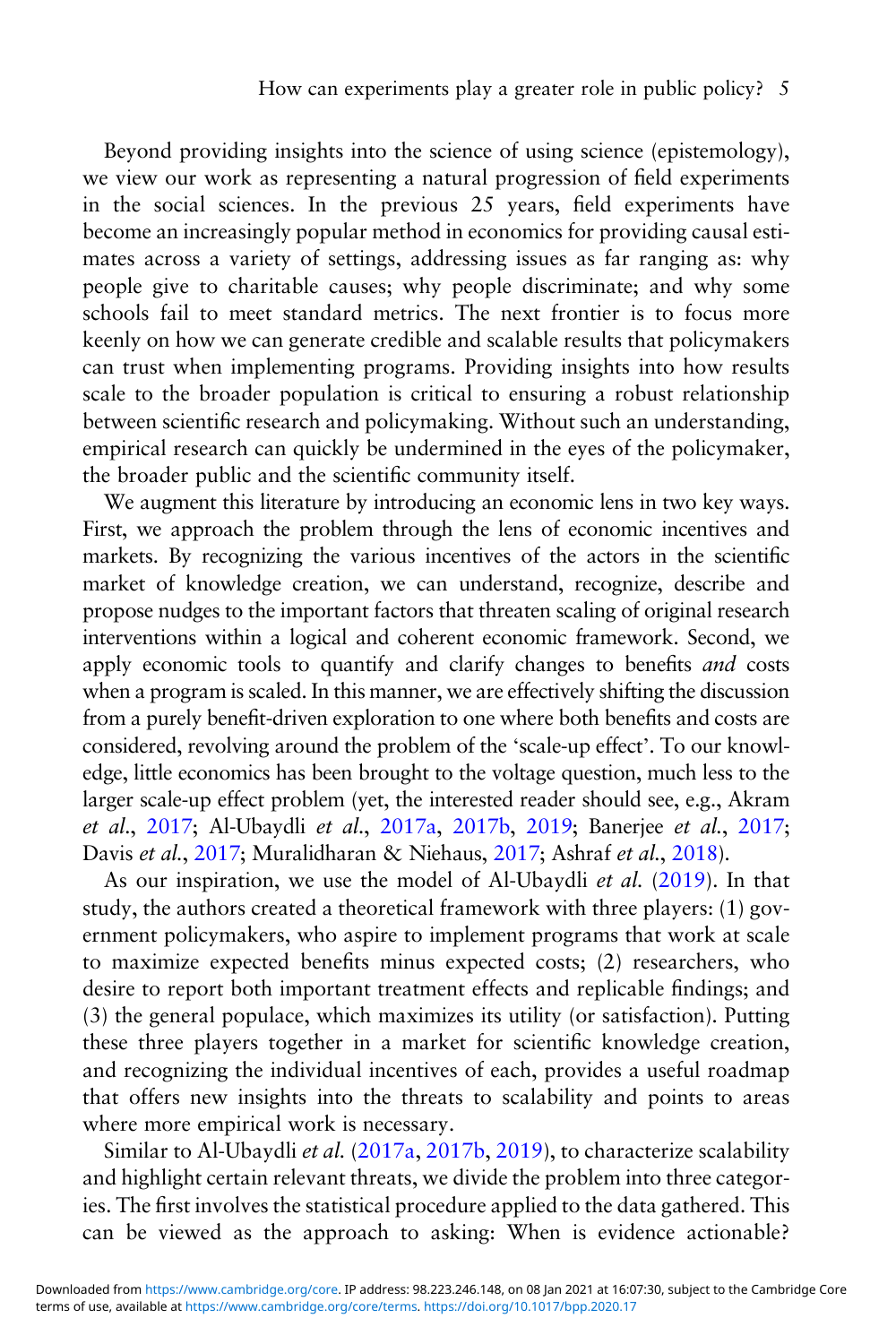Publishing a result in a reputable, peer-reviewed journal does not automatically constitute sufficient evidence for a policymaker to be confident that the result represents a 'true effect' of the program. Not only do "researchers and policymakers often have different notions of evidence" (Davies, [2012\)](#page-44-0), but there is no one definition of evidence within research or policy worlds. In this first component, we define a notion of actionable evidence to provide guidance to policymakers and researchers (one might argue that premature action is a key issue with scaling; see Ioannidis, [2005,](#page-45-0) for a review in clinical research).

One proposal from this category is a simple piece of advice to policymakers: we need more precise statistical summaries and more frequent replication to help address inference problems. We advocate that a post-study probability (PSP) of at least 0.95 is achieved before enacting policies. In practice, this amounts to three or four well-powered independent replications of the original finding. This is, of course, ad hoc, but will naturally lead to demand for a greater number of replications and a subsequent change in our research reward structure. In equilibrium, more dollars for replications from funding agencies would be a natural outcome. This landscape change would be welcome given the current credibility crises in science (Jennions & Moller, [2001;](#page-45-0) Ioannidis, [2005;](#page-45-0) Bettis, [2012](#page-43-0); Nosek et al., [2012](#page-46-0), Camerer et al., [2016](#page-43-0)).

Second, the model discusses representativeness of the population, which surfaces continuously throughout the empirical literature as a general topic in the social sciences. Following the vignette above, in the original study, the researcher might have sought a population that minimized participation costs, or perhaps a population that had characteristics that might yield a larger treatment effect (a 'let's give the idea its best shot of working' approach). Greta's school district might have had students with very different characteristics, including observables like demographics and educational background that did not match the original study. Maybe even the school district had a random sample of children, but the original research did not. In a nutshell, researcher choice/bias, selection bias/sorting of the study's population into the program, non-random attrition and (dis)economies of scale in participation costs all affect the representativeness of the population studied, and this might impact the promise of scaling (see Bell & Stuart, [2016\)](#page-43-0).

Our third category of threat involves a summary of issues surrounding the representativeness of the situation. While the focus of the implementation science literature has been program fidelity, situational features in practice are much richer, and we discuss various aspects of the situation that have implications for the scalability of the BC ratio. Indeed, the research and policy communities oftentimes generalize results to both a population of situations and a population of people, even though we often only speak of the latter. This is particularly troubling considering that the data, thus far, suggest that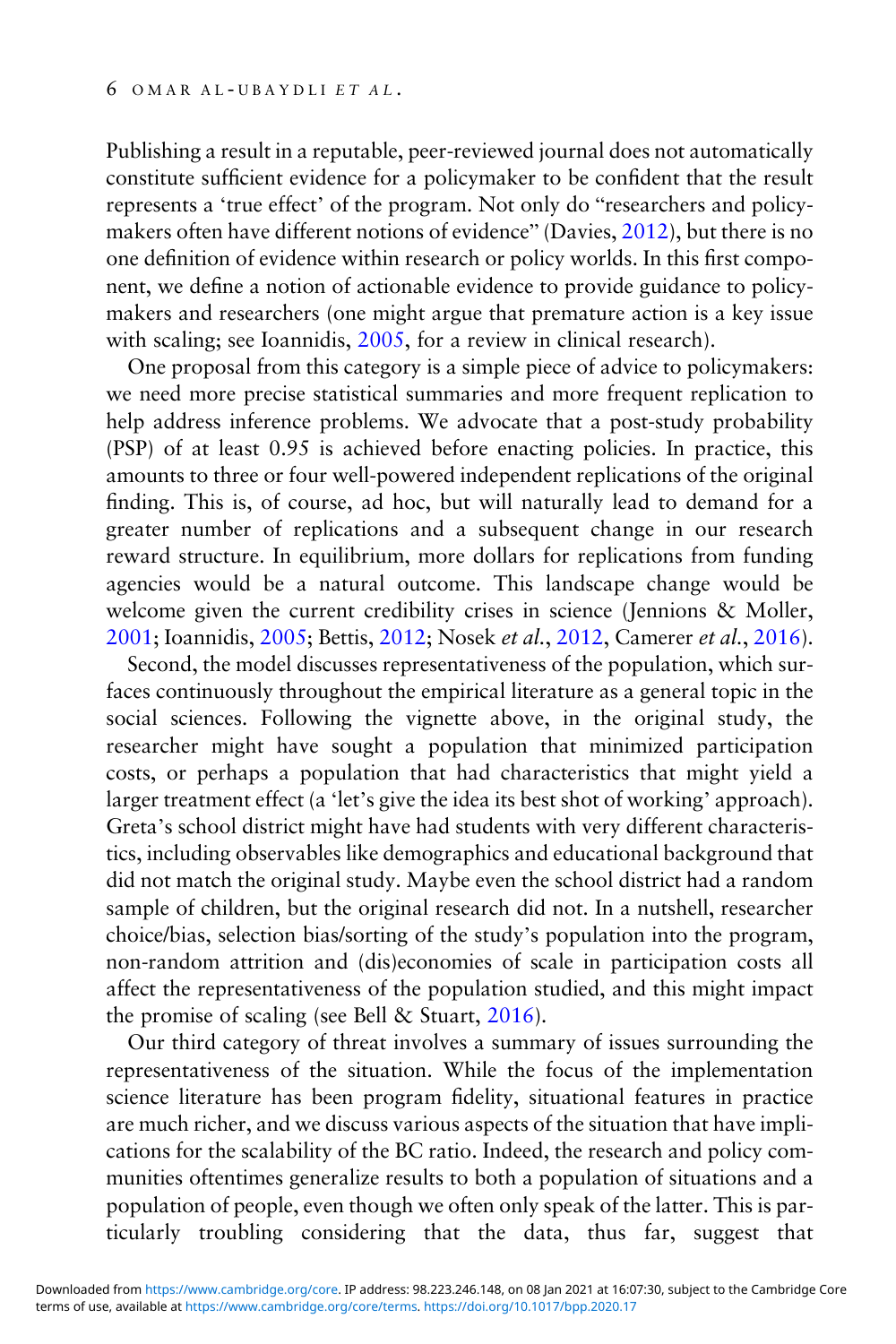representativeness of the situation is much more important than representativeness of the population (see, e.g., List, [2006](#page-46-0)).

For instance, when Greta's school district scaled up the kindergarten readiness program, they did it within their infrastructure, which might have been entirely different from that of the original study. If the original results are dependent on the specific context or are not done in a policy relevant environment, we can expect the BC profile to change at scale. The implementation literature sometimes calls this context-dependence. Likewise, in conjunction with curriculum specialists, the original researcher created a curriculum for a pre-kindergarten program, trained the teachers and provided hands-on support throughout the program. When the school district scaled up the program, they might not have used the exact same curriculum and care as the original implementation due to local constraints. This is often described as 'program drift' in the literature.

Another key aspect of the situation pertains to spillovers (network effects) and the general equilibrium (GE) effects of scaling. Concerning the Midwestern school district, spillovers could be negative from the treated group to the control group. While the intervention improves the school performance of students in a given class, the control group may, upon seeing an initial improvement in the performance of the treated group, feel demoralized, inducing a deterioration in their performance, accentuating the measured treatment effect (psychologists denote this effect as 'resentful demoralization'). Of course, the effect could run in the opposite direction. For example, List et al. ([2019](#page-46-0)) provide such an example in their measurement of the effects of a pre-kindergarten intervention in Chicago: control group children gain more than 0.5 standard deviations in cognitive test scores based on proximity to treated neighbors. This implies that the program may be much more effective at scale than the original research suggests. Such spillovers can also occur within treatment or control groups, positively or negatively magnifying effects. In addition to within- and between-treatment spillover effects, there is also the possibility of spillovers from the treated group to people who are not even participating in the experiment (i.e., people beyond the control group; the interested reader should see Banerjee et al., [2017](#page-43-0); Muralidharan & Niehaus, [2017](#page-46-0)).

Representativeness of the population and the situation as potential threats to scalability underline how fundamental it is to understand 'sites' (i.e., the environment where the original research was implemented) to address the scale-up problem. The literature treats 'sites' loosely, where some disciplines focus on the population of sites while others emphasize the situational characteristics. We define 'sites' as having multidimensional characteristics, which our theory guides into population and situational categories. It is thus critical for researchers to comprehensively describe the environment where the research is carried out, going beyond a cursory description.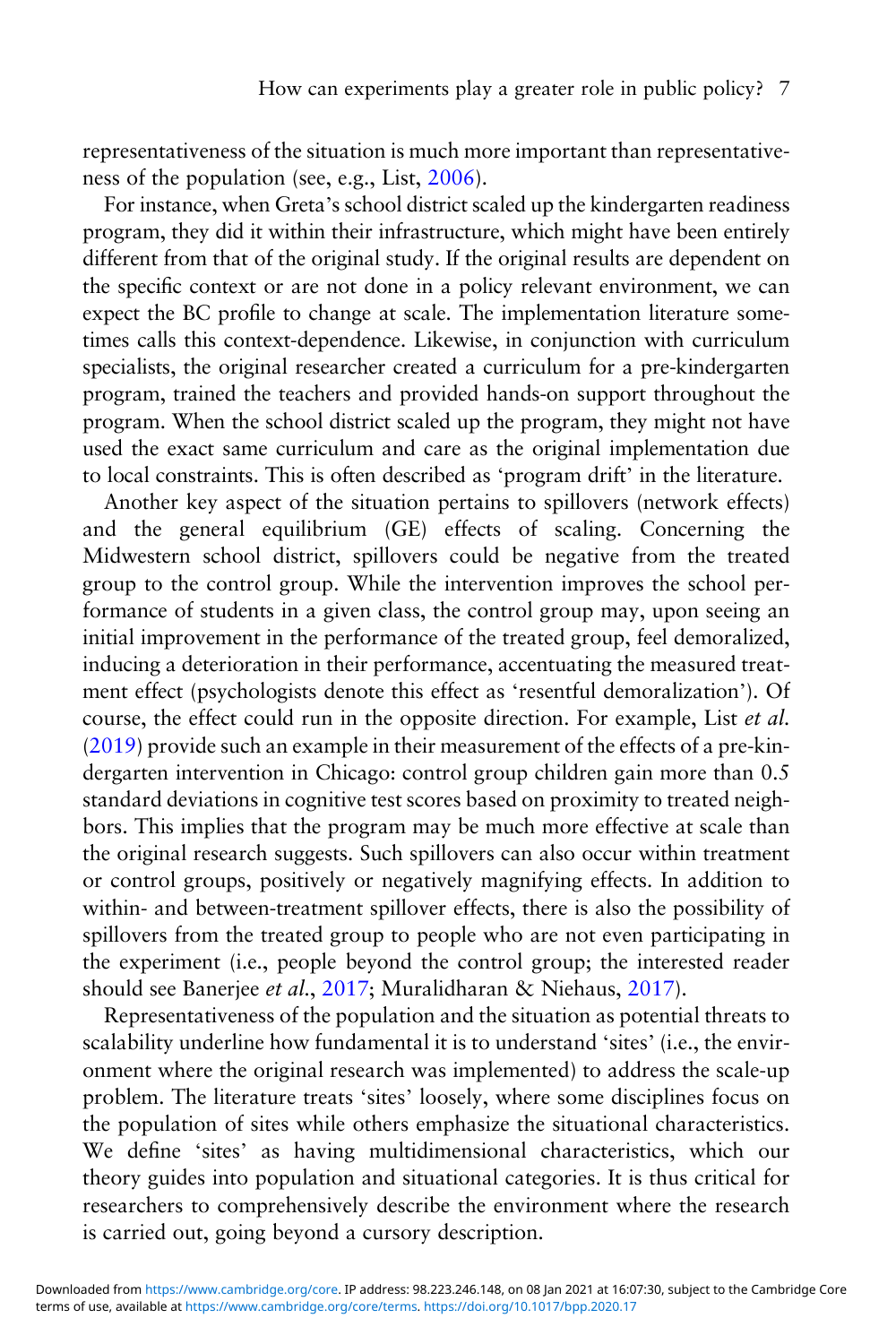We do not view our insights as limited to helping policymakers. By highlighting the key potential economic sources threatening the scalability of programs and bringing them to the attention of researchers, we hope that those preparing to conduct new studies might consider modifying their own designs such that their reported treatment effect estimates more accurately inform what is likely to occur should the program be scaled. In this way, the new demand on scholars is that we backward induct when setting up our original research plan to ensure accurate and swift transference of programs to scale with minimal uncertainty.

In this manner, our research advocates flipping the traditional knowledge creation model, calling on scholars to place themselves in the shoes of the policymakers whom they are trying to influence. While we put forward 12 proposals that span researchers, policymakers, funders and stakeholders, our general call is for policy research that starts by imagining what a successful intervention would look like fully implemented in the field, applied to a policy-relevant subject population and situation, sustained over a long period of time and working as it is expected because its underlying mechanisms are understood.

The remainder of our study proceeds as follows. The next section defines the scale-up effect and provides an overview of select interventions that worked successfully at scale and interventions that showed less evidence of success at scale. The section following this defines the knowledge creation market and outlines the theoretical model. The 'Implications of the model' section highlights predictions from the model and summarizes our 12 proposals. We conclude with a summary highlighting the importance of understanding the science of using science.

#### Defining the scale-up effect and summary evidence of scaling exercises

Policymakers inform policies through results from programs that have high, attractive BC measures. This evidence often comes in the form of a large measured treatment effect, or benefit, in a small-scale randomized controlled trial (RCT).<sup>3</sup> In policymaking and the scientific community, it is considered a disappointing surprise when large-scale policy implementation does not result in the same benefit profile as a small-scale RCT program evaluation. The implementation literature refers to this problem as the voltage effect. To avoid confusion between the voltage effect and the gross scaling effect, which also considers the cost side of the equation according to our definition, we use a new term,

<sup>3</sup> Policymakers do not exclusively consider RCTs as evidence to inform policies (just as researchers do not only run RCTs to evaluate programs), but our study focuses on RCT-generated evidence.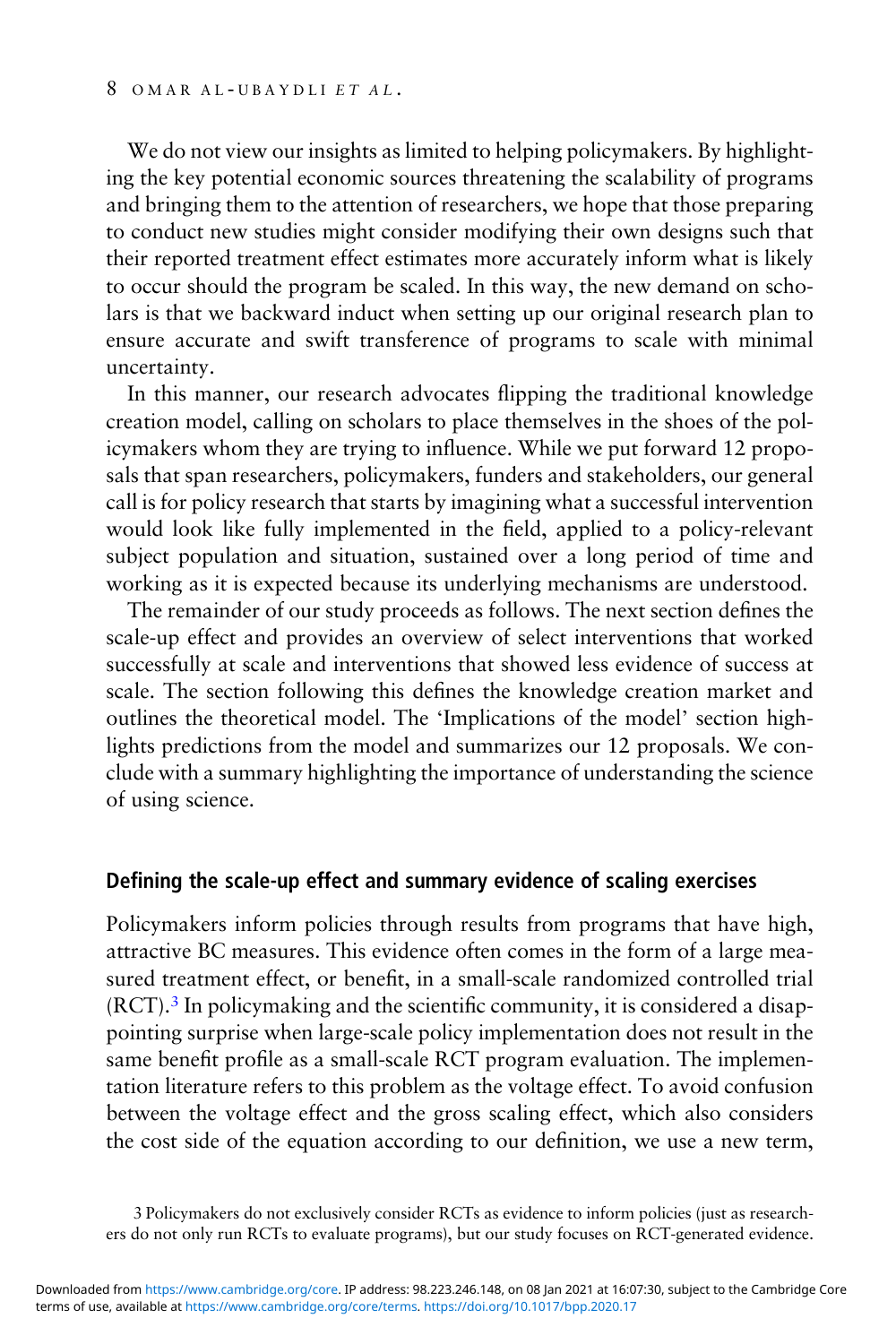'scale-up effect', which refers to changes in the net treatment effect resulting from changes in scale. That is, we include both benefits and costs when considering scaling. In the following sections, we disentangle the scale-up effect into mechanisms through which the benefits and/or costs change from small to large scale. Each mechanism is placed into one of our three categories.

The scale-up effect can also be interpreted broadly within the context of the generalizability of experimental results (Al-Ubaydli & List, [2013](#page-42-0)). In most cases, many scholars view generalizability as 'horizontal scaling', or whether the empirical results generalize across space and time. Alternatively, the scale-up effect is 'vertical scaling', or whether the measured BC profile calculated in small-scale RCTs can be generalized to larger-scale environments.

While we view our economic approach to the scale-up problem as having several novel elements, we are not occupying virgin territory. Many entities involved in the generation of scientific knowledge have acknowledged the importance of the scale-up effect in their framework, though there are no uniform broad guidelines on how to address them. For example, the Institute of Education Sciences' (IES) five goals are a useful framework within which to consider the scale-up effect in education. Their Goal 4, Effectiveness, is the stage at which research determines whether programs will be effective within "routine practice in authentic education delivery settings," or whether the effects of a program remain even in a more natural context.<sup>4</sup>

Similarly, using the Institute of Medicine (IOM) T0 to T4 translational research framework, our model describes the progression from T2 to T3 and T4.<sup>5</sup> Likewise, in the language of the National Institutes of Health (NIH) National Center for Advancing Translational Sciences, we focus on research moving from the 'Clinical Implementation' to the 'Public Health' stage, where researchers attempt to bring promising interventions to a wider population.<sup>6</sup> The NIH emphasizes the distinction between efficacy trials that mirror our idea of program evaluation and effectiveness trials that describe our policy scale-up (Bauer et al., [2015](#page-43-0)). Finally, the Food and Drug Administration (FDA) has a rigorous five-step drug approval process. Our model of scale-up is similar to their Step 3, Clinical Research, to Step 5, Post-Market Safety Monitoring.<sup>7</sup> Our focus is social programs that may become policy, while the FDA is dedicated to medical drugs, but the approach is similar – we chart the process from small-scale research to large-scale effectiveness.

<sup>4</sup> [https://ies.ed.gov/director/board/brie](https://ies.ed.gov/director/board/briefing/ncer_structure.asp)fing/ncer\_structure.asp

<sup>5</sup> [https://ictr.wisc.edu/what-are-the-t0-to-t4-research-classi](https://ictr.wisc.edu/what-are-the-t0-to-t4-research-classifications)fications

<sup>6</sup> <https://ncats.nih.gov/translation/spectrum>

<sup>7</sup> <https://www.fda.gov/ForPatients/Approvals/Drugs/default.htm>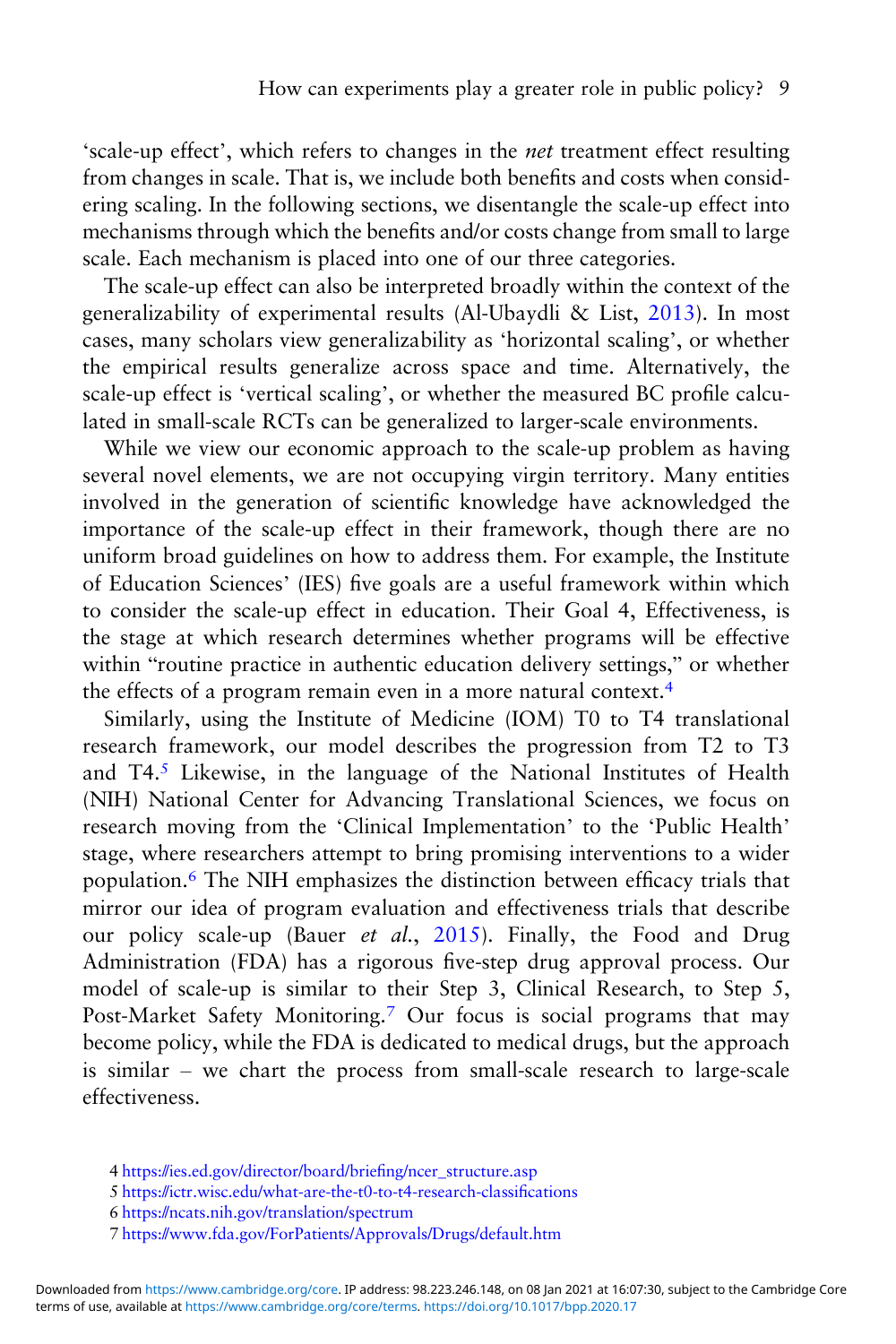# Summary of scaling evidence

Across different disciplines, there are examples of RCTs or program evaluations that have been successfully implemented at scale. However, these are the minority. In the cases of both successes and failures, our theoretical framework aids in explaining, or hypothesizing about, the potential causes of these outcomes.

The Knowledge is Power Program (KIPP) network of charter schools is an example of successful scaled-up implementation of an initial RCT evaluation. Early on, it had shown promising positive results on student achievement at smaller scales (Angrist et al., [2012](#page-43-0); Tuttle et al., [2013\)](#page-47-0), and the main empirical results were replicated in larger-scale RCTs (Tuttle et al., [2015;](#page-47-0) Knechtel et al., [2017\)](#page-46-0). Our theory described below suggests that these results are not surprising, as across this horizontal scaling, the key mechanisms driving the scale-up problem were turned off: representative population of students who typically attend the schools, fidelity of curriculum implementation, infrastructure, quality of teachers, etc. If KIPP is further scaled, the theory pinpoints several potential threats: long school days and the school year (implementation cost), selective teacher hiring (implementation cost) and selection of students into KIPP (selection bias/sorting), among others.

Another successful scaling example is the California Greater Avenues for Independence (GAIN) welfare-to-work program in the late 1980s and early 1990s. In an initial RCT in six counties in California, one of the counties in particular (Riverside County) showed promising results in increasing the employ-ment and earnings of the participants (Riccio et al., [1994;](#page-47-0) Freedman et al., [1996\)](#page-44-0). A few years later, this same model was implemented in the much larger Los Angeles County, and the positive effects on employment and earnings were replicated at scale (Freedman et al., [2000](#page-44-0)). Although it is difficult to pin down the exact reasons for this success, the continuous involvement of the Department of Public Social Services in charge of the overhauling of the program played a key role in shutting down the potential mechanisms that threaten scalability. This points to the importance of the involvement of the original scientist/implementer, as we suggest below.

While these examples highlight successful scaling cases, results of program evaluations that were not replicated in larger-scale RCTs, or when implemented at a larger scale by policymakers, appear more numerous in the literature. Some of these unsuccessful examples belong to what our model describes as the statistical inference problem. Collaborative Strategic Reading (CSR) is a program designed to increase reading comprehension that showed positive results in quasi-experimental settings. However, in an RCT, Hitchcock et al. [\(2011\)](#page-45-0) find no meaningful effect of the scaled program. Project CRISS, a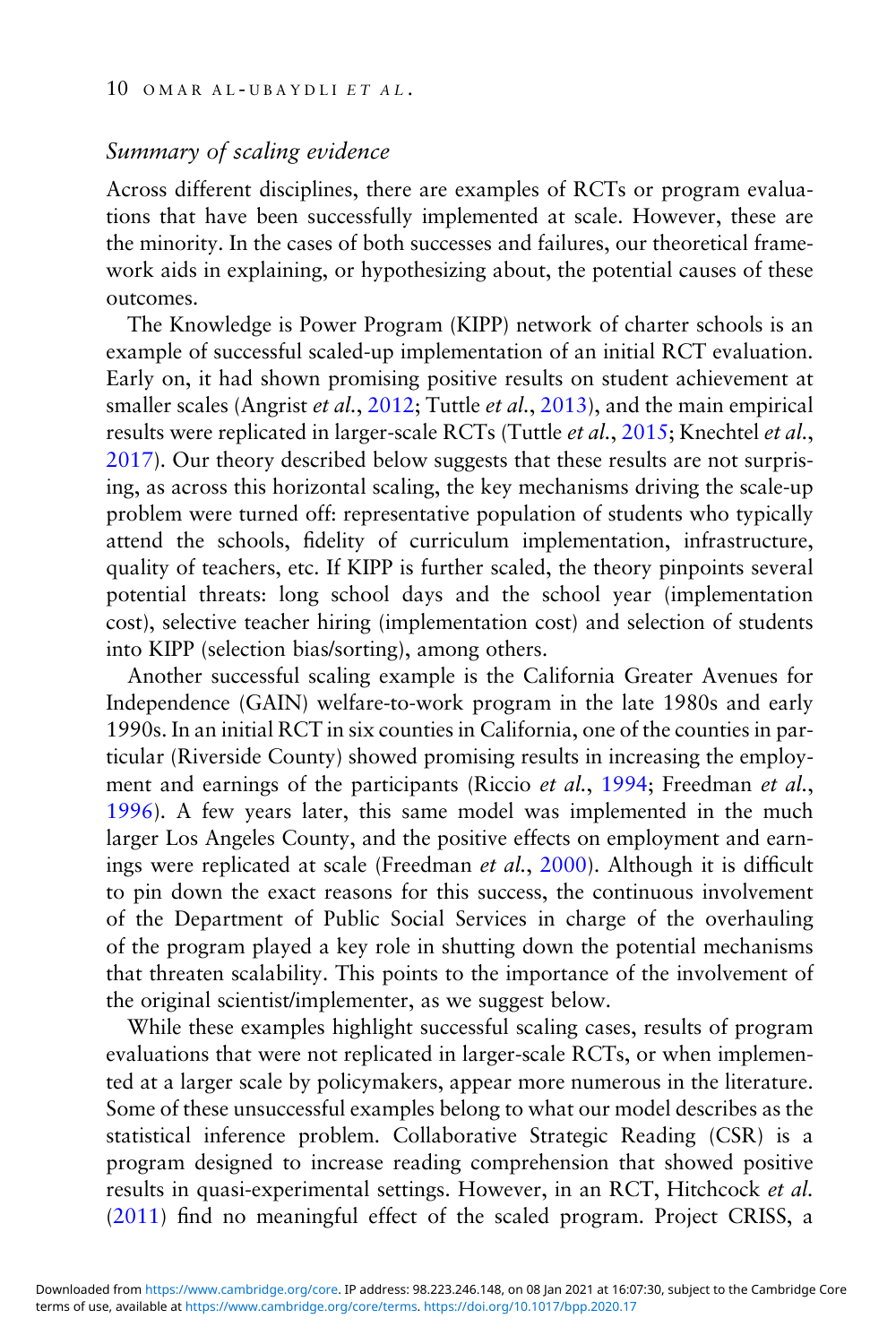teacher professional development program designed to improve students' literacy, had initial positive results in an early, small-sample RCT (Horsfall & Santa, [1985](#page-45-0)). These results were overturned in a more rigorous, larger RCT (Kushman et al., [2011\)](#page-46-0). According to Straight Talk on Evidence, and across disciplines ranging from business to medicine, education to employment training, between 50% and 90% of results fail to replicate.<sup>8</sup> These would have been examples of premature action had policymakers decided to scale up these programs based on the early positive results, which emphasizes the importance of using metrics such as PSP (Maniadis et al., [2014\)](#page-46-0) that we describe below.

Exploring data from a non-representative population is our second category of potential threat to scalability. One example is a policy that approved the sale of iron-fortified salt to the general public in India based on positive results of studies that focused on adolescent women. Banerjee et al. [\(2015a](#page-43-0)) find that the fortified salt had no effect on the policy goal of reducing general anemia (even though they do observe effects on the group targeted (adolescent women) by previous studies). This is an example where the policy did not consider the representativeness to the broader policy population. In other cases, a subsequent evaluation was not carried out, but aspects of the initial RCT suggest that the results are unlikely to be replicated if the program was implemented at a larger scale.

A different group of unsuccessful implementations can be linked to situational unrepresentativeness. After promising initial results from the Tennessee STAR project that reduced class sizes, a series of implementations failed to replicate its success. In line with STAR, Tennessee rolled out two initiatives – Program Challenge and Basic Education Program – but neither of them replicated the earlier results (Hippel & Wagner, [2018](#page-45-0)). In the former program, the resources were not used to reduce class size (i.e., wrong program), and in the latter program, class size reduction was negligible (i.e., wrong dosage).

California tried its class size reduction program statewide. However, for its implementation it had to hire many more teachers than the original research, and this led to the hiring of teachers with little teaching experience or full certification compared to the initial STAR project (Jepsen & Rivkin, [2009\)](#page-45-0). As the above examples highlight, fidelity of implementation is a key scalability threat (see also Kilbourne et al., [2007](#page-46-0); Gottfredson et al., [2015](#page-45-0); Supplee & Metz, [2015](#page-47-0); Supplee & Meyer, [2015;](#page-47-0) Cheng et al., [2017\)](#page-43-0). A survey report by the US Department of Education (Crosse et al., [2011\)](#page-44-0) shows that among the

<sup>8</sup> [https://www.straighttalkonevidence.org/2018/03/21/how-to-solve-u-s-social-problems-when](https://www.straighttalkonevidence.org/2018/03/21/how-to-solve-u-s-social-problems-when-most-rigorous-program-evaluations-find-disappointing-effects-part-one-in-a-series)most-rigorous-program-evaluations-fi[nd-disappointing-effects-part-one-in-a-series](https://www.straighttalkonevidence.org/2018/03/21/how-to-solve-u-s-social-problems-when-most-rigorous-program-evaluations-find-disappointing-effects-part-one-in-a-series)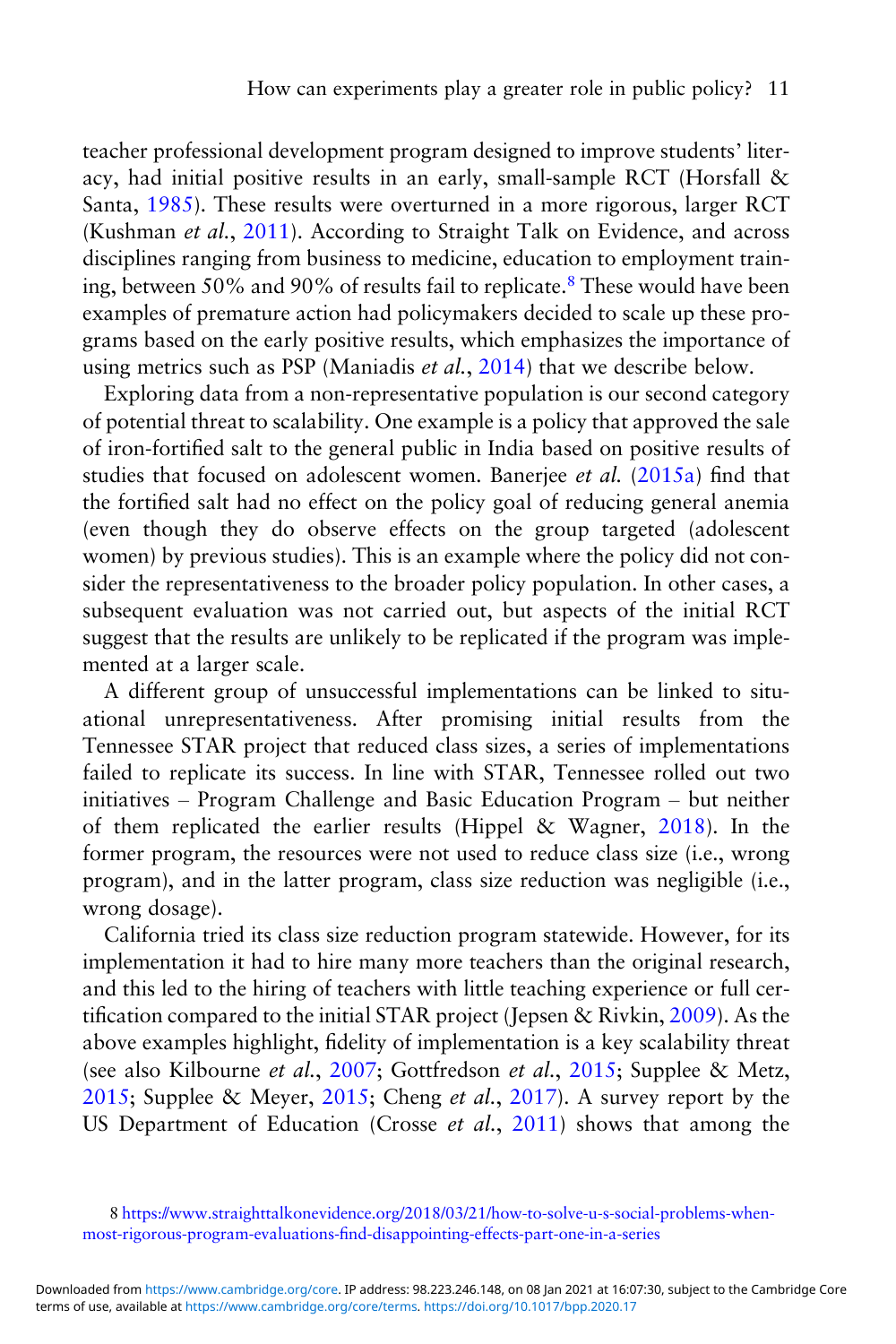prevention programs attempting to attenuate youth substance abuse and school crime implemented during the 2004–2005 school year, only 8% of them were backed by reasonable research evidence, and shockingly, of those 8%, more than 50% had not met fidelity standards in their implementation.

These examples show the importance of the scale-up problem, but, more subtly, they also draw our attention to the roles played by different stakeholders in the knowledge creation market in contributing to this problem. The incentives of the different agents must be aligned if we want to address this problem. We turn to this market next.

#### The knowledge creation market and the model

Scaling promising programs into effective policies is a complex, dynamic process. We follow Al-Ubaydli et al.'s [\(2019\)](#page-43-0) framework to model the scaleup problem to provide guidelines for researchers and policymakers across disciplines in order to more effectively approach scaling. The market for science-based policy has three major players, as shown in [Figure 1.](#page-11-0)

Policymakers implement policies that they expect will provide the greatest benefit to the population within time, money and resource constraints. Their expectations of benefits and costs are based on small-scale program evaluations, measured using BC analysis, though, sometimes, this analysis is limited. The policymaker decision-making process is the basis for our model of scaling.

Researchers conduct experiments to generate data in order to evaluate programs and publish research. They observe the individual characteristics of those who participate in the experiment, as well as the characteristics of the situation in which the experiment is conducted. The researchers maximize their own personal benefits, which include considerations specific to academia, net of the costs associated of running the experiment.

Individual citizens receive benefits from the programs that the government implements and receive rewards for participating in research studies. These rewards are balanced with the costs they accrue from being experimental participants.

We now take a closer look into aspects of the model and subsequent results from Al-Ubaydli et al. [\(2019](#page-43-0)).

#### Nuts and bolts of the Al-Ubaydli et al. [\(2019\)](#page-43-0) model

A policymaker aims to implement a policy that has the largest net benefit at policy-relevant scale and environment (i.e., a target population in a given situation). In other words, the policymaker's objective function is defined as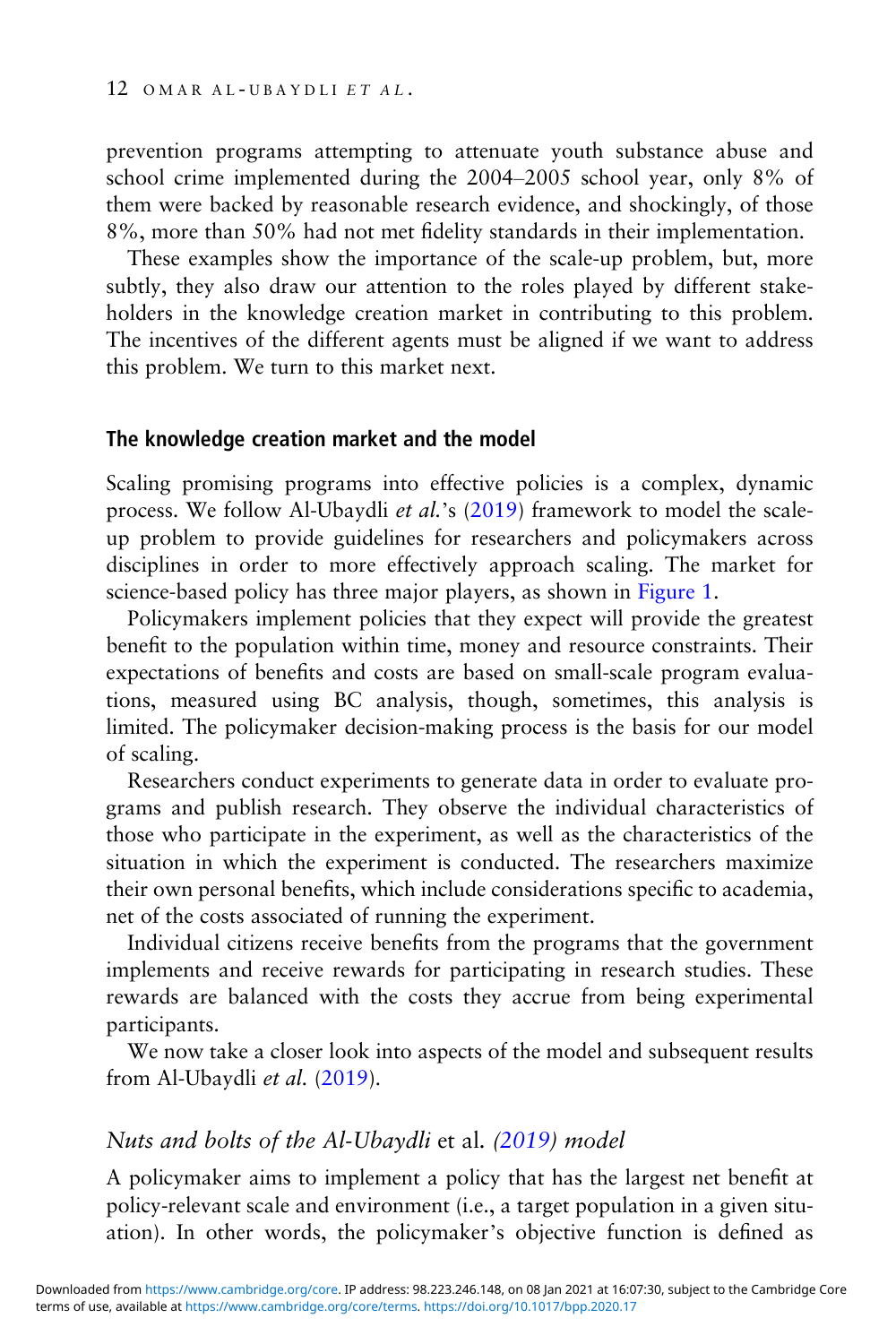# <span id="page-11-0"></span>**The Knowledge Creation Market**



Figure 1. The knowledge creation market.

expected policy benefits minus expected policy costs at scale.<sup>9</sup> However, because the policymaker does not know the true net benefits of a potential policy, they must rely on estimates from program evaluations. In the model, we assume that the policymaker, similarly to Greta and Mason in our opening vignette, naively accepts the benefit and cost estimates provided by the researcher.

A researcher runs a field experiment with a chosen environment to generate data in order to evaluate the program. They observe the individual characteristics of those who participate in the experiment, as well as the characteristics of the situation in which they implement the experiment. The researcher maximizes their personal benefits, net of the costs associated with running the experiment. The researcher's objective function has three benefit components:

<sup>9</sup> We acknowledge that policymakers do not always have as their goal to maximize benefits to the population and might focus instead on policies that maximize re-election probabilities, equity or many other outcome metrics. This is an important factor, but it is not within the scope of Al-Ubaydli et al. [\(2019\)](#page-43-0), and does not affect our general results.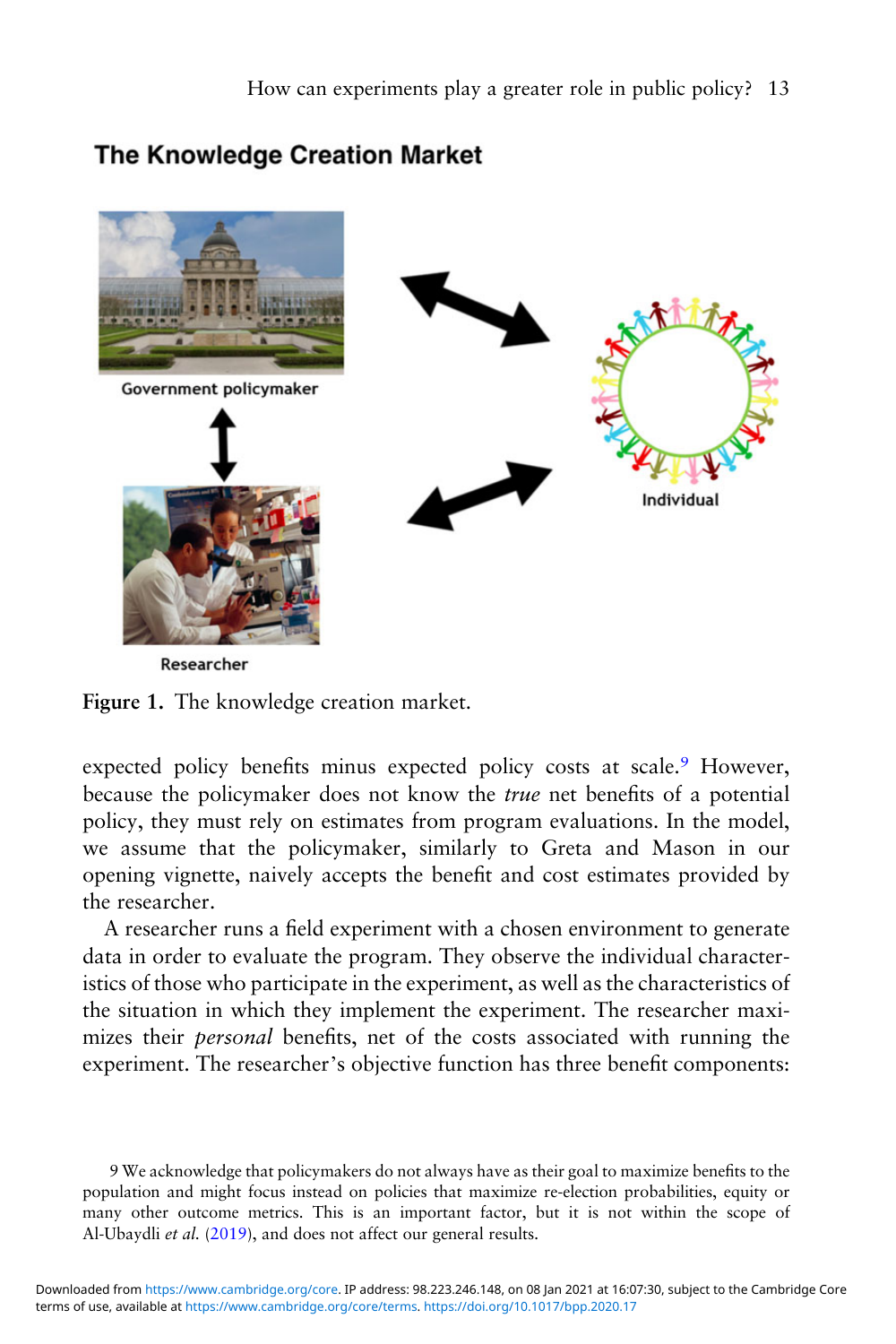- (1) They want to conduct an experiment with results that can be independently replicated, which is rewarded with reputational capital in the research community.
- (2) They want to conduct an experiment with large estimated net benefits, which will be more likely to be published in an academic journal and yield professional rewards, including tenure, higher salaries, greater likelihood of a grant, etc.
- (3) They want their research to be implemented at scale, which is rewarded by prestige and other benefits, including consulting jobs, wider exposure and the positive feeling that they are helping to change the world.

These assumptions raise an initial red flag in that there is an inherent conflict: replicability is potentially at odds with the latter two components. This is because the researcher chooses their subject pool (and the situation). As such, with superior knowledge regarding the unique attributes of the participants compared to other scientists and other parties who were not involved in the experiment, for example, they can strategically choose a sample population that yields a large treatment effect if they so wish.

In addition, if subjects with the largest expected benefits from the program are more likely to sign up, participate and comply, a scientist who maximizes their sample size subject to a fixed budget constraint inadvertently is maximizing the treatment effect, and subsequently presenting results that may not scale. This selection effect is a key assertion in the model and drives important results on the representativeness of the population.

As Al-Ubaydli et al. [\(2019](#page-43-0)) note, the medical literature features significant support for this assumption. Meta-studies of recruitment confirm that those who stand to benefit most from a medical treatment are more likely to participate in trials. For example, in Cooper et al. ([2015\)](#page-44-0), recruitment for medical treatments for type 2 diabetes was significantly easier than for prevention interventions, due to the size, tangibility and immediacy of the effects of the former. While factors such as altruism and the desire to save money are important determinants of an individual's readiness to participate in a medical trial, surveys also indicate that perceived benefits are critical, often because prospective participants assume that the medical treatment in a medical trial is of higher quality than conventional, non-experimental treatment (Walsh & Sheridan, [2016\)](#page-47-0).

After conducting experiments, scientists submit their estimated net treatment effects to scientific journals for publication. Consumers of scientific journals demand studies that report novel and large net treatment effects. They reward journals via the purchase of subscriptions and by citing the papers within a journal. Within the model, these two goals are perfectly aligned.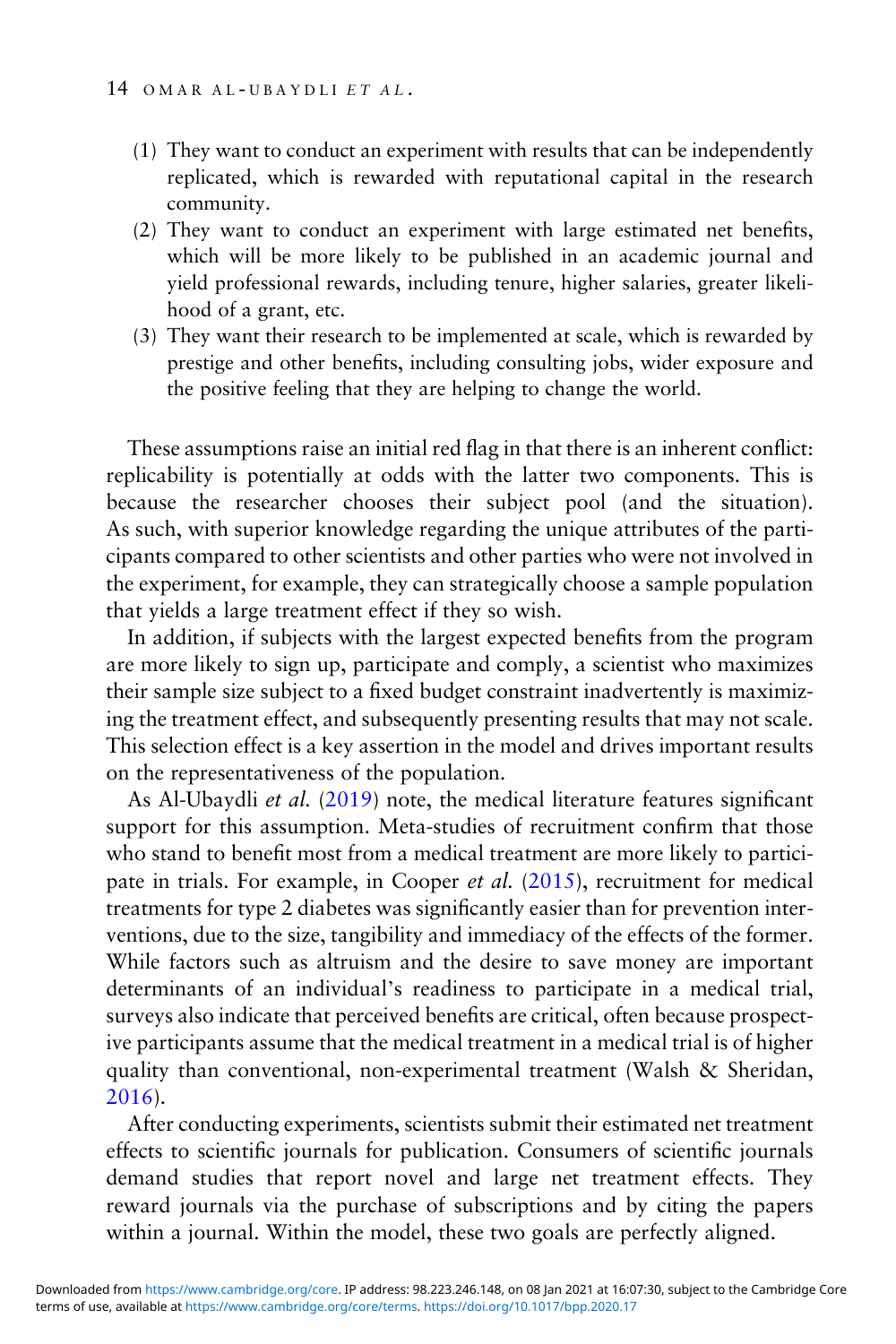Government policymakers naively read results reported in the academic literature – they do not account for potential estimation bias, unrepresentativeness of the participants and situations in published studies, economies of scale and spillovers. The overarching key to the model is that the policymaker cannot observe characteristics of the participants or the situation, so they have a limited ability to predict how the small-scale effects might change when the population and situation change at scale. In a research world where replication is ill-rewarded and academic journals focus on surprising results, the model implies that researchers' direct choice of their sample population contributes directly to the scale-up effect. In other words, there can be a scale-up effect even when there is no nefarious researcher behavior.

The model highlights three areas that represent key ingredients to understanding the scale-up effect, or the threats to scalability of experimental results: (1) What constitutes actionable evidence (inference)? And how will the properties of (2) the population and (3) the situation affect scaling? The situation is incredibly rich and includes spillovers and GE effects at scale. Within these three areas, six possible sources of the scale-up problem exist:

- (1) The statistical estimation error (which we refer to as a statistical inference problem).
- (2) The participant being unrepresentative of the population in terms of direct treatment effects.
- (3) The participant being unrepresentative of the population in terms of participation costs.
- (4) Economies/diseconomies of scale in participation costs.
- (5) Economies/diseconomies of scale in implementation costs.
- (6) Spillover and administration quality impacts direct treatment effects.

An additional effect is that there might be GE effects of the program at scale. We will define these later and match them with spillovers in the discussion below.

## Implications of the model: inference, population and situation

In this section, we place the above six sources into our three categories: inference (source #1), population (sources #2, #3 and #4) and situation (sources #5 and #6). These three categories represent an intuitive way of categorizing the threats to scalability and relate to the threats identified by the literature across disciplines. We discuss each in turn and tie them directly to results in the Al-Ubaydli et al. [\(2019\)](#page-43-0) model. We also describe additional sources of the scale-up effect that are not captured in the parsimonious theoretical model but are relevant to researchers and policymakers. Sometimes, we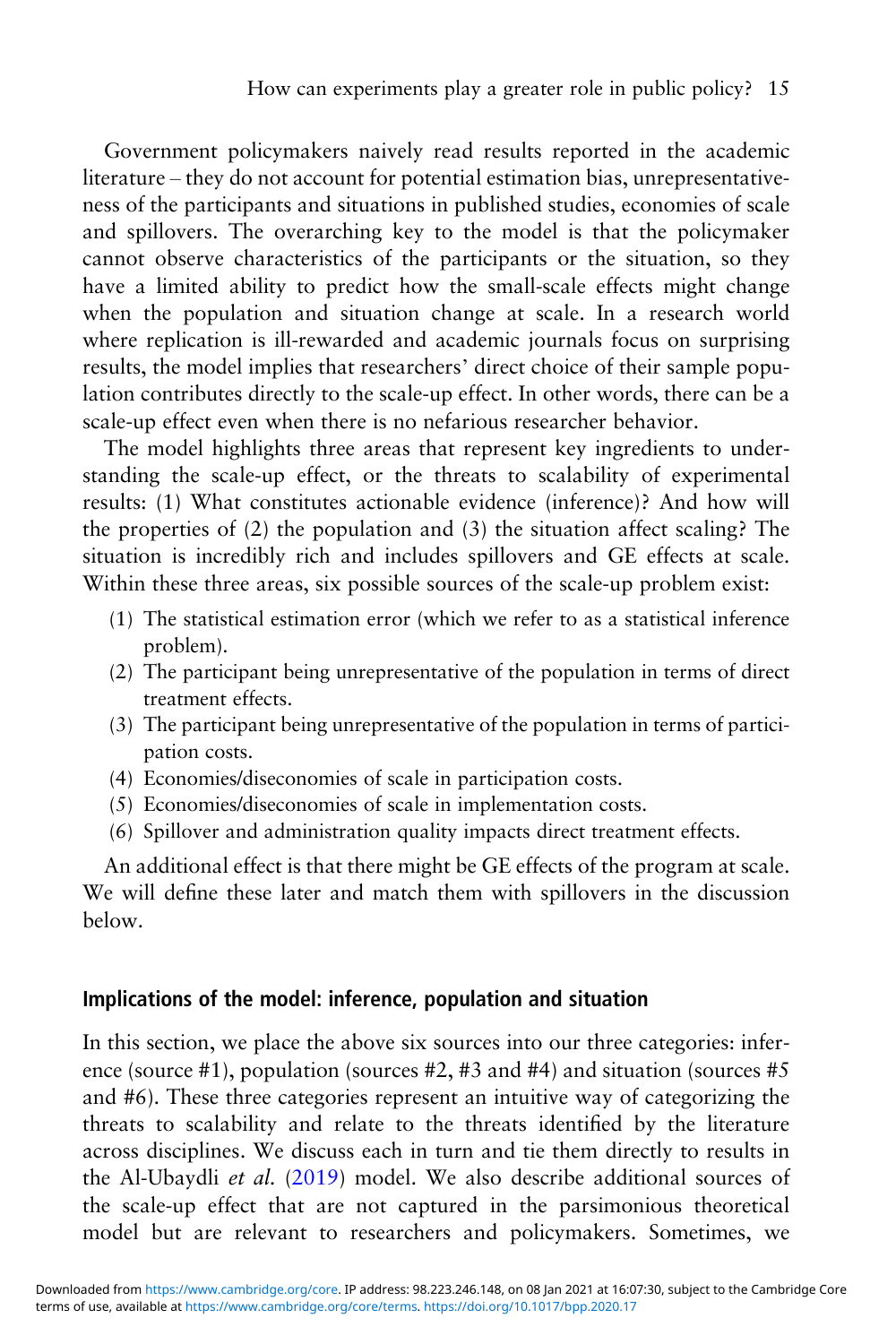break up the above sources into mechanisms to fully capture the breadth of the threats. For each of the three categories, we provide examples from the field where they had or might have had a role as a threat to replicability and scalability.

# Inference

Are we making the correct inference from our data? At its most basic level, one might argue that too many programs are scaled before there is actionable evidence. An example of such a situation is potentially our opening vignette, or several of the empirical examples of unsuccessful scaling in the previous section. Alternatively, one might argue that not enough interventions are scaled, and when they are put to use they are scaled too late.<sup>10</sup> This debate naturally begs the question: When is evidence actionable? Put another way: What is 'evidence-based policy'?

In our discussions with policymakers and researchers around the world, evidence-based policy is perhaps the most elusive of concepts to define. Yet, what is clear is that policymakers want to claim that they use evidence, as the following quotes show:

… the use of evidence and evaluation to ensure we are making smart investments with our scare taxpayer dollars.

– President Obama [\(2013](#page-46-0))

Policy innovation and evidence-based policy making is at the heart of being a reformist government.

– Prime Minister Kevin Rudd [\(2008](#page-47-0))

The ministries are responsible for effective use of public funds … [cost–benefit analysis] is the most important tool for good decisions, but we observe that it is performed [in] too few analyses and that the quality is varying.

– Marianne Andreassen (Hamarsland, [2012](#page-45-0))

Our model attempts to put some rigor around the notion of inference and evidence. It begins by adopting the Bayesian approach for updating the probability that a finding is true (PSP), outlined in Maniadis et al. ([2014\)](#page-46-0), where:

$$
PSP = \frac{(1 - \beta)\pi}{(1 - \beta)\pi + \alpha(1 - \pi)}
$$

PSP: Probability that the research finding is true  $\alpha$ : Level of statistical significance

10 When Dean Karlan served as our discussant at a recent conference, this was his basic message.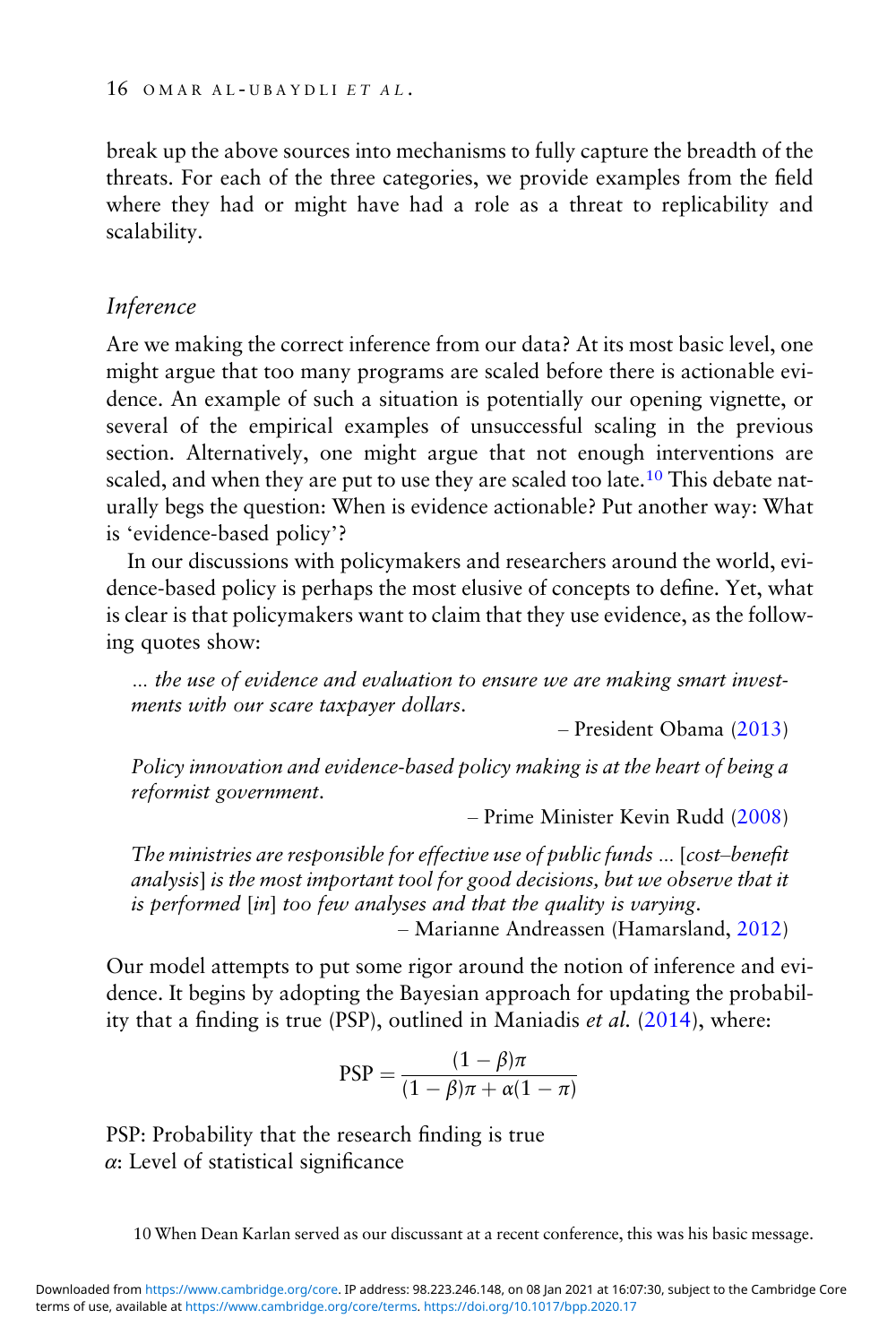#### $1 - \beta$ : Level of power

#### π: Prior

This approach takes a strong stance in that it eschews the traditional method of relying on only one metric – statistical significance – to judge evidence of efficacy, and it proposes a more complete statistical story, made up of the Three P's:

(1)  $\pi$ , the prior: Evaluating results from a research study could cause someone to change their previously held belief that a certain program causes particular outcomes.<sup>11</sup> A previously held belief is their *prior*, or pre-study probability. The evaluator updates their prior based on new information – in this case, results from an RCT – and adjusts their belief about the program's effectiveness to obtain the PSP.

(2) P-value: The results of a study are often reported as statistically significant if p-values fall below a predetermined threshold (e.g., 0.05). The p-value is a continuous metric between 0 and 1 that measures the compatibility of observed data with the assumed model, or the null hypothesis that there is no treatment effect. A p-value smaller than 0.05 is commonly misinterpreted as 'the probability of the effect being a false positive is less than 5%', or that there is a less than 5% chance that the null hypothesis of no effect is true. The correct interpretation of a p-value of less than 0.05 is that, over many studies, there is less than a 5% chance that the result found is a false positive, given that the model and other assumptions are correct.<sup>12</sup>

P-values may also be incorrectly reported. Each individual finding in a research study is considered a hypothesis that is being tested to measure whether the null hypothesis of no effect can be rejected. Each of these hypotheses has its own p-value. For one study, there may be multiple hypotheses tested (multiple treatments, multiple subgroups, etc.). Rather than considering each hypothesis in isolation, researchers should adjust for multiple hypothesis testing (MHT) to account for the statistical likelihood that any one finding might be a false positive.<sup>13</sup>

P-values should be used to update priors, not as conclusive evidence of a program's effectiveness. A single, very low, correctly reported p-value from one outcome in an RCT should not be the sole or even primary basis of policy. Over many iterations of evaluating evidence of a program, a person can be more confident that they are updating their priors appropriately.

<sup>11</sup> See also Wacholder et al. [\(2004\)](#page-47-0) and Ioannidis [\(2005\)](#page-45-0).

<sup>12</sup> For comprehensive treatments, see Greenland et al. ([2016\)](#page-45-0) and Czibor et al. [\(2019\)](#page-44-0). Deke and Finucane ([2019](#page-44-0)) and Kaplan [\(2018](#page-45-0)) also provide descriptions of this issue that are friendlier to the general audience.

<sup>13</sup> For example, see List et al. ([2016](#page-46-0)) for an MHT approach with experimental data.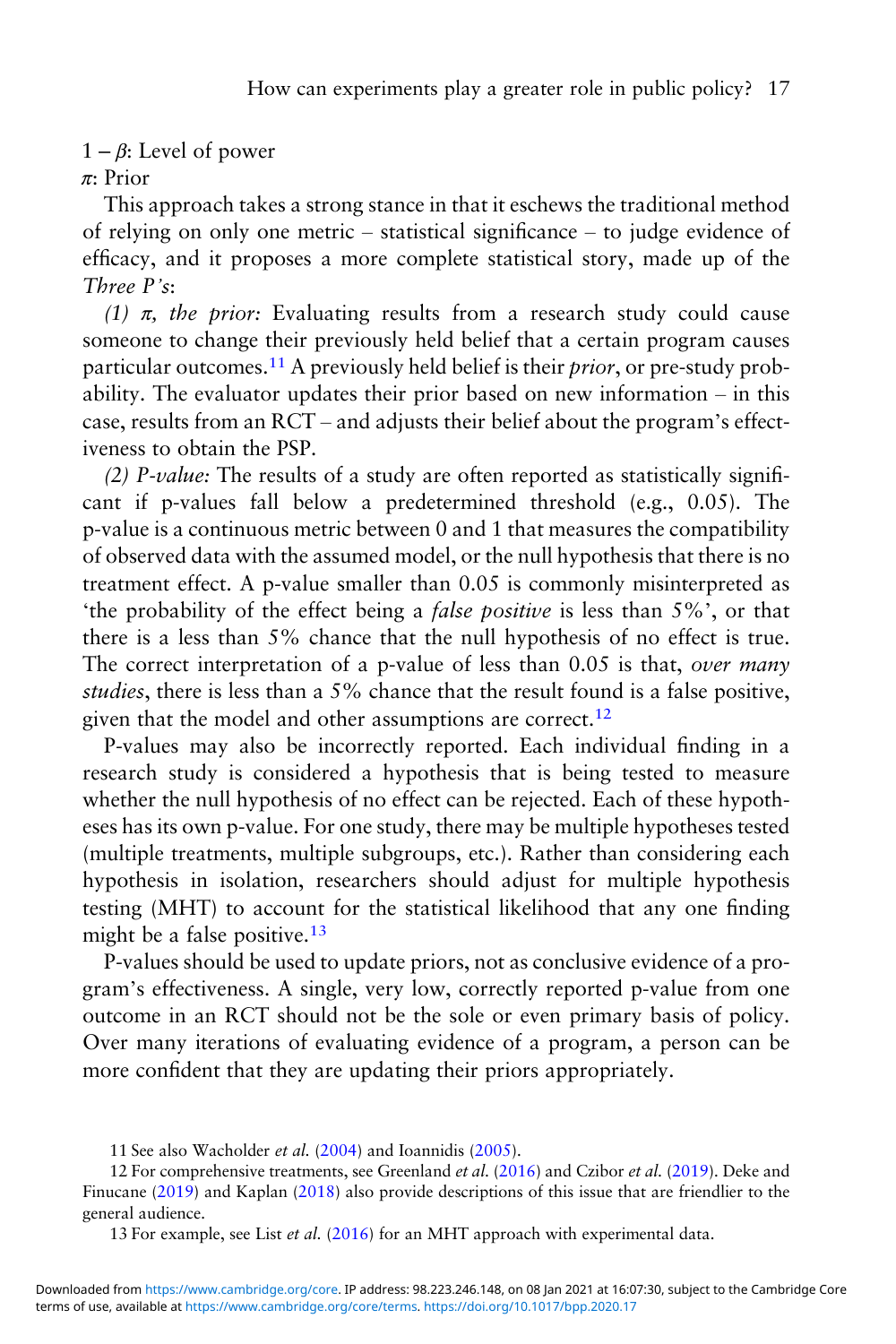These issues are magnified by publication bias, $14$  the practice in which journals overwhelmingly publish studies that have large, surprising results with low p-values. These are published more often than small, unsurprising and/or null results, despite the fact that studies with those characteristics can and should help update priors. It is important for policymakers to be aware that the research presented in journals is curated in this way.

(3) Power: The power of a study is a measure of the likelihood that the study finds an effect when that effect is indeed present. It is calculated before a study is run, using the number of participants in a study, characteristics of the measured outcome and a specified minimum detectable effect size. For example, a study with a power of 0.80 is one in which 80% of the time, given a certain number of participants and characteristics of the outcome measure, that study will be able to detect the pre-specified effect size if it is repeated many times.

Low-powered studies fail to detect an effect even if that effect is present. This false negative, or Type II error, can cause someone evaluating a study to prematurely write off a program as ineffective. When a study is low powered, the measured benefit of the study indicates that there is no effect present, and a policymaker might assume the program is ineffective. In reality, the study may have had too few participants for the study to identify the effect.

Results of low-powered studies can also importantly overestimate the size of an effect,  $15$  so if a program is implemented elsewhere, the measured effect of that implementation will be smaller than the original implementation. Only programs that overestimate the size of an effect will appear to be statistically significant when a study is low powered, which is merely a result of statistical noise. A general insight from this literature is that sparsely populated experiments can lead to higher treatment effect estimates simply due to chance induced by low power.

#### Insights from the model on inference

With the above machinery in place, a first insight from the Al-Ubaydli et al. [\(2019\)](#page-43-0) model is that there can potentially be a scale-up effect in the short run even when there are many scientists exploring the problem. Indeed, the economic reader might notice the parallel with the 'winner's curse' literature describing bidding patterns in auctions. That is, bidders typically do not adjust their optimal bids appropriately when more bidders enter the auction

15 This is also known as effect inflation (Button et al., [2013](#page-43-0)), the winner's curse (Young et al., [2008\)](#page-47-0) or the Type M error (Gelman & Carlin, [2014](#page-44-0)).

<sup>14</sup> See Stanley et al. ([2013](#page-47-0)), Christensen and Miguel [\(2018\)](#page-44-0), Andrews and Kasy ([2017](#page-43-0)) and Young et al. [\(2008\)](#page-47-0).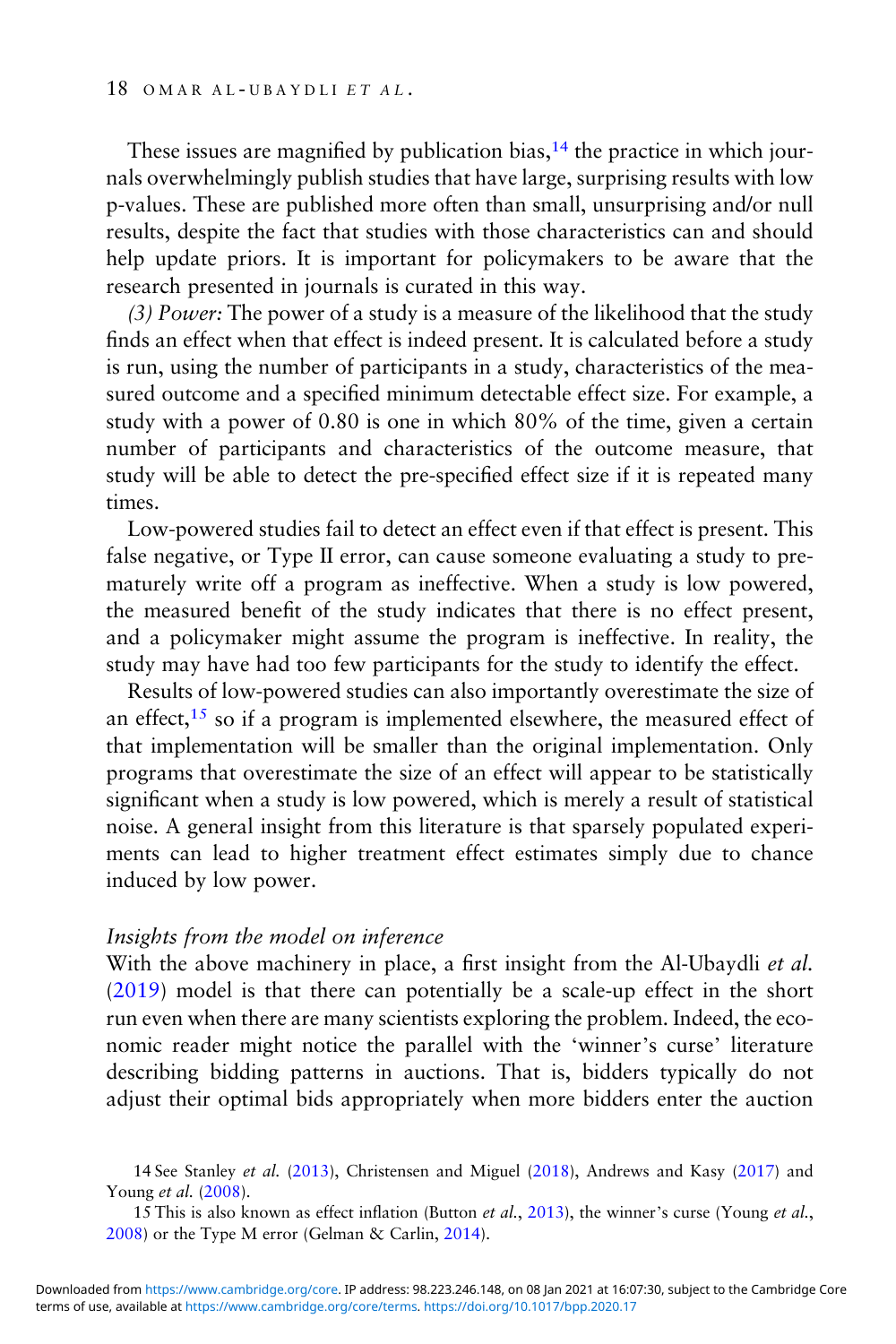(they should bid lower amounts; see Harrison & List, [2004\)](#page-45-0). The same phenomenon is happening here – as the number of scientists working on related programs increases, the 'winning program' will be overly optimistic due to randomness, leading to a greater inferential error. This is most commonly described as a 'false positive', or Type I error.

A second insight from the model is that the PSP can be raised substantially if the initial positive findings pass as few as two or three independent replications. This is an important insight, because in our experience some decision-makers in government and the private sector wish to rush new insights into practice. Proper incentives for independent replication therefore help mitigate the scale-up effect. This leads to our first proposal:

Proposal #1: Before advancing policies, the PSP should be at least 0.95. In cases where the prior  $(\pi)$  is ill-understood, we recommend assigning a conservative choice of 0.1 in 'surprise result' cases and of 0.5 when results are broadly anticipated.<sup>16</sup>

In sum: In a small-scale RCT, the inference problem causes the measured treatment effect of a program – the benefit side of the BC metric – to misrepresent the actual effect of a program. Erroneous statistical inference can occur independent of scale, but is more likely with low-powered programs. The scale-up effect becomes evident when a certain intervention tested in a small-scale RCT suffers from an inference problem and then is implemented at a larger scale and shows no (or much smaller) effect. The inference problem is twofold:

- (1) A research study finds an effect, but that finding is just statistical noise. This is most commonly described as a 'false positive', or Type I error.
- (2) Effects in a study are not correctly reported, or, after appropriate adjustments, measured effect estimates lose statistical significance. One common case of incorrect reporting occurs when analysis does not control for MHT.<sup>17</sup>

Talking about replication in the context of scale-up problem naturally raises the question of what 'replication' is. For example, if the initial positive effects of a program implemented for low-income individuals do not sustain when implemented for high-income individuals, it is technically incorrect to conclude that the initial program failed to replicate. It is beyond the scope of this study to delve into the minutiae of replication, but regarding inference, by 'replication'

<sup>16</sup> The spirit of this proposal is contained within FDA guidance, where the US Department of Health and Human Services notes "at least two adequate and well-controlled studies, each convincing on its own, to establish effectiveness" of a new drug ('Guidance for Industry Providing Clinical Evidence of Effectiveness for Human Drugs and Biological Products', p. 3).

<sup>17</sup> For a more comprehensive assessment, see Deaton and Cartwright ([2018](#page-44-0)).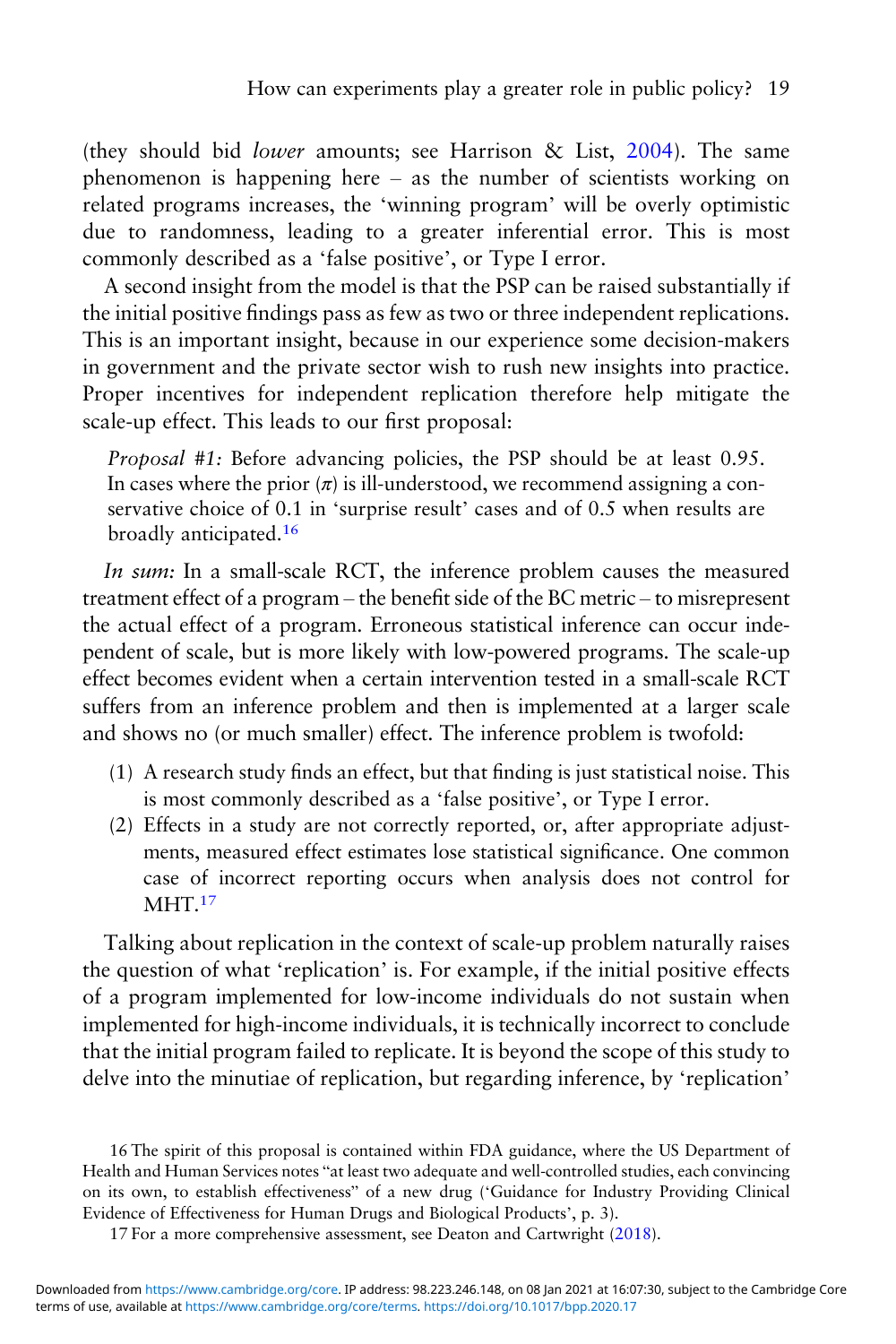we mean an implementation of a new RCT that matches the initial RCT as closely as possible. Most 'replication' implementations in the social sciences do not fall under this narrow definition of replication. These new implementations can be interpreted as adding two new types information: (1) information on inference for the updating of the PSP (coming from the portion that matches the initial RCT); and (2) information on the effectiveness of the intervention for a broader range of populational and situational characteristics beyond the initial RCT.

Examples: Premature implementation of interventions that do not have a high PSP (i.e., replicated enough) poses a major threat to scalability. Over a series of scientific replications of a CSR intervention in five different districts in Oklahoma and Texas, Hitchcock et al. [\(2011\)](#page-45-0) find that overall the program has no effect on reading and comprehension. They demonstrated that the CSR program that showed initial promising results was not effective in other states.

Another example is Project CRISS, a teacher professional development program designed to improve students' literacy. An early RCT (Horsfall & Santa, [1985](#page-45-0)) showed large effects on reading achievement, but the study displayed some warning signs: it had a small sample, increasing the probability of a false positive, and the researchers created their own outcome measures. Unsurprisingly, when CRISS was re-evaluated in a larger, government-spon-sored RCT, the positive results were overturned (Kushman et al., [2011](#page-46-0)). Although other mechanisms could have been at play, we suspect that the early results were false positives.<sup>18</sup>

In their paper about adjusting experimental results when testing multiple hypotheses, List et al. [\(2016\)](#page-46-0) point out that a few of the secondary treatments of a charitable giving experiment (Karlan & List,  $2007$ ) lose significance if the analysis is adjusted for MHT. Even results published in top academic journals can suffer from an inference problem due to incorrectly reported results.

In their discussion of low-powered studies, Button et al. ([2013](#page-43-0)) find the median power in a meta-analysis of neuroscience papers is (conservatively) 21%, implying that "the likelihood that any nominally significant finding actually reflects a true effect is small." Thus, it is critical for the analyses to include power calculations, and a deeper understanding of the related issues with low-powered studies should always be a discussion point.

18 The interested reader should see Jon Baron's excellent work on 'Straight Talk on Evidence', which discusses many more examples of false positives.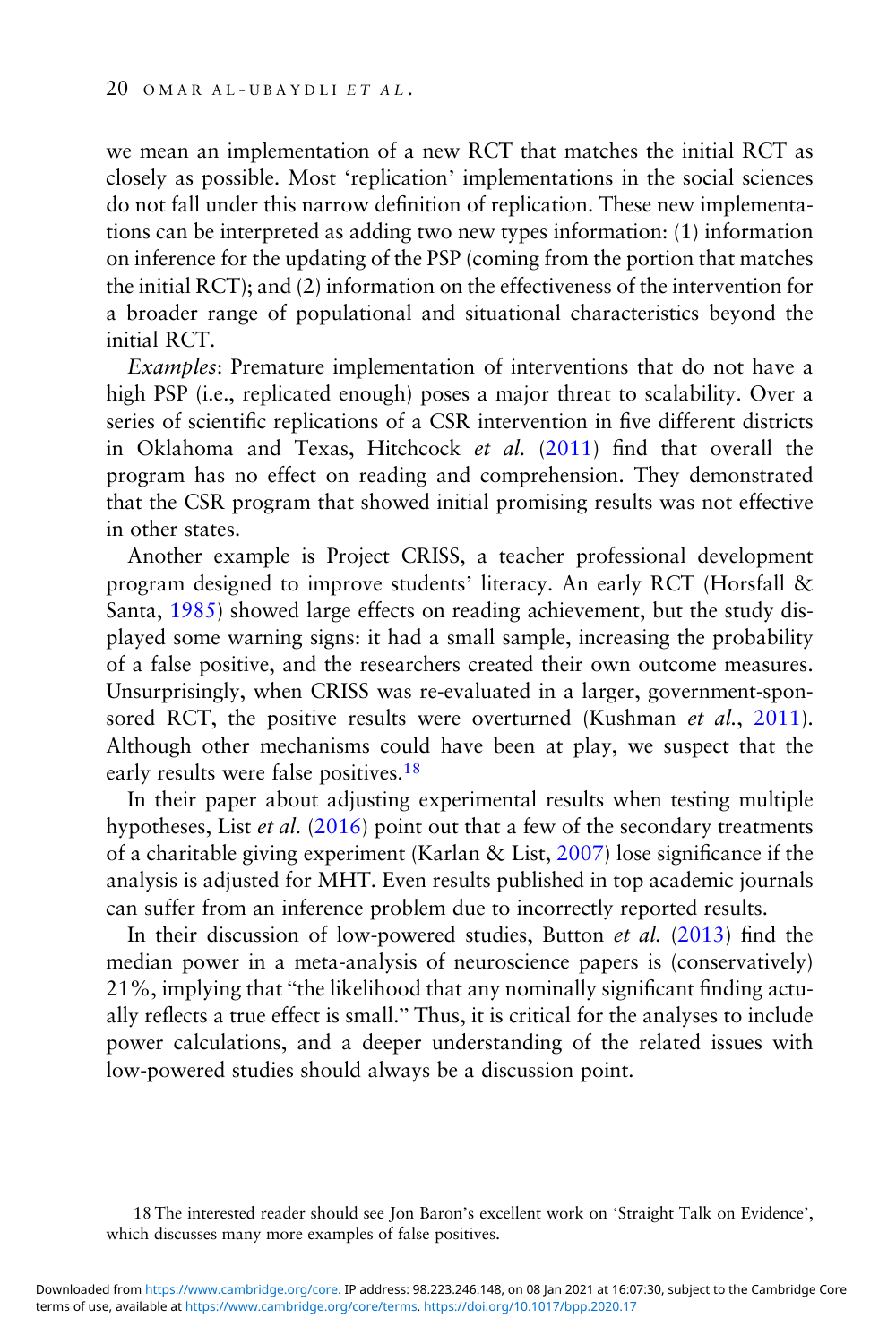### Representativeness of the population

Did we have the 'correct' people in the original research study? This is an area of inquiry that policymakers are well aware of, and one that at least on traditional individual-specific observables – gender, race, age – they keep close tabs. Scholars have also made important inroads in these dimensions (Bell & Stuart, [2016](#page-43-0); Stuart et al., [2018](#page-47-0)), lending to important insights into heterogen-eity (Heckman et al., [1998b](#page-45-0)) and the effects of non-random attrition (see, e.g., Ogutu et al., [2018\)](#page-46-0). Yet, there are in many cases invaluable pieces of information that the researcher has that the policymaker might not have at their disposal or that it might be difficult to obtain. The model adds rigor around the notion of the representativeness of the population and its impacts on scaling, creating the following mechanisms through which unrepresentativeness of the population can contribute to the scale-up problem:

(1) Researcher choice/bias: Researcher choice/bias causes the scale-up effect through the benefit and/or cost sides of the BC metric. A program's effect may be dependent on characteristics of the population receiving the program. When a researcher seeks out a particular population for their study – whether for convenience, interest in securing a promising first result or other reasons – they are employing choice/bias. This may result in a certain group of subjects in the RCT showing different characteristics from the policy-relevant population, and those characteristics could impact the measured treatment effect of the evaluation. Researcher choice/bias does not primarily come from a nefarious desire to overestimate the effect of a program.

Additionally, researchers may seek out a specific population that will benefit greatly from the program in order to show large and significant effects, which could increase the chance of journal publication, traction for further studies and possibly traction with the government. It may be less expensive for a researcher to convince people to participate in their study if those people expect to benefit greatly from the program. This could lead to the small-scale measured costs being an underestimate of the large-scale costs of convincing a wider population to participate. Participants might even have the same observable characteristics as the general population to the external econometrician and policymaker, but possess differences that only the researcher can detect.

(2) Selection bias and sorting: Selection bias and sorting cause the scale-up effect through the benefit side when the specific population in a research study is unrepresentative of the greater population because that population has selected into participating. A person may participate in a program if they expect to benefit from it a great deal. When an RCT population consists of many people who only decided to participate if they expected large benefits, that RCT population is likely to be unrepresentative of the overall population.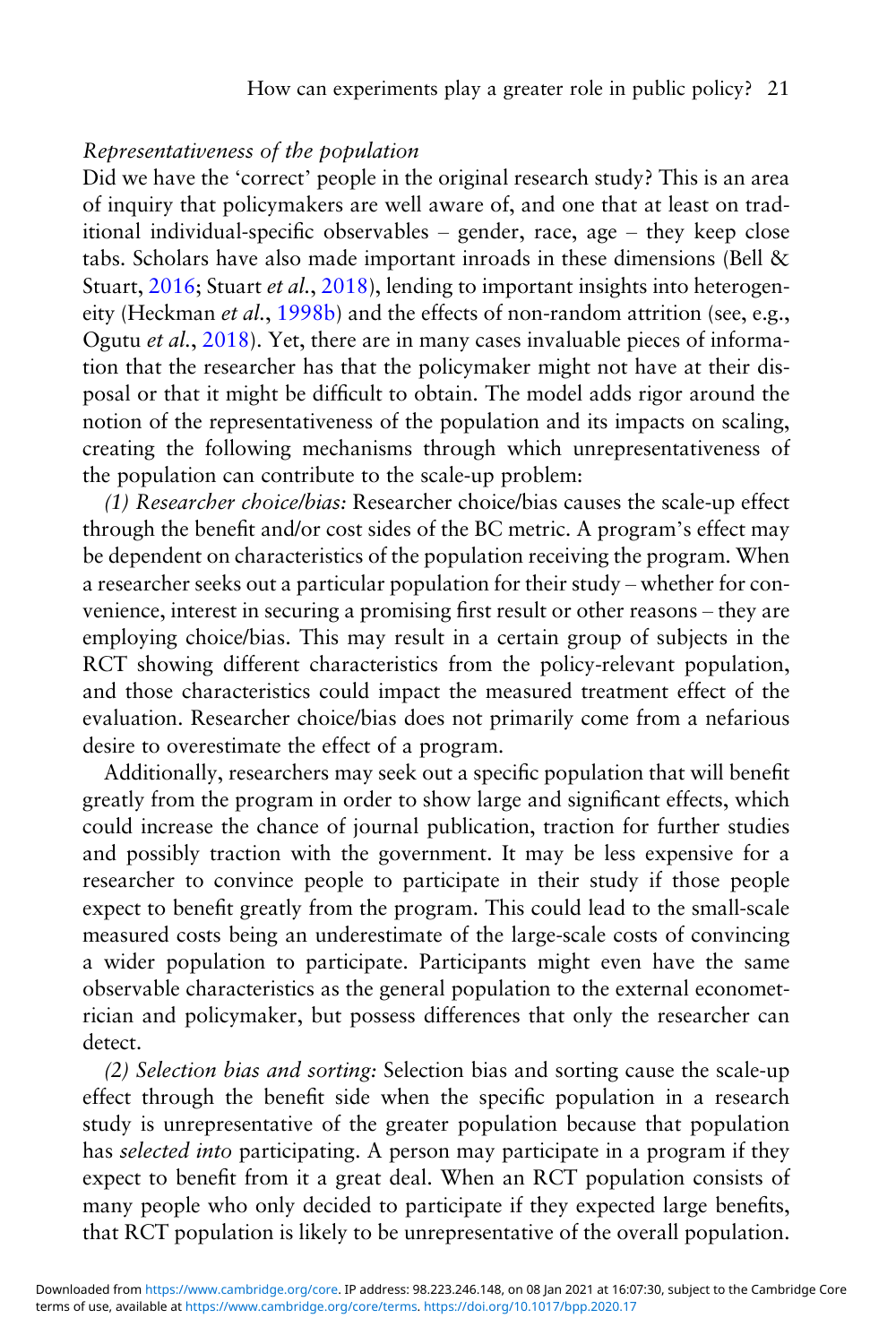If a program is scaled up into a policy that everyone must participate in, the program's effect on the specific population who expected great gains may not manifest in the overall population that includes people with characteristics similar to those who did not select to participate.<sup>19</sup>

(3) Non-random compliance/attrition: Characteristics of the population in an RCT may lead to non-random attrition or compliance both in treatment and control groups. In the case of attrition, people who attrit from an RCT have specific characteristics that influence them to quit. If those characteristics are correlated with benefits from the program, the measured treatment effect of the RCT may fail to capture the effect of the program on those people.

Similarly, even without attrition from a program, different people may comply with a program to various degrees, effectively leading to different people receiving different dosages or even programs. Ensuring participation in and compliance with a program is related to the perceived benefit people expect to gain from a program. Non-random attrition and/or compliance causes an RCT to measure a program's effect on a population with specific characteristics, resulting in a potentially inaccurate measure of program benefit.

In the context of attrition and compliance, an important implication of including costs is that having 100% compliance and 0% attrition does not necessarily maximize the BC measure. This is in contrast to the voltage effect literature that focuses on maximizing compliance and minimizing attrition.

(4) Economies/diseconomies of scale in participation costs: Participation costs per individual may decrease or increase from small to large scale or exhibit economies or diseconomies of scale. If at small scale each participant requires individual effort to be convinced to participate, but at large scale a program policy has a marketing effort with wider reach, per-person participation costs could decrease at scale. At an even larger scale, a policy implemented by the government could have even lower per-participant costs if participation is required.

Alternatively, costs per participant could increase at scale if, in order to compel a wider population to participate, it is more expensive to convince each individual to participate. This is similar to selection into a program – it may be more expensive to convince people to participate if they expect small (or no) benefit from participating. Participation costs can also change with scale in another case in which an initial successful RCT increases awareness

<sup>19</sup> A more technical description of different evaluation strategies (including the Roy model and the local average treatment effect (LATE)) can be found in Heckman ([2010\)](#page-45-0). Importantly, this is a key difference between parameters estimated in framed field experiments versus natural field experiments (see Al-Ubaydli & List, [2013\)](#page-42-0).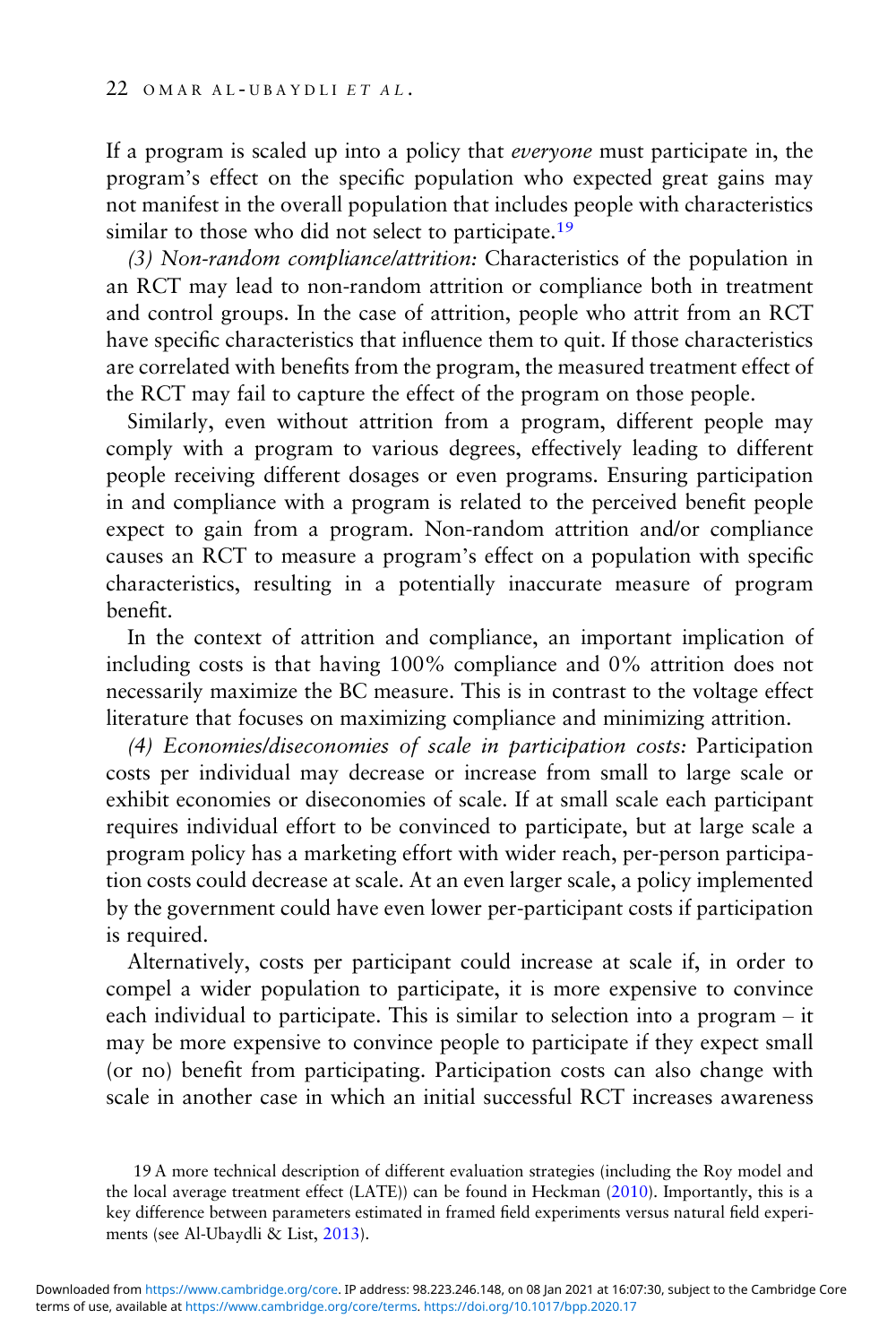of a program so it is easier to convince the next group of people to participate. For example, a widespread media campaign could lower participation costs at scale because it would increase awareness of the program.

### Insights from the model on representativeness of the population

A first insight from the Al-Ubaydli et al. [\(2019\)](#page-43-0) model is that as one liberally changes the importance of being replicated, being published or having one's research adopted by policymakers, the nature of the scale-up effect changes. For example, as the weight scientists place on replicability grows larger, the smaller the scale-up effect problem, ceteris paribus. Likewise, decreasing the weight on the scientist's publishing and adoption rewards causes a smaller scale-up effect, *ceteris paribus*. The mechanism underlying such results is that the non-representativeness of the participant pool chosen by the scientist changes as a direct result of the weights of their objective function changing.

These results and related insights from the model lead to several proposals:

Proposal #2: We should reward scholars for attempting to replicate – tying tenure decisions, public grant money and the like to replication work (i.e., reward the supply for replications).

Proposal #3: We should reward scholars for producing initial results that independently replicate – tying tenure decisions, public grant money and the like to such research (i.e., increasing the demand for replicable work). Proposal #4: Scholars finding null results, especially 'tight zeros', should report them unabashedly and receive rewards since these contain valuable policy information.

Proposal #5: Leverage multi-site trials to learn about the variation in program impacts across both populational and situational dimensions. In other words, before scaling, understand the program effects across subsets of the general population and characteristics of the situation to understand who should receive the program, where/how it should be implemented and whether it passes a BC test.

Proposal #5 highlights the importance of using the original research design to provide empirical content to the representativeness of the population (and situation, discussed next). For excellent recent discussions, see Raudenbush and Bloom  $(2015)$  $(2015)$  $(2015)$  and Weiss *et al.*  $(2017)$ . In carrying out such an agenda, the analyst should not only measure average treatment effects, but also explore how the treatment effects vary across people. By using appropriate variation in individual-specific characteristics, the design of multi-site trials can provide empirical content into why effects might not scale and give empirical hints about where more research is necessary before scaling (see Supplee et al., [2013](#page-47-0); Supplee & Metz, [2015](#page-47-0)). This emphasis on multi-site trials also applies for situational heterogeneity discussed below.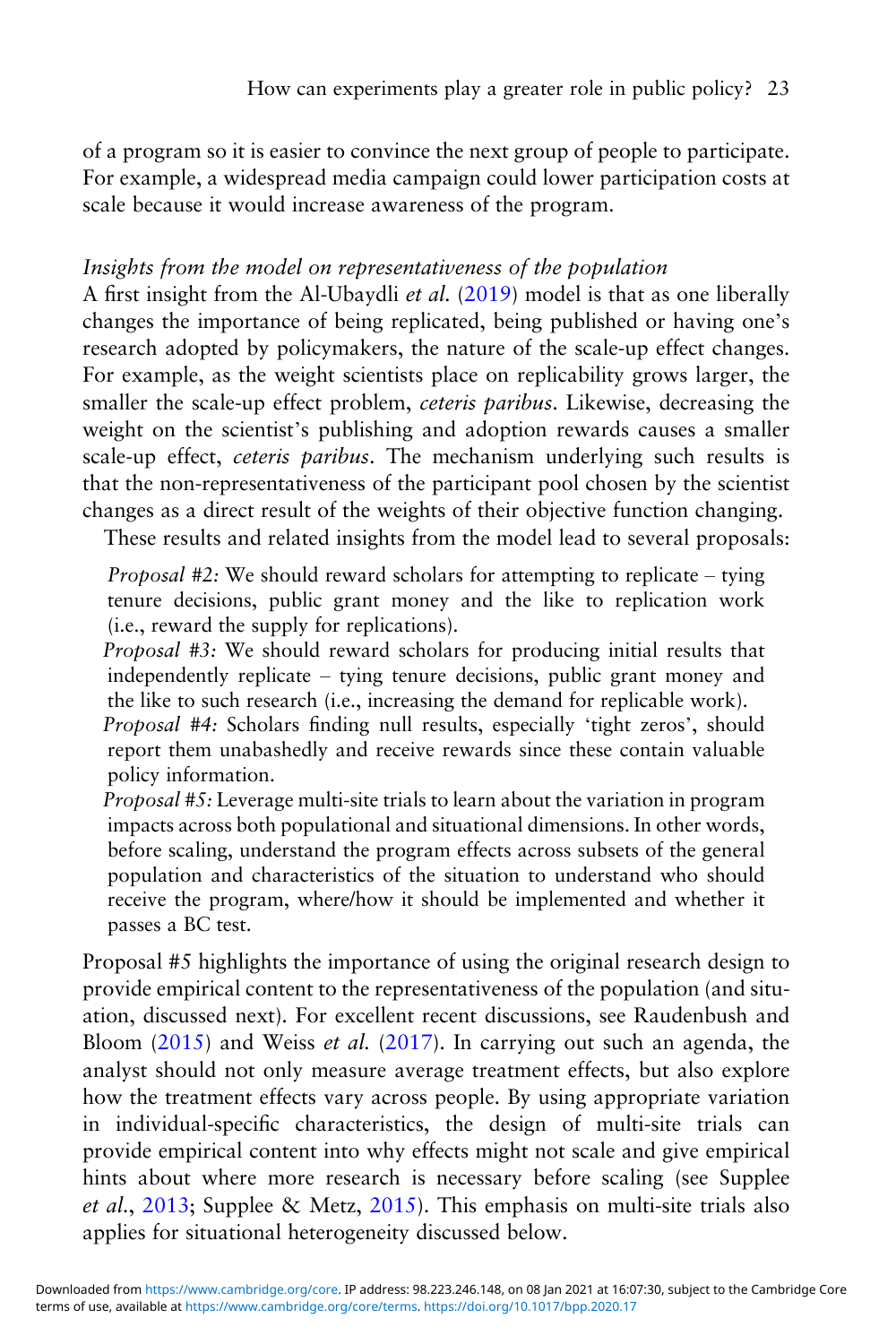In sum: The threat posed to the measured BC profile by unrepresentative populations is multi-pronged and it can affect both the benefit and cost components. Al-Ubaydli et al. ([2019\)](#page-43-0) pinpoint the potential mechanisms through which this threat is at work, and as a first step researchers should make more information available to consumers of their research. Some of these mechanisms, like selection bias and non-random compliance and attrition, are often discussed in the literature. Others, such as researcher choice/bias and (dis)economies of scale in participation costs, have been mostly neglected.

Examples: Researcher choice/bias exists in empirical literature in a variety of forms. In an excellent example, Allcott ([2015](#page-42-0)) describes site selection of Opower<sup>20</sup> experiments. The motivation behind much of the selection of sites resulted from preferences of the utilities he worked with, not specifically those of a researcher. Convenience and dedicated targeting of subpopulations – to generate a strong initial proof of concept – were reasons enough to deliberately seek out an unrepresentative sample.

In the context of education, Stuart et al. [\(2017](#page-47-0)) analyze the characteristics of schools and the corresponding districts of those that participated in 11 largescale rigorous evaluations and find that they differ from target population in terms of size, student performance on state assessments and location. In other words, unrepresentativeness likely goes beyond population to include unrepresentativeness of situation as well.

Banerjee et al. ([2017\)](#page-43-0) describe work that found no effect of fortified salt on anemia rates, despite earlier programs that found that fortified salt reduced anemia rates. They posit that this result occurred because the original studies (Banerjee et al., [2015a](#page-43-0)) specifically sought out adolescent women, and that in the wider rollout the measured treatment effect did not manifest at a larger scale with a broader population. While it remained intact for adolescent women, it was absent for other groups. This represents an example of researchers selecting a target population for early efficacy tests.

Heckman et al. [\(1998a\)](#page-45-0) discuss selection into RCTs, and they find that the characteristics of subjects who participate can be distinctly different from subjects who do not participate, which is known as randomization bias. This implies that the measured treatment effect of a small-scale program evaluation that compares treatment and control groups that are different from the set of individuals who did not participate will not accurately represent the effect of the program.

20 Opower is a software company contracted by some utilities to provide household energy reports to their clients.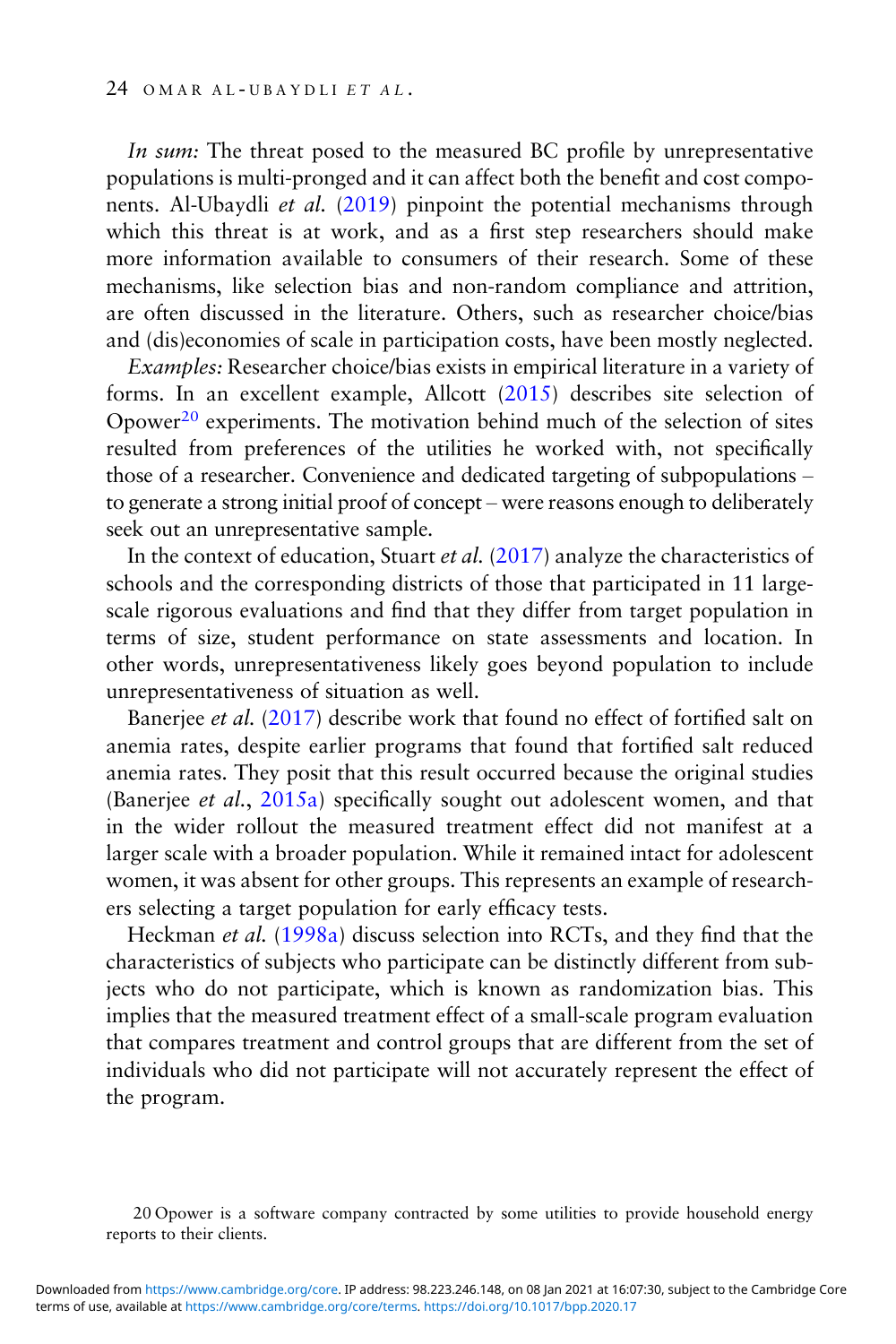In their study of take-up of biofortified crops by farmers, Ogutu et al. ([2018\)](#page-46-0) acknowledge the possibility that non-random attrition may affect their treatment effect estimate because the control group and one of three treatment arms had higher attrition rates than the other two. If characteristics that influenced the program impact were related to characteristics that led subjects to attrit, the measured treatment effect would be a poor representation of the actual treatment effect. To account for this possibility, they use a weighting procedure to control for this in their analysis.

#### Representativeness of the situation

Are we extrapolating from the 'correct' situation? While much attention has been paid to representativeness of the population (and for good reason), less attention has been paid to formally modeling aspects of the situation. Indeed, data thus far suggest that representativeness of the environment is quite important, and in many cases more important than representativeness of the population (see List, [2004,](#page-46-0) [2006,](#page-46-0) [2007b](#page-46-0); Levitt & List, [2007\)](#page-46-0). The stakes are considerably increased when we consider that, when scaling, we oftentimes generalize our results to both a population of situations and a population of people when we typically only speak to the issue of the latter. Indeed, one meta-analysis in the field of juvenile recidivism suggests that 50% of the voltage problem is due to administrative fidelity (Lipsey, [1999\)](#page-46-0).

The Al-Ubaydli et al. [\(2019\)](#page-43-0) framework highlights that the scale-up effect can occur on the benefit and/or cost sides when the environment in which an RCT occurs is unrepresentative of the context in which a policy is enacted.

(1) Situation selection: The characteristics of a situation conducive to running an RCT – including a high level of control, ability to randomize and hands-on effort – can influence the measured effect of that study. When a program becomes policy, the situation changes – including less control, inability to randomize and more removed involvement of program experts – which impacts the measured effect of the program. Similarly to selection of a population to ensure a large initial result, selection of a situation does not result from ill intent, but rather could result from a researcher seeking out a specific situation to secure future funding in order to further evaluate a program.

The very fact that a program evaluation is an experiment can lead subjects to behave in ways that are not representative of how they would behave in a nonexperimental setting. For example, the John Henry effect describes the additional effort experimental subjects exert simply because they are in an experiment – they act as if they are in a competitive environment (Horton et al., [2011](#page-45-0)). The very fact that a situation is an experimental setting influences behavior, and this change in behavior can influence effect measures.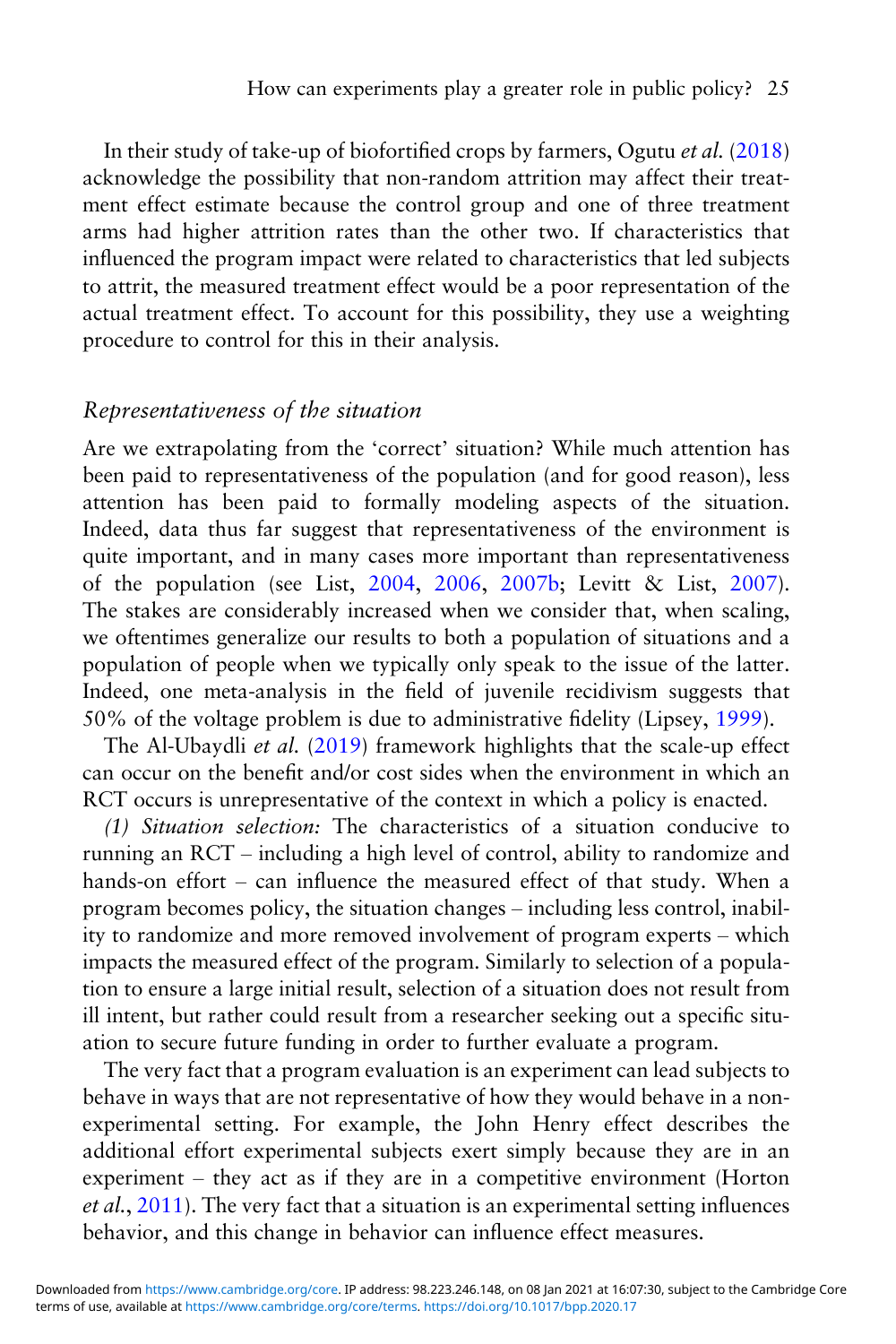(2) Correct delivery: When a researcher evaluates a program, they are able to measure that the program is being delivered correctly. That control over monitoring is lost at larger scale, which can lead to unmeasured incorrect delivery of a program. If the original study involved a certain delivery, in a new situation when the program is delivered incorrectly one cannot expect the measured treatment effect to mirror that measured at small scale. Delivery of a medicine through an orally ingested pill may have different benefits from the same medicine when it is injected. An in-person curriculum represents delivery in a very different context from that same curriculum delivered through online videos.

(3) Correct dosage: Similarly, new situations at scale can lead to incorrect dosage of a program. If an original study involved a certain specified dosage, in a new situation with incorrect dosage the measured treatment effect may change. Too few pills of a certain medicine may not have the same benefits as a full round of that medicine. Too few lessons, or lessons in the wrong sequence, could lead to different effects from those originally measured.

(4) Correct program: When a program is tested in an initial RCT, by definition the exact program implemented is the program being tested. When that program is implemented in a new situation, the implementation may effectively be of an entirely different program.

(5) Economies/diseconomies of scale in implementation costs: The situation in which a program is originally tested influences the nature of the costs that study measures. From small to large scale, implementation cost per individual, or the material cost of the program, may increase or decrease. Costs per individual may increase if researchers incur unusually low costs given the situation in which they implemented an RCT, including from eager grad students and research assistants who work for no monetary cost. Cost per individual might also increase at scale if political constraints make it especially costly to implement a new, large program. At smaller scale, those bureaucratic constraints may have been smaller or non-existent.

Cost per individual may fall, or exhibit economies of scale, if the situation at large scale allows for bulk production of inputs. When a program's implementation involves some form of technology, there may be high fixed costs to developing the intervention, but the cost of administering the program for each additional individual is negligible. The use of technology can also decrease the cost of monitoring the delivery, dosage and fidelity of program implementation, a situational mechanism through which the scale-up effect can increase the BC profile through the cost side.

#### Insights from the model on the representativeness of the situation

Several insights from the Al-Ubaydli et al. ([2019\)](#page-43-0) model reinforce the importance of situational representativeness. For example, the model highlights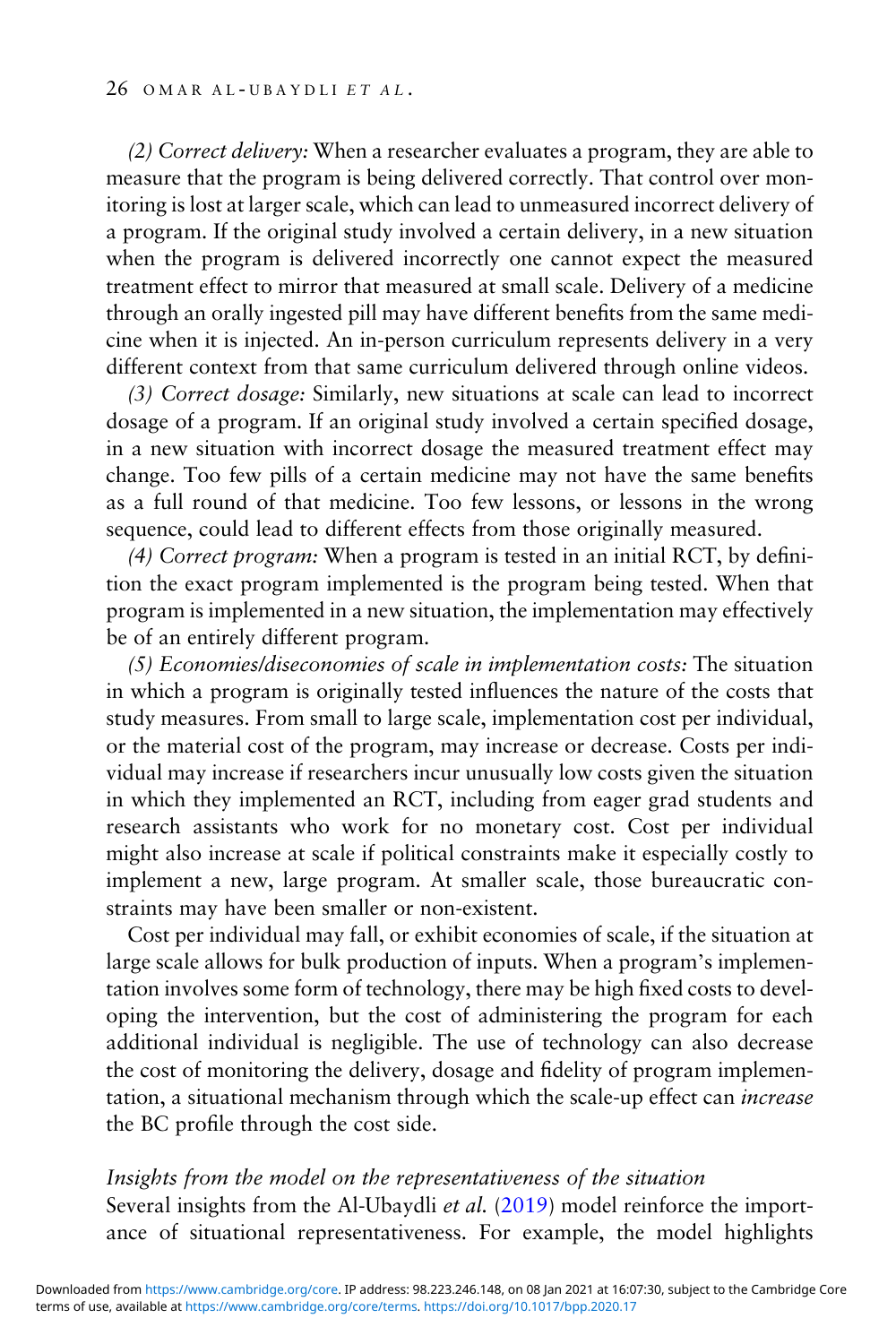fidelity as a key reason why results may not scale. The model delivers several results pertaining to how to increase fidelity. First, fidelity is increased if facilitators understand the 'whys' behind the intervention effect. This is because understanding the 'whys' induces implementers to stay the course when actually rolling out the program. The effort that researchers and overseers exert when trying to maintain fidelity sometimes reflects their taking the time to explain to newer administrators the reasoning behind the intervention.

In this spirit, there is a large literature showing that people are more likely to adhere to instructions when they understand their purpose and when those issuing the instructions take the time to ensure that people buy in. A good illustration is patient adherence to medication – when physicians wish to maximize the likelihood that their patients take drugs as prescribed, one of the best practices that is grounded in rigorous experimentation is to explain the way in which the drug works to the patient via face-to-face meetings and to explain the importance of following prescription instructions (Zullig *et al.*, [2013](#page-47-0)).

Second, diseconomies (economies) of scale cause a larger (smaller) scale-up effect. This result pertains to the cost side and represents a key reason why the BC metrics might change at scale. The results on situational representativeness lead to several proposals:

Proposal #6: Ceteris paribus, technology should be encouraged to promote standardization, correct dosage, correct program, etc.

Proposal #7: Include the original scientist on the implementation team to enhance fidelity, to teach policymakers why the result occurs and for general consultation.

Proposal #8: Policymakers must understand negotiables and non-negotiables when scaling (a necessary condition from scientists before scaling).

Proposal #9: Researchers should block on situations when doing experiments, just like we commonly block on individual characteristics in modern experimentation (this will help us to understand Proposal #8; i.e., scale, humans delivering, correct dosage, program, delivery, incentives, substitutes).

Proposal #6 does not imply the use of technology to the detriment of intervention efficacy. Quite the opposite: the proposal suggests that if the researcher can achieve similar (or greater) efficacy when using technology (i.e., ceteris paribus), then they should substitute in technology. This discussion raises the aforementioned trade-off that is only possible in the context of BC. Given the goal of maximizing the BC metric (which could be bounded on the cost side), it is not optimal to maximize benefits (e.g., via high fidelity) if that leads to a much faster increase in costs. Similarly, reducing costs is not optimal if benefits decrease at a faster rate through any of the mechanisms of the scale-up effect.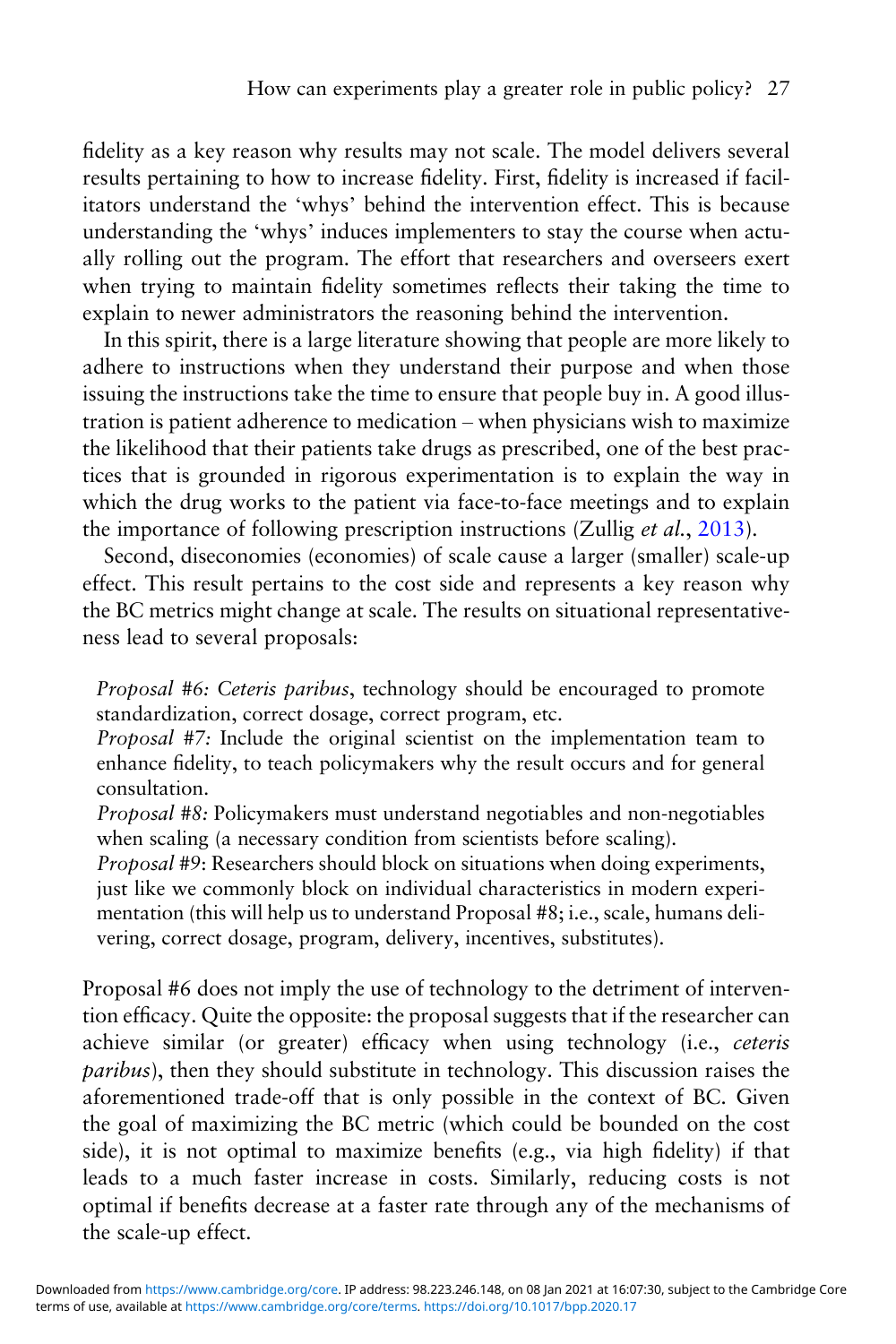One approach to putting Proposal #9 into action is to optimally use multisite designs (for excellent recent discussions, see Raudenbush and Bloom, [2015;](#page-47-0) Weiss et al., [2017\)](#page-47-0). In carrying out such an agenda, the analyst not only measures the average treatment effect, but also explores how treatment effects vary across sites. By using appropriate variation in site-specific characteristics, the design of multi-site trials can provide empirical content to explain why effects might not scale and can give empirical hints as to where more research is necessary before scaling.

As aforementioned, Bell and Stuart [\(2016\)](#page-43-0) describe different treatment effects across experimental sites, but they mostly focus on population heterogeneity as its source of variance. However, experimental sites per se are multidimensional in nature where both population and situational unrepresentativeness arise jointly. Therefore, multi-site experimental designs will be key to addressing these two threats to scalability.

In sum: Situational features are key to understanding what to expect at scale and, in practice, understanding what high-functioning sites look like plays an important role because these sites can not only provide quality of implementation, but also reduce costs at scale. Learning about how characteristics of the situation affects the BC ratio of an intervention not only helps us address the scale-up problem, but also, and more broadly, it can inform us how this ratio might change when the policy-relevant situation changes dramatically (e.g., changes in regulation).

A related, frequently encountered manifestation is political opposition, especially when a novel intervention is being implemented. The prevailing regime brings with it significant entrenched interests, which may oppose a novel intervention on the basis of financial interests or simply because of institutional inertia. Circumventing the barriers erected by opponents in a small-scale experiment might be trivial. Yet at a larger scale, this may require a significant financial outlay, corresponding to diseconomies of scale. Or, in the absence of those outlays (constant per capita administrative effort), the treatment effect will be denuded by counterattacking bureaucrats and other vested interests (in the context of conducting field experiments in firms, see the related examples of an 'Adam' in every firm; List, [2011b](#page-46-0)).

Examples: Situation selection is often not an explicitly obvious mechanism through which the scale-up effect occurs. An imperfect example includes Vivalt's ([2016](#page-47-0)) analysis, in which non-governmental organization (NGO) and researcher evaluations find higher effects than government-run RCTs, indicating that evaluations "are rooted in particular contexts." In a similar example, compared to their hands-on implementation in partnership with an NGO, Bold et al. [\(2013\)](#page-43-0) find that when the Kenyan government implements a contract teacher intervention, the implementation is much weaker, which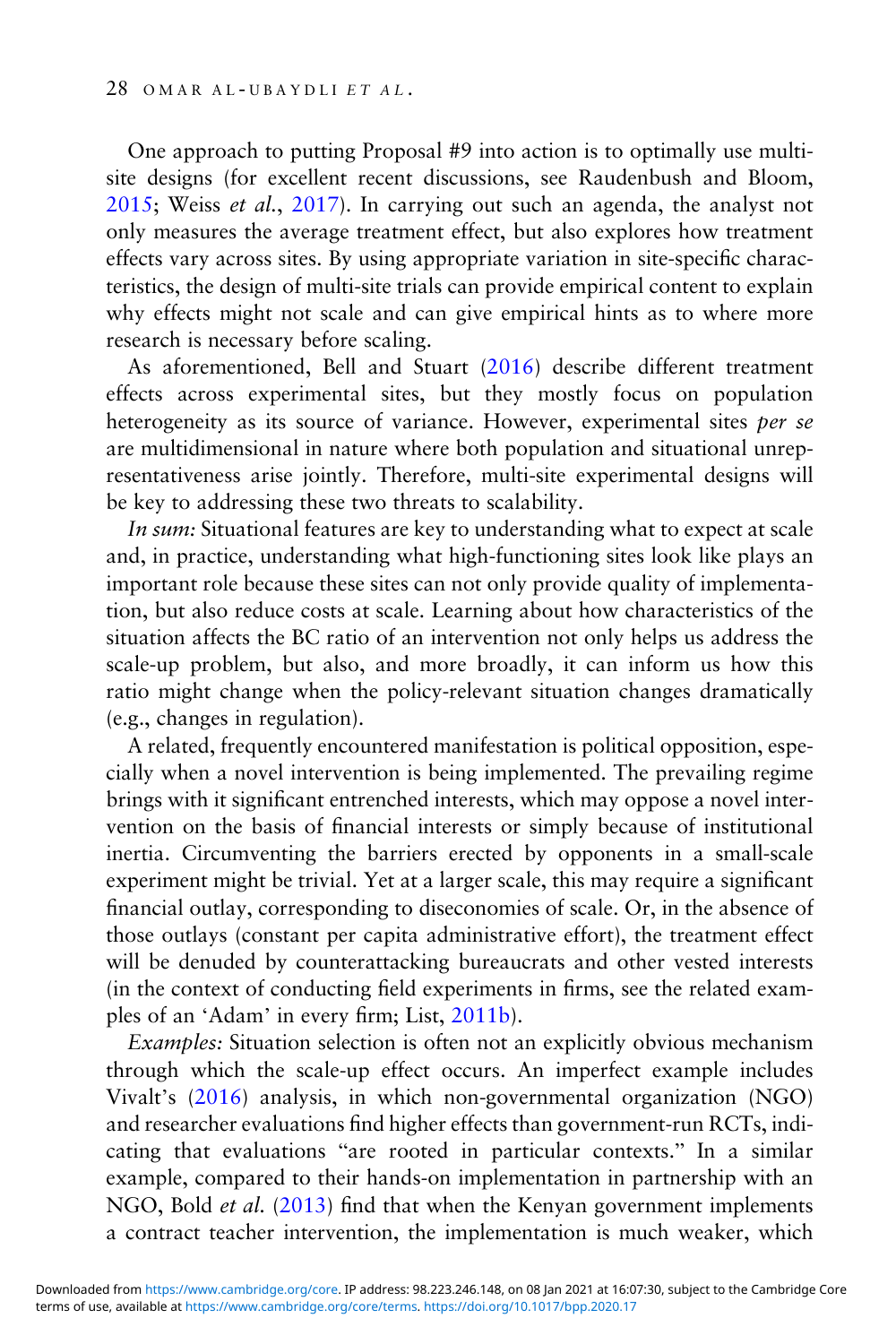results in no program effect. Our theoretical model implies that an implementation led by the government, or any entity that is not the original implementer, can change the program situation and can lead to incorrect delivery of the program generally, and dosage and program more specifically.

August et al. [\(2006](#page-43-0)) find that when the situation changed from their initial RCT to the next advanced-stage effectiveness trial, families had reduced engagement in a conduct problems prevention program. They identify this as decreased dosage, which contributes to the lack of replicated outcome measures from small to large(r) implementation.

In their paper on scaling up School-Wide Positive Behavioral Interventions and Supports (SWPBIS), Horner et al. [\(2014](#page-45-0)) explicitly acknowledge that "as states gained local training, coaching, and evaluation capacity, the cost of SWPBIS implementation became less expensive per school and more feasible for scaling up on a geographically distributed level." As the program expanded, costs decreased or displayed economies of scale.

In some cases, researchers have directly designed the evaluation to learn about the scale-up effect. Kerwin and Thornton [\(2018\)](#page-45-0) include a novel treatment arm in their evaluation of an education program in Uganda to model the policy-relevant situation. They find large effects of a high-quality, relatively high-cost program, but they find that a less expensive program specifically designed to scale is much less effective. In other words, they account for the budget constraint that the government would face if it tried to implement a similar intervention but at a much larger scale. The Teaching at the Right Level (TaRL) program described in Banerjee et al. ([2017\)](#page-43-0) include a treatment arm that involve less oversight by Pratham, the implementing NGO. In this particular example, the researchers identified oversight through which delivery or dosage could generate the scale-up effect. These two evaluations model the situation at scale and allow analysis of results to more closely mirror the program that might feasibly be implemented at scale.

A case study in this area is the Tennessee Star program. After promising initial results from the Tennessee STAR randomized statewide class size reduction, Tennessee implemented Project Challenge to reduce class size in K–3 classrooms in the state's poorest school districts (Hippel & Wagner, [2018](#page-45-0)). Following an influx of money designated to reduce class sizes, those poorest districts did not actually spend the money to decrease average class sizes. Unsurprisingly, Project Challenge did not result in higher test scores. The Basic Education Program, also in Tennessee, reduced statewide class sizes from 26 to 25 on average. Overall, scores did not improve. Both Project Challenge and the Basic Education Program are examples of the entirely wrong program implemented at scale.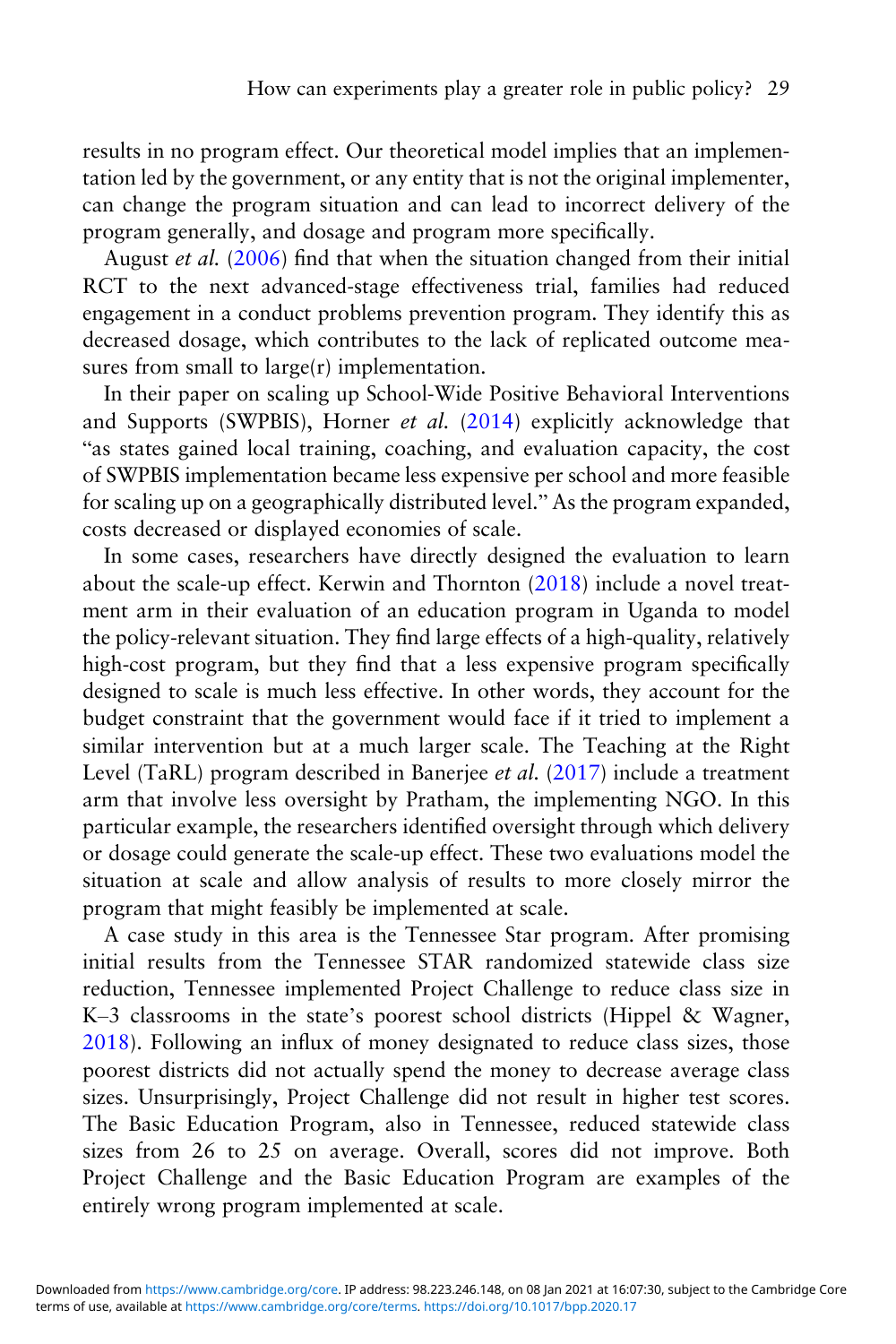California's statewide implementation of smaller class sizes demonstrated diseconomies of scale in implementation costs (Achilles, [1993](#page-42-0)). Jepsen and Rivkin [\(2009\)](#page-45-0) examine the results of the implementation that forced the state of California to hire from a larger teacher labor market than ever before. To achieve the smaller class sizes,<sup>21</sup> California could have incurred greater costs to maintain similar-quality teachers or continue to pay a similar amount but for lower-quality teachers. The authors find that "the increase in the share of teachers with neither prior experience nor full certification dampened the benefits of smaller classes." When the state of California expanded teacher hiring, they hired less experienced teachers, and the large-scale outcomes of the statewide class size reduction were significantly smaller than the original Tennessee STAR findings.

Banerjee et al. [\(2017\)](#page-43-0) describe their process of testing TaRL and eventually implementing it as a large-scale policy, and they acknowledge that their initial result was crucial to "fostering acceptance of the policy by the government," which underscores that selecting a certain situation (and/or population) for an initial program evaluation can give that program its best shot at helping to secure future work and funding related to that program.

#### Spillovers and general equilibrium

An important property of the situation that we separate into its own discussion is adequate accounting for spillovers and GE effects. In some interventions, treating people creates a spillover effect on people in the untreated group. This can be of a positive nature – consider the case of a business ethics course where enrollment is assigned to a random subset of a company's employees. Those who do not enroll are still affected positively by the presence of the enrollees, who act as models for them: the greater the number of enrollees (treated group), the smaller the implied treatment effect when comparing treated to untreated in the research study. If we should scale this treatment, we would expect that the treatment effect at scale will be larger than the original research suggested because in the original research the control group outcomes were inflated, thereby reducing effect estimates.

A recent example of the importance of this effect is found in List et al. [\(2019](#page-46-0)), who report that in their measurement of the effects of a pre-kindergarten intervention, control children gain from being spatially situated near to treatment children. On average, treatment-to-control spillover effects increase a child's non-cognitive (cognitive) scores by about 1.2 (0.6–0.7) standard deviations. These spillover effects are localized, decreasing as spatial distance to treated

<sup>21</sup> They did reduce average K–3 class sizes from 30 to 20.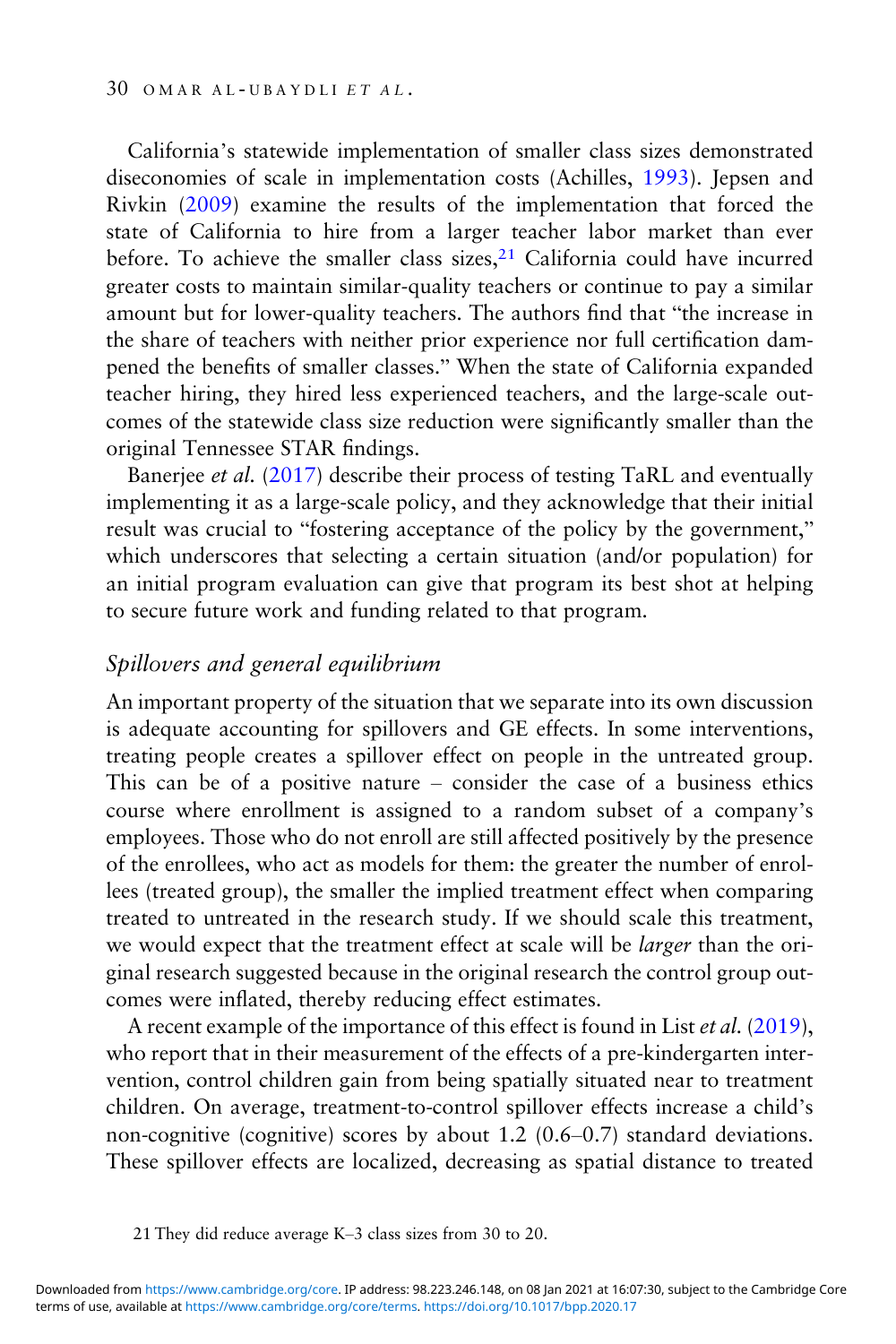neighbors increased. Their evidence suggests that the spillover effect on noncognitive scores are likely to operate through the child's social network. Alternatively, parental investment is an important channel through which cognitive spillover effects operate. Their results show how the scale-up effect can be positive: once scaled, the program will be much more successful than the original researchers claimed (see Fryer et al., [2015](#page-44-0), for the original research results).

Alternatively, the scale-up effect could be negative due to spillovers – consider an intervention that improves the school performance of students in a given class. The control group in the same class may, upon seeing an initial improvement in the performance of the treated group, feel demoralized, inducing a further deterioration in their performance and accentuating the treatment effect. In psychology, this is denoted as the 'resentful demoralization' effect (Cook & Campbell, [1979;](#page-44-0) related examples can be found in Friedlander et al., [1985](#page-44-0); Schumacher et al., [1994](#page-47-0)). This behavioral effect fits within a broader definition of the John Henry effect (Aldashev et al., [2017\)](#page-42-0), which is most often used to refer to situations where the control group exerts additional effort to overcome a perceived disadvantage of being in the control group.

Relatedly, there could be spillovers within the treatment group (spillovers of people in treatment on others in treatment). This occurs whenever the outcome of those in treatment improves as those around them become treated. Social media access, cell phone use and any other general outcome that has network effects falls under this category. For example, in List et al. [\(2019\)](#page-46-0), these effects are especially large for non-cognitive scores. The authors find that, on average, a child who was randomized into one of the treatment groups gains about 0.7 standard deviations in cognitive scores and about 1.2 standard deviations in non-cognitive scores through these types of spillover effects.

In the cases of both within- and between-treatment spillover effects, we perceive no general rules of thumb regarding which is more likely. We merely note that it can cause a non-zero scale-up effect, and empirical measurement of such impacts is important when considering scaling research findings.

The discussion above explored the issue of spillovers between and within experimental groups, but in both cases, spillovers are restricted to people participating in the experiment. There exists an additional possibility, which involves spillovers to people in the experiment and to those who are not even participating in the experiment, which we denote as 'GE effects'. For example, if, as part of a small-scale natural field experiment in an Indian village, researchers endow participants with quantities of money that are equal to several multiples of their daily wages, then there is a possibility of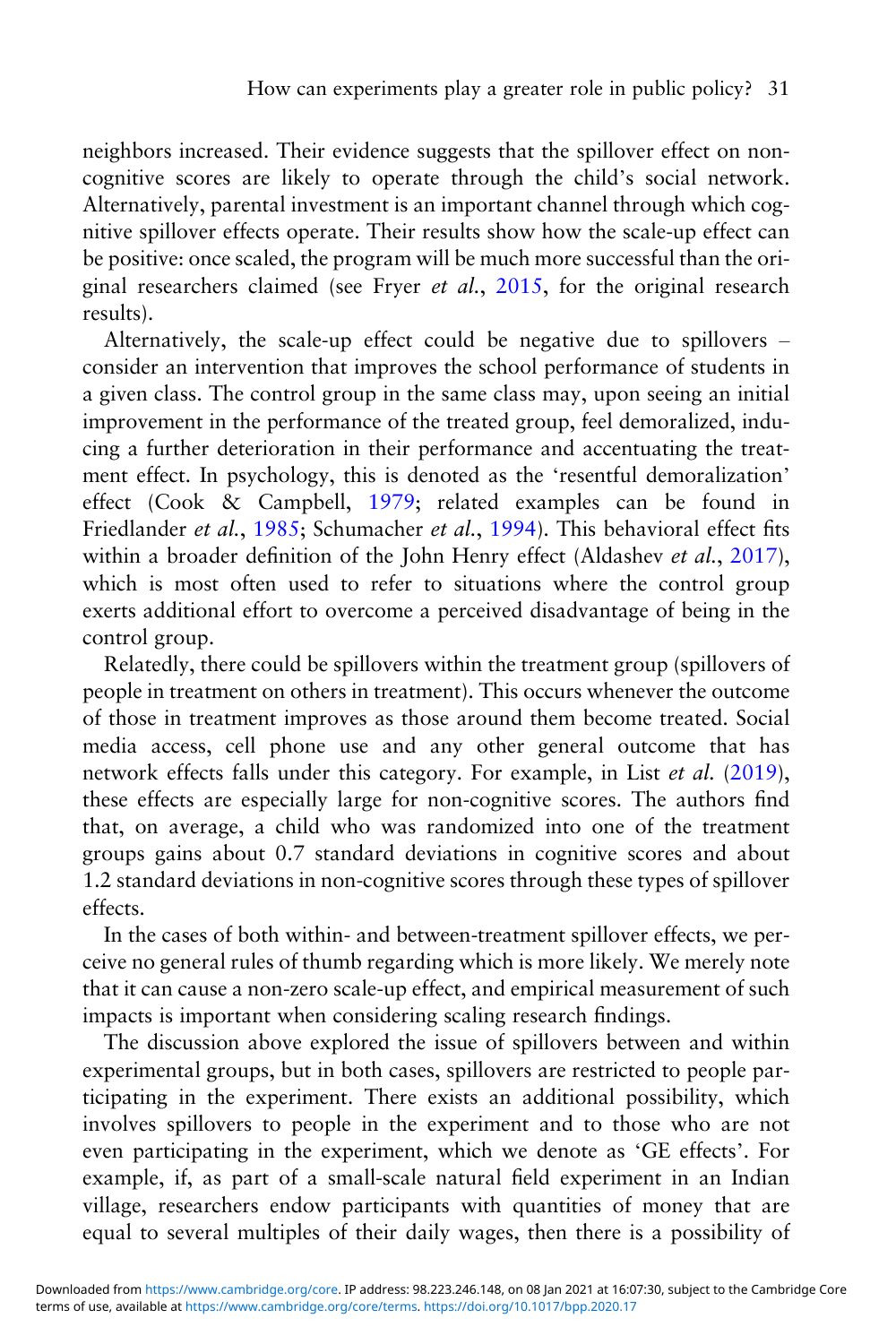significant spillover effects to the village's macroeconomy. In turn, these spillovers might effectively give feedback on the treatment and control groups, resulting in further scale-up effects, where the sign may be positive or negative. As an illustration, monetary expansion might cause significant inflation, which would undercut the real income increase experienced by the treated. We do not model such spillovers; instead, we alert readers to their existence.

GE effects, including spillover effects, are important sources of the scale-up effect. We include these as part of the situational threats given the unique effects that they potentially have on the BC metric at scale. GE effects are changes to the market or system outside the evaluation, while spillover effects are measured as changes in behavior of treatment and/or control groups.

(1) Direct spillover treated on treated: When the nature of a program involves benefits that are magnified as more people receive the program, spillovers occur directly from treated people to other treated people. Occurring most clearly when programs include network effects, this type of spillover can change the measured treatment effect as scale increases. If a program's effect increases as more people are in the program, the measured treatment effect in a small-scale RCT could be an underestimate of the effect that program would have if it was implemented with more people.

(2) Direct spillover treated on control: Direct spillover of the treated on control is the effect treated individuals have on the outcomes of untreated individuals in an RCT. This occurs when treated individuals interact with untreated people, resulting in control group individuals changing their behavior. This can cause the measured treatment effect of an RCT to over- or underestimate the treatment effect of a program. This form of spillover could cause a scale-up effect if an RCT result fails to take into account the gains in the control group outcomes that occurred after a behavior change stemming from interaction with the treatment group. If in a large-scale policy there is a higher concentration of treated individuals who have closer contact with untreated individuals than in a small-scale RCT, the measured treatment effect may decrease because the comparison group has benefited from this direct spillover more than the control group in the RCT, thus diluting the measured effect.

(3) Indirect spillover treated on control: Indirect spillover effects of treated individuals on the control group occur when the control group changes its behavior after indirect influence from the treated group. This indirect influence can come from simple knowledge that the treated group is participating in some program or news about the existence of a program, which could influence even untreated individuals to change their behavior. Beyond these mechanisms, spillover effects can impact costs if, through positive spillovers, more people talk about a program and raise awareness, which may decrease participation costs.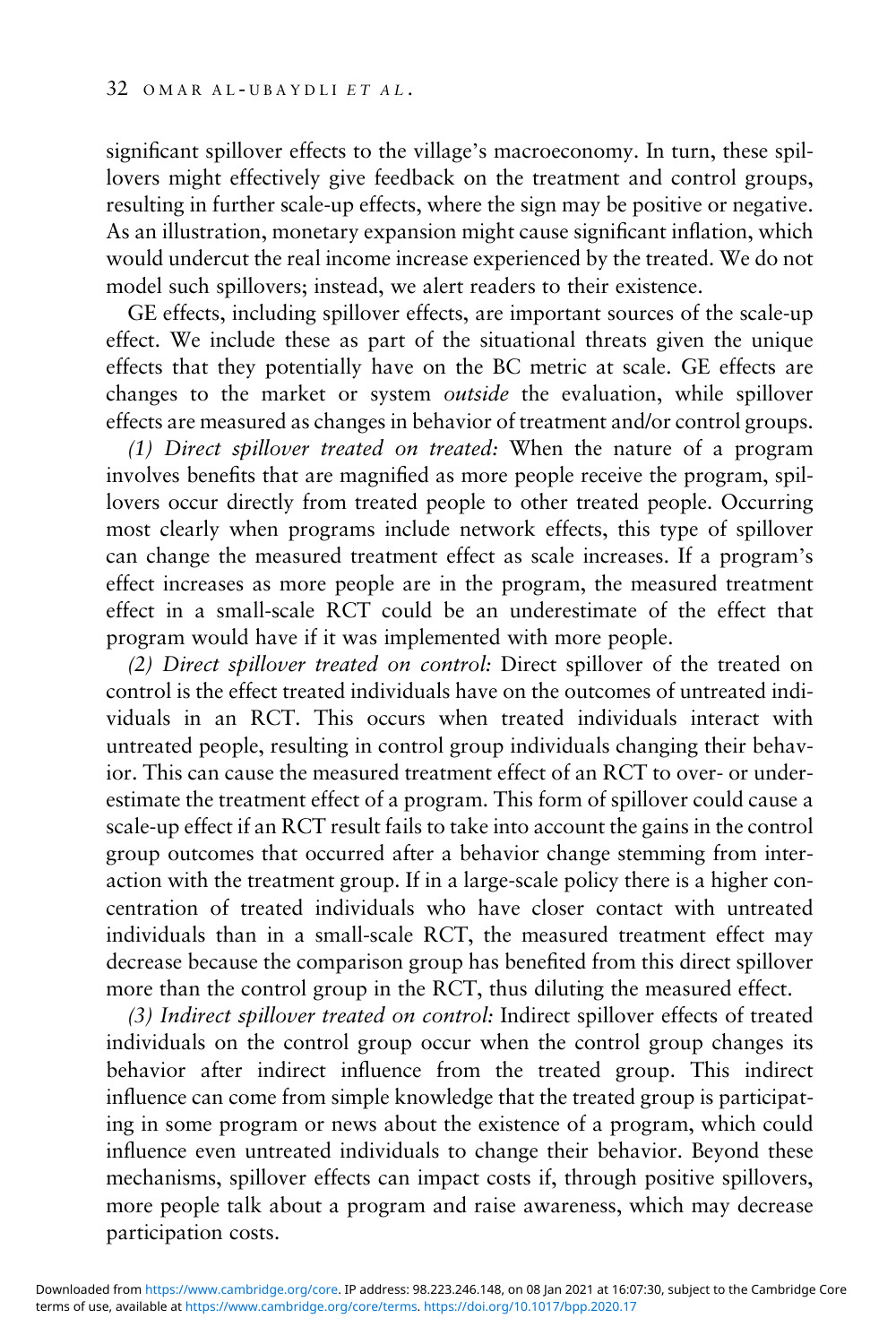(4) General equilibrium, or effect on the nature of the market or system: These are changes to the overall market or system outside a program or policy evaluation. These changes do not manifest at small scale. If a policy alters the value of a certain program outcome, the benefit an individual gains from that program may be relatively small if many more people are also benefiting from the program. For example, more people benefiting from certain educational credentials may decrease the individual benefit of that credential if a program leads to many more people earning that credential.

### Insights from the model on spillovers and general equilibrium effects

Several insights from the Al-Ubaydli et al. ([2019](#page-43-0)) model show the import of spillovers and GE effects. For example, the model highlights that if there are positive program spillovers from treatment to control, then the program will be viewed too pessimistically in the original research design. Alternatively, if there are negative network effects, a policymaker should expect the studied program to have smaller effects at scale. Measured spillovers within treatments are similarly intuitive. And, for GE effects, a side result is that when programs are scaled, we should expect larger GE effects. The results from the model lead to a proposal:

Proposal #10: The original researcher should measure and report within- and between- spillover effects and, where applicable, measure GE effects to aid in determining and forecasting the total effects of a scaled program.

Putting together our spillover discussion with the other proposals, a general proposal for scholars results:

Proposal #11: Researchers should backward induct when setting up their original research plans to ensure accurate and swift transference of programs to scale. The checklist should include (at least) all of the above proposals related to their choices as well as a complete cataloguing of both benefits and costs, with estimates of how those will change at scale.

A related issue to the GE effects is the availability of similar outside programs. In regards to outside programs, if there are viable substitutes to the intervention, a voltage increase will occur when the program more completely dominates substitutes at scale. In this manner, understanding the available substitute set and modeling its effects are invaluable to understanding program effects at scale (see Kline & Walters, [2016](#page-46-0)).

In sum: Field experiments draw our attention to the importance of evaluating programs in a natural environment and spillover effects are an unavoidable phenomenon in the policy-relevant world. Our analysis above stresses the importance of not only addressing these effects, but also relying on theoretical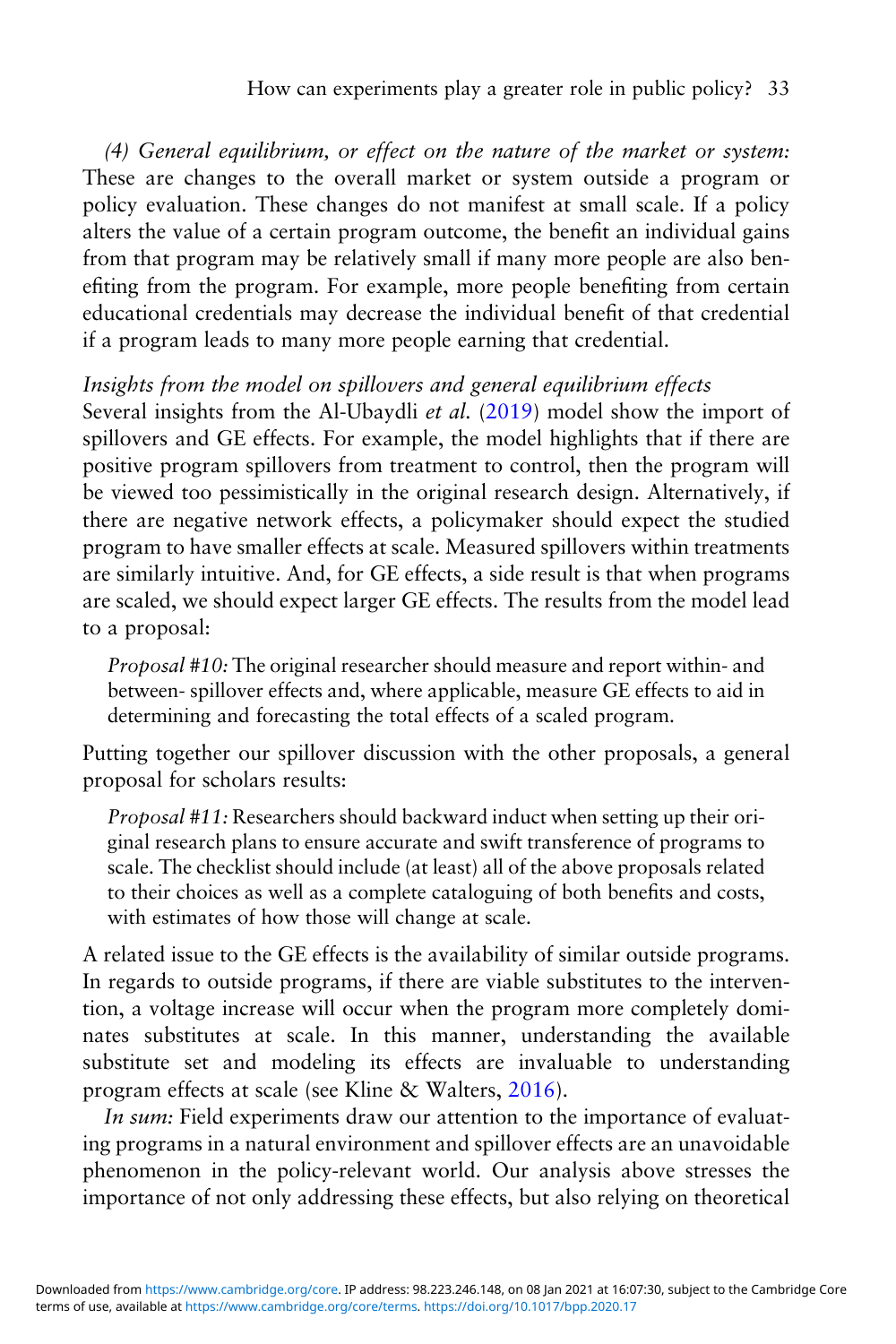models of spillover to guide experimental design when evaluating program effectiveness. An obvious benefit is to estimate a BC profile that is not affected by scale, or at least to understand how scale affects the BC metric. In addition, this approach opens the door for endogenizing spillover effects. In other words, similarly to using technology as a way of sustaining high-fidelity and low-marginal costs, we can leverage spillover effects to increase the BC ratio at scale.

We have emphasized the importance of understanding the policy-relevant environment in terms of properties of the population and situation. GE effects push for an even deeper understanding because the policy-relevant environment is nested in a 'market' structure or institution with different agents or entities with their own incentives and dynamic interactions among them. At scale, GE effects capture how the dynamics of this market structure are disrupted and their influence on the BC estimate.

Examples: In order to test for spillover effects, researchers sometimes employ a rollout model in which first only some individuals are assigned to receive treatment, and later the rest of a population is assigned to receive the treatment. This allows for the identification of how outcomes change based on how many peers are also treated, or how treated individuals can affect treated and control individuals' behavior.

Positive spillovers from treatment to control include Miguel and Kremer's [\(2004\)](#page-46-0) study on deworming, which finds that the measured treatment effect of a small-scale deworming evaluation is an underestimate. Untreated individuals also benefit from the intervention if they are in villages with some dewormed individuals. By measuring the exogenous variation of the local density of treated students, they are able find that the greater the density, the larger the positive effect on control individuals.

Work in education research finds that increased overall access to job training can diminish the effects of specific programs for individuals.<sup>22</sup> Ferracci et al. [\(2013\)](#page-44-0) find that when a greater percentage of individuals in a distinct labor market receive job training, the impact for each individual falls because the trained jobseekers are no longer as unique/distinct. Crépon et al. ([2013](#page-44-0)) find that the measured treatment effect in a small-scale RCT is an overestimate because at large scale the job placement program negatively affects the control group. In other words, unless the number of available jobs increases in a competitive labor market, those individuals in the control group, who might have gotten the job otherwise, are likely to be outcompeted by the trained workers in the program. Similarly, Heckman et al. [\(1999](#page-45-0)) report that

<sup>22</sup> This includes Heckman et al. ([1998a](#page-45-0)) and Duflo et al. ([2017](#page-44-0)), examples of inelastically supplied inputs.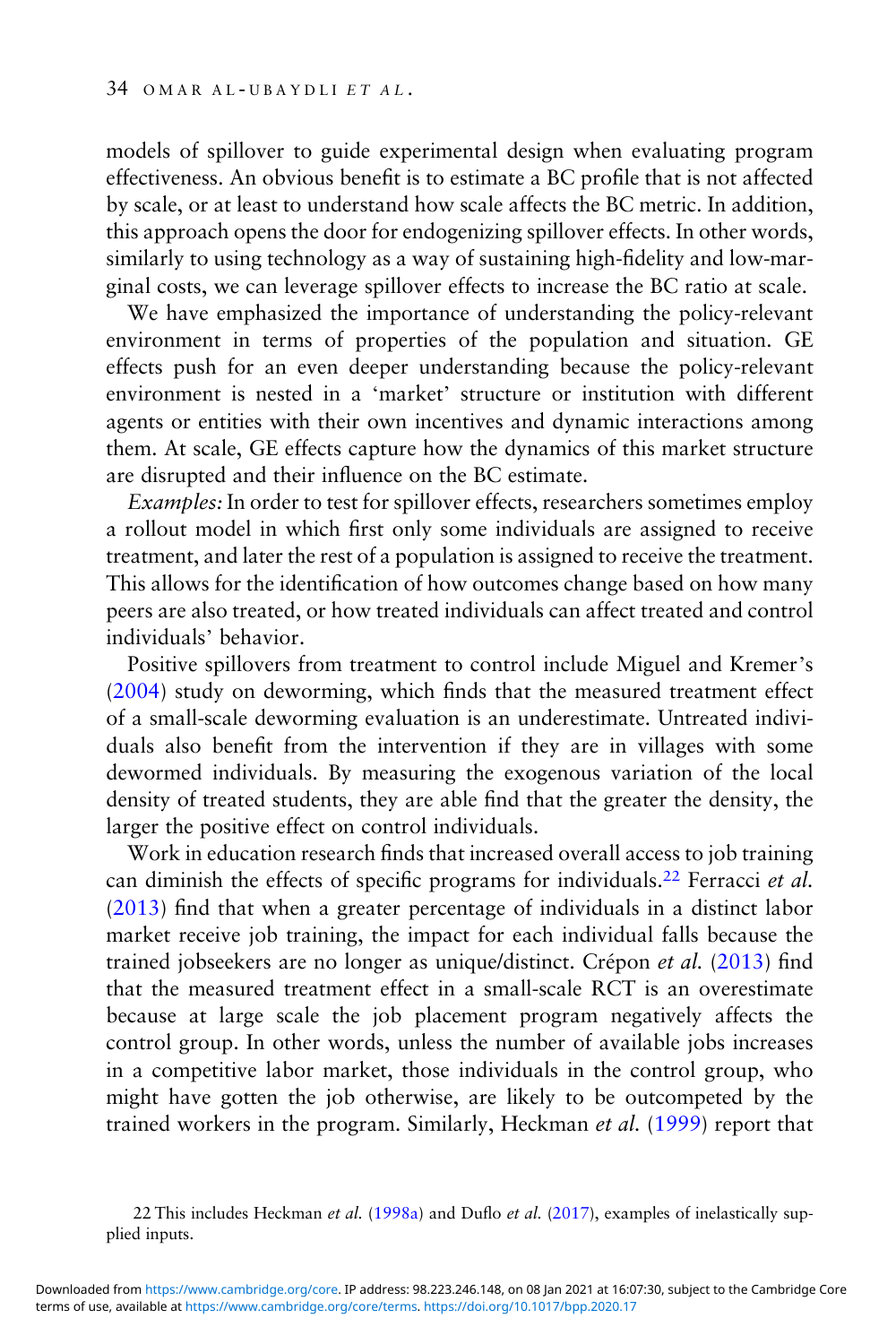increased job training *overall* can crowd out the distinction that training affords an individual when fewer people receive it. A large-scale job training program may alter the overall nature of the market trained jobseekers enter into.

Large program effects can occur in partial equilibrium, but fail in GE in situations like those found in Buera et al.  $(2012)$  $(2012)$  in which microfinance<sup>23</sup> efforts at scale are "counterbalanced by lower capital accumulation resulting from the redistribution of income from high-savers to low-savers." Chen and Yang ([2019\)](#page-43-0) describe a relatively small-scale experiment in which Chinese college students were provided uncensored Internet access. They acknowledge that at a larger scale, the project might elicit a government response that did not register in the original, smaller setting. Similarly, Banerjee et al. [\(2017\)](#page-43-0) find that political backlash can cause a program to fail.

Gilraine et al. ([2018\)](#page-44-0) report that after the California statewide class reduction policy, teachers and students sorted back from the private to the public school system, which led to some positive gains in outcomes. This GE effect was not captured in any small-scale setting, but evaluators could conceivably have predicted that change in the perceived quality of schools could have impacted people's decisions about which school to work at or attend.

#### Scaling and beyond

The Al-Ubaydli *et al.* [\(2019](#page-43-0)) model pinpoints areas where scalability is theoretically threatened. Surely, meta-studies can provide further empirical insights. For certain threats, researchers can take preemptive steps to avoid inadvertently suffering from them, such as trying to select a sample that will be as compliant with instructions as the population that they are supposedly representing. Even in the case of the insoluble components of the scalability problem, such as upward-sloping supply curves for administrator quality (e.g., cost of hiring more administrators of similar quality increases the more you need to hire), understanding the source allows scholars to acknowledge it up front and to test in order to explore the nature and extent of how that variable will impact the BC relationship at scale.

In sum, we can describe the mechanisms through which these threats manifest through the benefit and/or cost side(s) of the BC profile, and we summarize evidence from existing work. [Table 1](#page-34-0) summarizes the three categories and associated mechanisms through which the scale-up effect manifests, including

<sup>23</sup> Banerjee et al. [\(2015b](#page-43-0)) provide a review of microcredit impacts being low.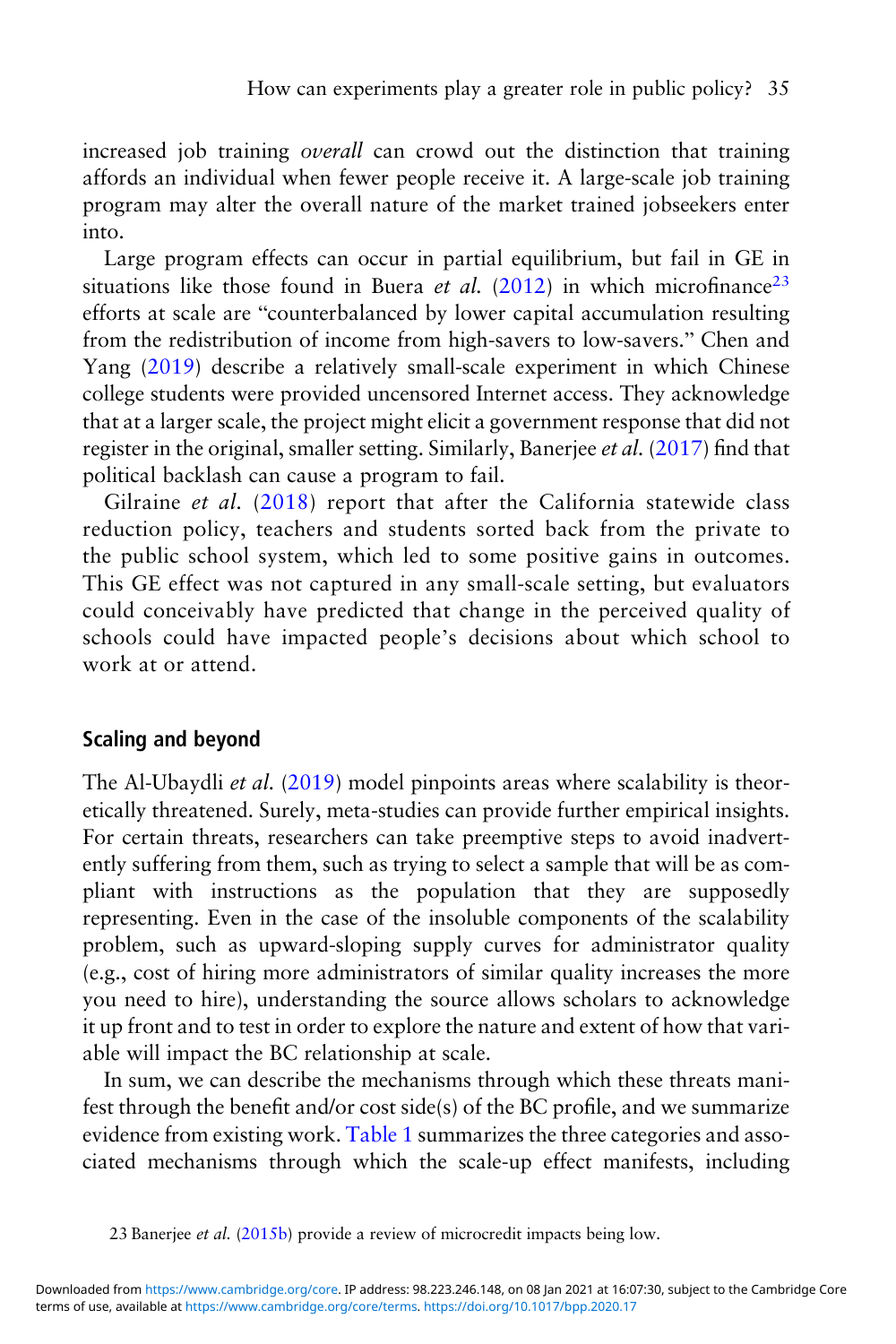| Categories                 | Benefits or costs? | Mechanism                                                        |
|----------------------------|--------------------|------------------------------------------------------------------|
| $(1)$ Inference            | Benefit            | $(i)$ Prior                                                      |
|                            | Benefit            | $(ii)$ P-value                                                   |
|                            | Benefit            | (iii) Power                                                      |
| (2) Population             | Benefit/cost       | (i). Researcher choice or bias                                   |
|                            | Benefit            | (ii) Selection bias and sorting                                  |
|                            | Benefit            | (iii) Non-random attrition/compliance                            |
|                            | Cost               | (iv) Economies/diseconomies of scale in partici-<br>pation costs |
| $(3)$ Situation            | Benefit            | (i) Situation selection                                          |
|                            | Benefit            | (ii) Correct delivery                                            |
|                            | Benefit            | (iii) Correct dosage                                             |
|                            | Benefit            | (iv) Correct program                                             |
|                            | Cost               | (v) Economies/diseconomies of scale in imple-<br>mentation costs |
| (3a) Spillover and general | Benefit            | (i) Direct spillover treated on treated                          |
| equilibrium                | Benefit            | (ii) Direct spillover treated on control                         |
|                            | Benefit            | (iii) Indirect spillover treated on control                      |
|                            | Benefit/cost       | (iv) Effect on the nature of the market or system                |

<span id="page-34-0"></span>Table 1. Threats to scaling and their underlying mechanisms.

additional mechanisms not directly captured by the model, but still relevant for researchers and policymakers.

As a first step in bridging the gap between science and policymaking, we must start by identifying the policy-relevant environment described in terms of the target population and situation. This environment can indeed change over time, but this cannot be an excuse to implement a research project that does not speak to policymakers. We believe that identifying and measuring the different mechanisms through which the scale-up effect manifests can also help inform the decision-makers who need to implement an intervention in a different policy environment. Along these lines, our hope is that Table 1 can be used by researchers as a roadmap to identifying the potential threats and associated mechanisms, and to address them when developing their research design. As an extension to Table 1, we present a checklist as a guideline to each one of the stakeholders involved in the creation of knowledge and its policy application.

# Checklist

This paper aims to catalyze a broad community of stakeholders to better understand threats to scale and how to tackle those threats and ensure more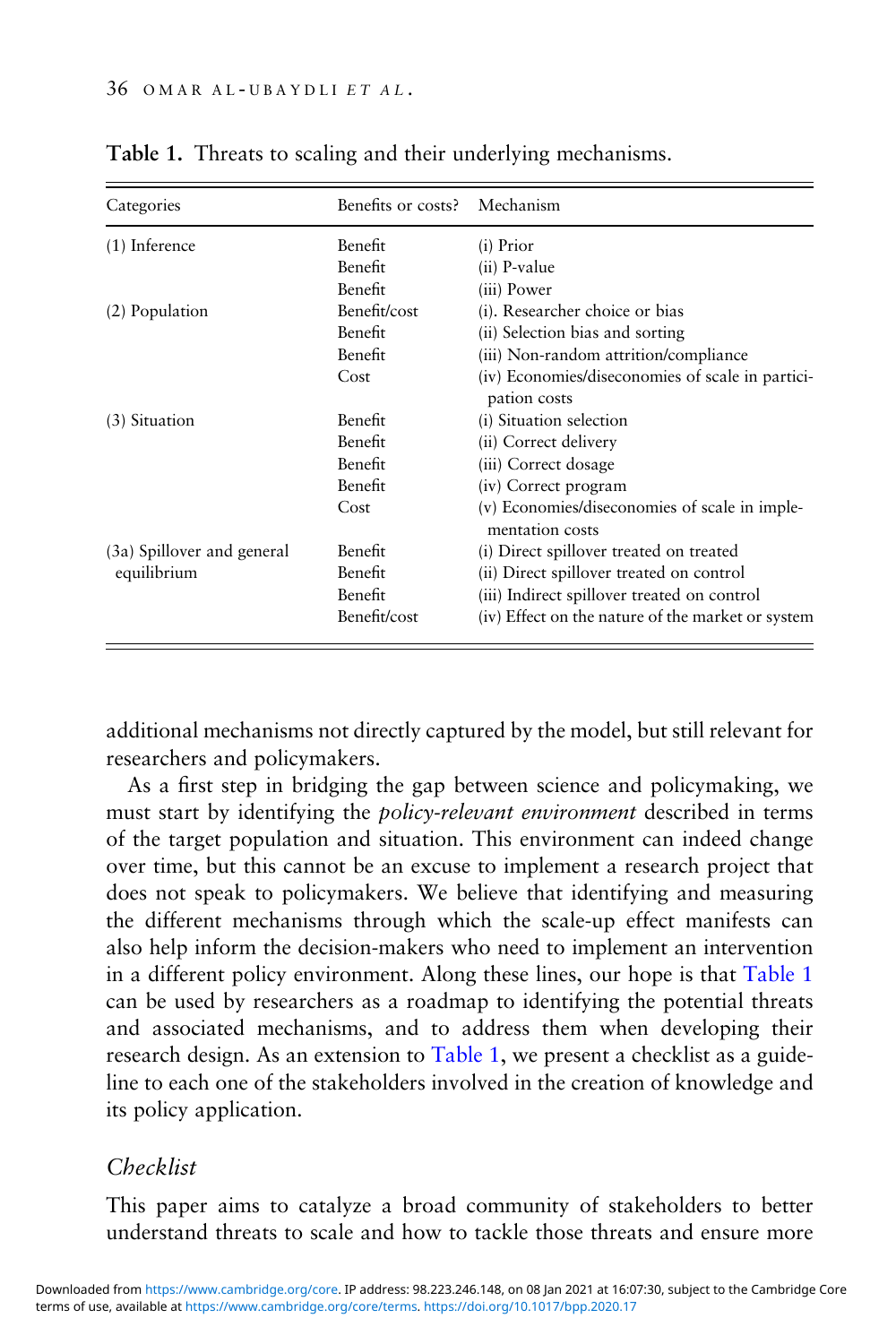effective evidence-based policies. We encourage the research community to update its practices and empower policymakers and practitioners to make more informed decisions. We also aim to educate and encourage funders of research, both public and private, to support and incentivize studies that embrace this approach to the science of scaling. We provide the following list of recommendations to address the threats to scalability.

## All stakeholders

- □ Science of scaling. Challenge the stakeholder community to demand more empiricism with an eye towards scaling, in which positive results from single RCTs are not only replicated, but also tested for scalability.
	- $\square$  Ensuring co-authorship of studies that include replication can help align incentives among researchers and encourage more replication (Butera & List, [2017\)](#page-43-0).
	- □ Build infrastructure to facilitate the execution of field experiments with replication purposes.
		- $\Rightarrow$  For example, the Collaborations for Impact in Education (CFI-Ed) initiative by the TMW Center for Early Learning and Public Health at the University of Chicago is a new initiative aimed at establishing a network of replicating sites. By building a network with the explicit goal of replicating educational interventions, CFI-Ed aims to remove some barriers to replication by co-authorship agreements and coordinated research.
- $\Box$  Incentives. The knowledge creation market has to align the incentives of the agents.
	- $\Box$  Reward researchers for producing results that replicate with publication, tying tenure decisions, public grant money and the like to replicated findings (Proposal #2).
	- □ Reward null results, especially 'tight zeros' (Proposal #3).
- $\Box$  Policy-relevant environment. For program evaluations with a clear policy goal, scholars, practitioners and policymakers must establish the target policy-relevant environment towards which the scale-up problem will be mapped (e.g., where the intervention, if successful, would be implemented at scale), particularly in terms of population and situation.
	- $\square$  Broadly, understand the market structure within which this policyrelevant environment is nested: the different agents/entities with their incentives.
- $\Box$  BC. In the scale-up problem, both benefits and costs play a key role. With scaling in mind, program evaluation analysis and interpretation should be done in the context of BC outcome.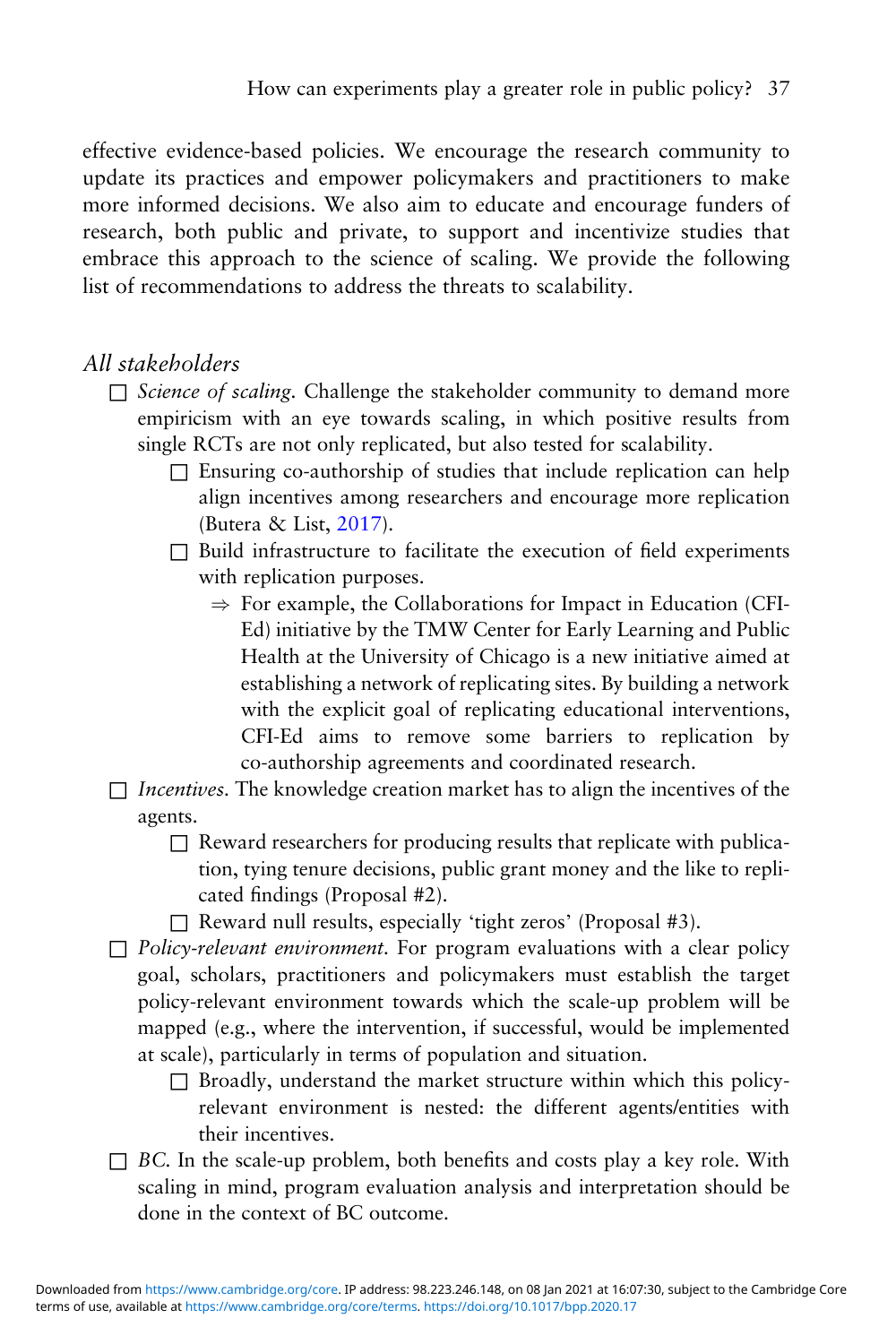- $\Box$  *Pre-registration*. Establish mechanisms to limit bias by making pre-registration a norm for the pre-analysis plan.
	- $\Rightarrow$  For example, the research integrity initiative by Arnold Ventures is an example of funders emphasizing the importance of pre-registration and replication of program evaluations, while Lin and Green ([2016](#page-46-0)) present a similar effort from the research community. Many disciplines have already taken steps towards this goal.<sup>24</sup>
- $\Box$  Education. Educate the broader community of stakeholders, particularly policymakers, civil servants, practitioners, and funders, to correctly interpret information provided by researchers.

#### Researchers

- $\Box$  Policy-relevant environment. With representativeness of population and situation in mind, backwards induct to address the potential threats to scaling with the experimental design. For design, give priority to those mechanisms more likely to contribute to the scale-up problem.
- $\Box$  Pre-registration. Pre-register the experiment, detailing the research design and the statistical analyses to be performed. Using the Bayesian framework, be explicit in terms of how the prior(s) will be updated based on your results (Proposal  $#1$ ).<sup>25</sup>
- $\Box$  Why does a program work? Focus on the theoretical mechanisms underlying the program, beyond simple A/B testing.
	- □ Understanding the underlying theoretical mechanisms behind a program informs whether the BC profile will remain at scale and/or in a new environment (i.e., when characteristics of the population and situation are different from those where the experiment was implemented).
	- $\Box$  Identify and test the *non-negotiable* core components of the program that are necessary and cannot be adapted. In other words, describe to policymakers why the program works – when local implementers know why the program works, they are more faithful to the original design.
- $\Box$  Inference. Researchers should be explicit about the program they are providing evidence of effectiveness for and/or the prior(s) they hope to influence. In particular:
	- $\Box$  Adjust for MHT when reporting p-values.
	- □ Maximize the statistical power of an RCT given the research budget (i.e., blocked randomization, within-subject design).<sup>26</sup> Do not implement low-powered RCTs.

24 For an example, see <https://www.socialscienceregistry.org>, <https://clinicaltrials.gov> and <https://osf.io>.

25 For details of a pre-analysis plan, see Glennerster ([2017](#page-44-0)).

26 See Czibor et al. [\(2019\)](#page-44-0).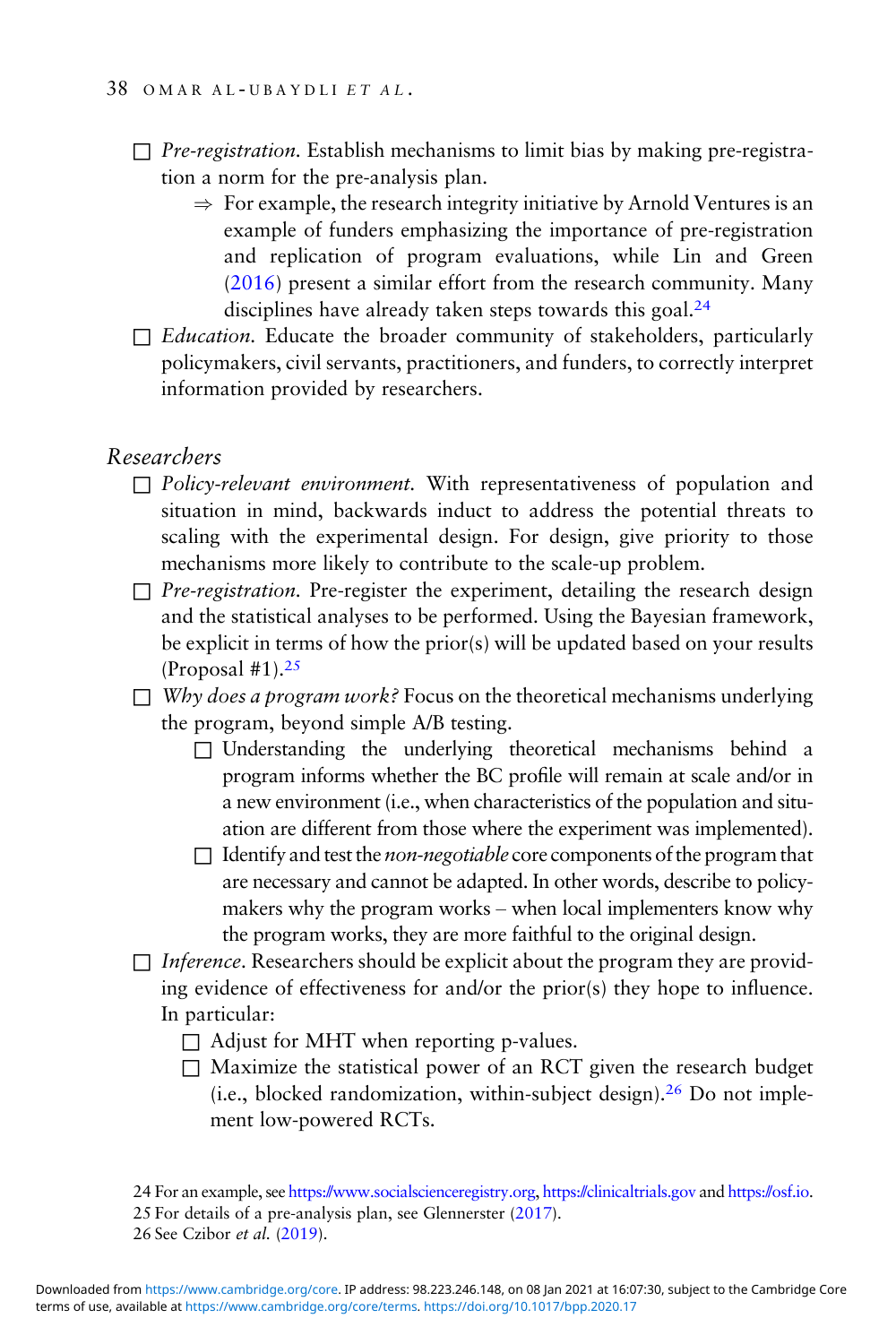- $\Box$  Partner with other researchers in your research topic for replication of results.
- $\Box$  An alternative, if the circumstances allow, is to organize the experimental site into independently run sites.<sup>27</sup>
- $\Box$  Population. Based on the policy-relevant population (i.e., from data), backwards induct so that your experimental design takes this into account.
	- $\Box$  Explain the sampling procedure used to make the sample more representative of the population.
	- $\Box$  Present comparative tables to summarize observable characteristics for the experimental sample and the policy-relevant population. This helps to address researcher choice/bias and selection bias/sorting.
	- $\Box$  Alternatively, address how the heterogeneity of a population will affect the BC metric.
	- $\Box$  Describe how non-random attrition and compliance affect results. For example, analyze results using intent to treat and include even subjects who did not complete a program in order to more accurately measure the benefit of a program that had inconsistent participation.
	- $\Box$  Collect and report participation costs to obtain estimates of economies or diseconomies of scale in participation costs.
- □ Situation. Based on the policy-relevant situation, backwards induct so that your experimental design takes this into account (Proposal #9).
	- $\Box$  Ask if there are aspects of implementation (whether it affects the benefit or cost side) that will significantly affect the BC measure at scale (e.g., an inelastically supplied input; Davis *et al.*, [2017](#page-44-0)).
	- $\Box$  In other words, the policy-relevant situation delivery, dosage and/or program may not be faithful to the original implementation. Take these constraints into account in the evaluation or address the costs involved in setting up the 'situation' as used in the experiment.
	- □ Consider economies or diseconomies of scale in implementation costs, the costs of core inputs and the infrastructure necessary to the program. Collect and report costs.
- $\Box$  Spillover and GE. If spillover effects may significantly impact the measured benefits and costs in the policy-relevant environment, attempt to experimentally study those effects (Proposal #10).
	- $\Box$  Use a two-stage randomization design (Muralidharan & Sundararaman, [2015](#page-46-0)).

27 See Voelkl et al. ([2018\)](#page-47-0) for an argument from the preclinical animal research literature.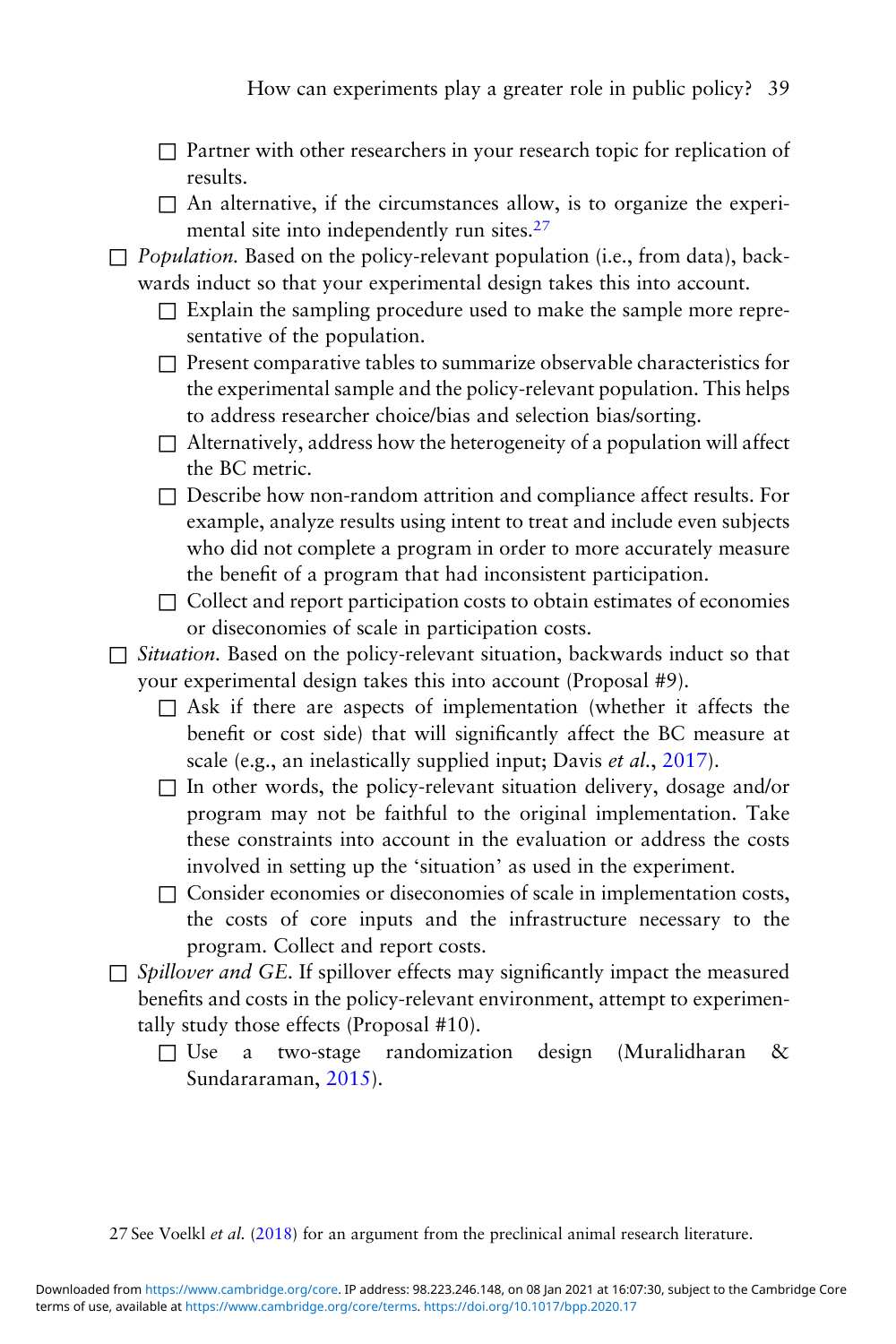#### Policymakers/practitioners

- $\Box$  Generalizability of the environment. As a first step, review the accumulated science regarding the BC measure of the program you are considering.
	- $\Box$  How do the characteristics of the *population* and *situation* from those evaluations differ from those of your policy-relevant environment? The closer the characteristics of the environment, the more likely the results will scale.
	- $\Box$  Identify the areas that will need particular attention.
	- $\Box$  For the scale up, involve the original scholars on the implementation team to identify and address the different potential sources that threaten scalability (Proposal #7).
	- $\square$  Understand negotiables and non-negotiables in the scaling process (Proposal #8).
- $\Box$  When policymakers are evaluating outcomes from research studies, they must understand the characteristics of the situation in which the RCT was implemented and how close those characteristics are to those of the policy-relevant situation.
	- $\Box$  It is easier to scale programs that change only one component at a time.
	- $\Box$  As a rule of thumb, use of technology allows better control of standardization, correct dosage, correct programs, etc. (Proposal #6).
- $\Box$  Inference. For this, we recommend that policymakers work closely with researchers or in-house researchers. Policymakers should adopt a Bayesian framework and use RCTs to update their priors about the efficacy of a policy. When considering new policies based on research findings, they need to take into account the three P's to thoroughly evaluate the evidence for the policies. In particular:
	- $\Box$  Be explicit about prior beliefs.
	- $\Box$  Do not rely on statistically significant results from only a single study.
	- $\Box$  Ignore results from low-powered studies.
	- $\Box$  Carefully interpret results from evaluations. Be discerning and skeptical of accepting 'statistically significant' results from experimental studies at face value.
	- $\square$  Do not make policy decisions based on only one evaluation study. Wait to implement a program at scale until the PSP (e.g., the belief that a program is efficacious) is above 0.95.
- $\Box$  Population and situation. Policymakers evaluating outcomes from research studies must pay particular attention to the characteristics of the population sample in the RCT and analyze whether those characteristics are representative of their policy-relevant population.
- $\Box$  Scalability of costs. Analyze how the participation and implementation costs will change in your policy-relevant environment.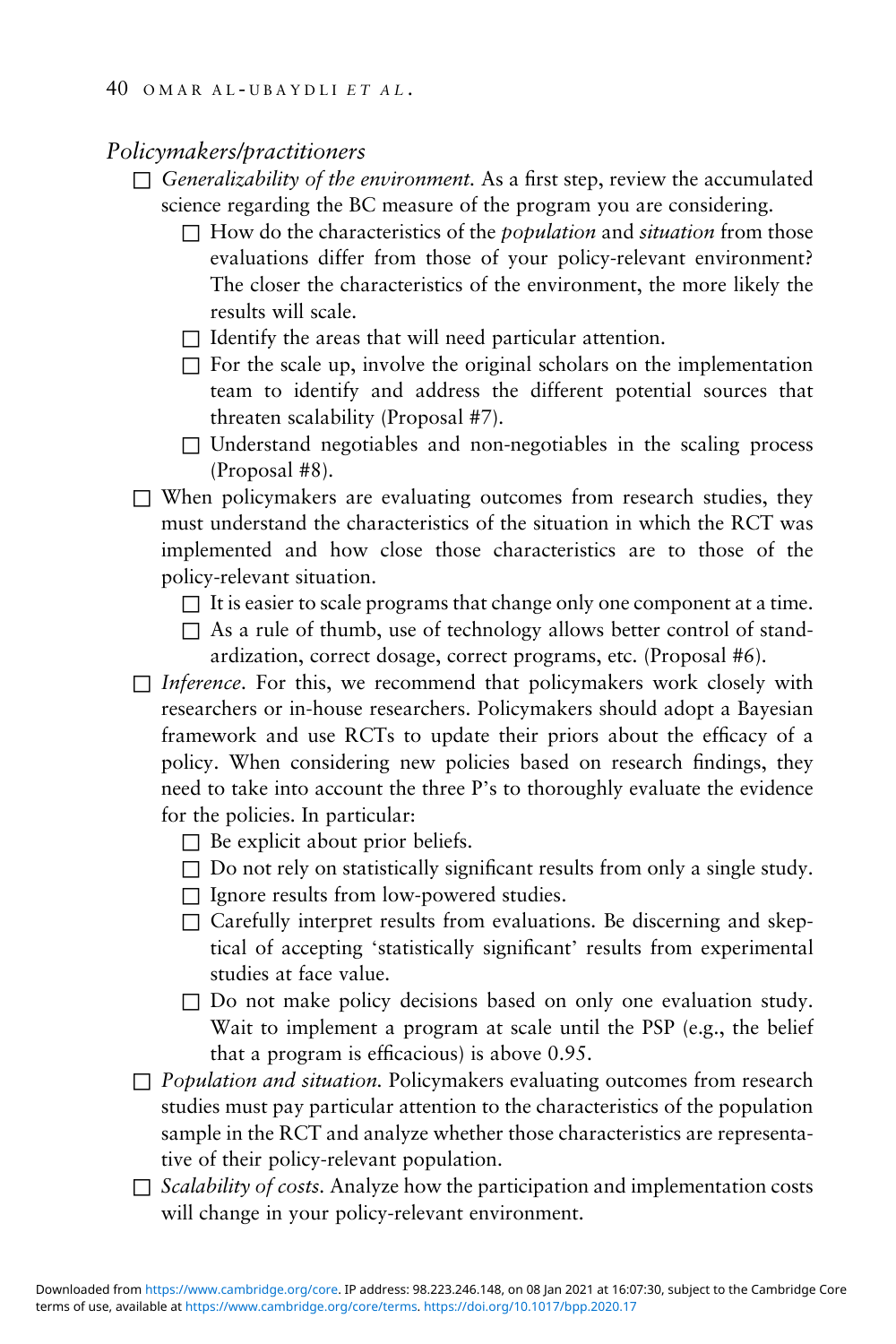- $\Box$  Are there any potential source of economies/diseconomies of scale in these costs?
- $\Box$  In other words, leverage existing infrastructure, favor programs that rely on technology, etc., because the cost component of the BC ratio is likely to remain constant at scale (i.e., the cost per unit).
- $\Box$  Not just benefits, but also costs. Research studies that evaluate programs emphasize the importance of high fidelity of the implemented program, delivered effectively at the correct dosage to maximize benefits.
	- $\Box$  Ensuring high fidelity in implementation entails costs, so focus on the trade-off between benefits and costs.
- $\Box$  Why does a program work? Understand why a program works (i.e., how program activities are related to program outcomes). Go beyond a simple A/B testing.
	- $\square$  Understand the underlying theoretical mechanisms behind the program to inform whether the BC profile can be sustained at scale in a different environment

# Funders

When funding experimental program evaluations, explicitly take into account the threats to scalability and how the experimental results would help policymakers to make more informed policy decisions.

- $\Box$  What do we know so far and what can we learn? Ask researchers to state their beliefs about the efficacy of the program to be evaluated (i.e., prior) and how the data generated by the study will change this prior.
	- $\Box$  In the larger frame of learning the efficacy of a program, replication of experiments provides key information. The value of funding replications should not be underestimated.
- $\Box$  *Pre-registration.* Ask researchers to pre-register the experiment, detailing the research design and the statistical analyses to be performed.28

# After scaling

As aforementioned, we view the chain from original research to policy as having three major links: (1) funding basic research; (2) providing the knowledge creation market with the optimal incentives for researchers to design, implement and report scientific results; and (3) developing a system whereby policymakers have the appropriate incentives to adopt effective policies and, once adopted, to develop strategies to implement those policies with rigorous evaluation methods to ensure continual improvement.

<sup>28</sup> Arnold Ventures is a leader among funders: [https://www.arnoldventures.org.](https://www.arnoldventures.org)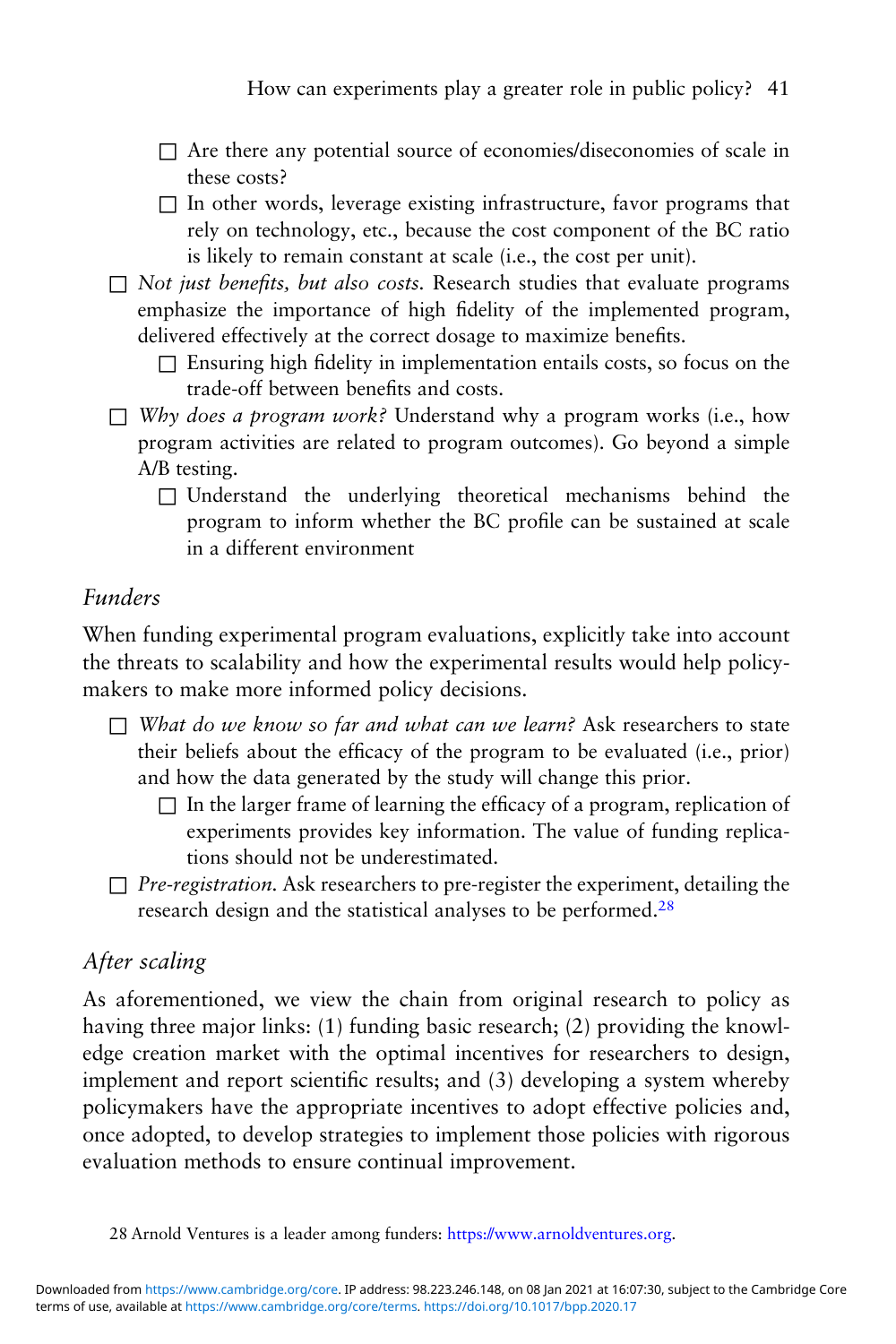Our work focuses on the middle link. Recent work around sustainable interventions (e.g., Chambers et al., [2013](#page-43-0); Komro et al., [2016](#page-46-0)) highlights the importance of the third link, and work in the area of the economics of charity (e.g., List, [2011a](#page-46-0)) focuses on the first link. While a new economic model for these other areas is beyond the scope of this study, we do have thoughts on the treatment measurement of a program once it is actually scaled. This leads to our final proposal:

■ *Proposal* #12: When the program is actually scaled, the correct empirical approach should be taken to measure efficacy, and continuous measurement should be a priority.

The gold standard for learning about the scale-up effect is to run an RCT at scale. Accordingly, our view is that a first best approach to estimating the effects of the program at scale is to perform a large-scale RCT. One can then compare these estimates with the results from the original studies to explore efficacy at scale.

If this approach is untenable, then it is critical to adopt an empirical approach that allows stakeholders to measure its efficacy without unrealistic assumptions. While an exhaustive summary of such approaches is beyond the scope of our work, we point the interested reader to List  $(2007a)$ , who discusses various empirical approaches to policy evaluation as an empirical spectrum, which includes examples of econometric models that make necessary assumptions to identify treatment effects from naturally occurring data. Some of these approaches, such as interrupted time series designs or regression discontinuity analysis, can get quite close to addressing the internal validity problem that RCTs solve. The myriad of approaches to examining naturally occurring data each invoke their own assumptions, and the analyst should use their judgment of what data generation process makes the most sense in the particular environment of interest.

Within this empirical spectrum, quasi-experiments can be interpreted as a midpoint between data generated from experiments and naturally occurring data. In quasi-experiments, identification results from near-random processes (i.e., not directly controlled by the researcher) as opposed to true randomization into treatment and control groups in experiments. Consider a statewide evaluation of a reading support curriculum for fifth graders in which the state government has decided to implement the curriculum only in schools where a simple majority of parents support it and have enough budget to cover the costs. Given this rule, although true randomization by researchers is untenable, a quasi-experiment would leverage it to mimic random assignment by narrowing the sample to schools where the voting results were just below or above simple majority. In this quasi-experimental setup, the causal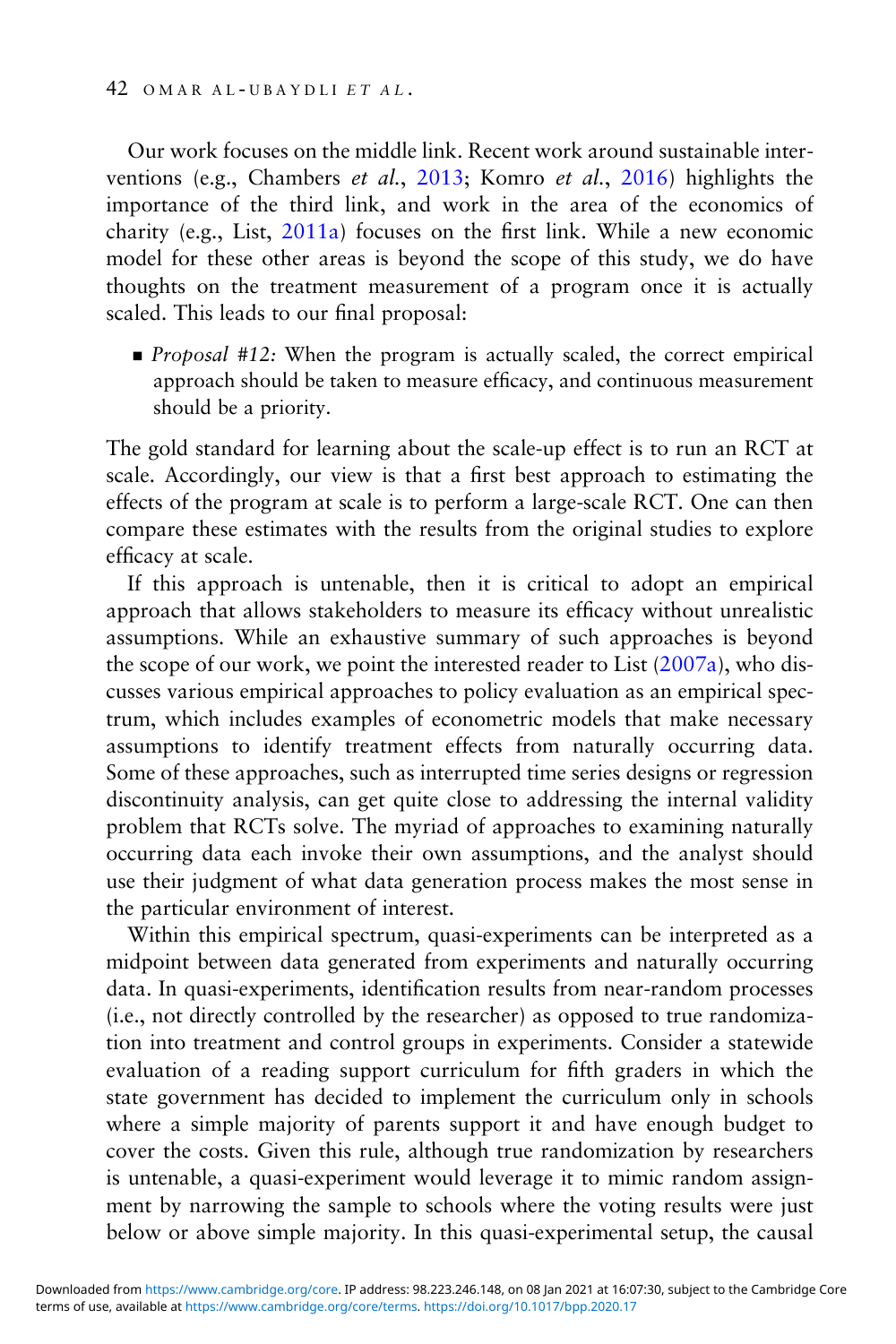inference is still not clean because identification comes from the critical assumption that the groups on either side of the simple majority are comparable. However, when true randomization is not possible, too costly or unethical, naturally occurring data from quasi-experiments should be considered if the particular environment is appropriate.

#### Epilogue

Experimentation has represented the cornerstone of the scientific method since Galileo pioneered the use of quantitative experiments in the seventeenth century, allowing him to test his theories of falling bodies. In the centuries since, experimentation has uncovered the foundations of life, the universe and nearly everything in between.

Much like the physical sciences, the empirical gold standard in the social sciences is to estimate a causal effect. Yet, amidst the complexity of the real world, economists have long worked on approaches that seek to separate cause and effect using regression analysis with naturally occurring data. But economists have now taken to heart the old maxim that 'correlation does not imply causation', and in recent decades they have sought out a variety of other empirical approaches.

One such alternative that economists have turned to is the experimental model of the physical sciences. Early experimentation was in the lab, where volunteers made economic decisions in a controlled environment (see, e.g., Smith, [1962;](#page-47-0) Fiorina & Plott, [1978](#page-44-0)). Over the past few decades, economists have increasingly made use of field experiments to explore economic phenomena, in which they combine realism and randomization to test theories and estimate treatment effects (see, e.g., Harrison & List, [2004](#page-45-0)).

The approach of using randomization in the field has proven quite effective, as insights gained across labor economics, social policies, the role of market structures, public economics and nearly every other area have been touched by the field experimental approach. Importantly, in doing so, experimentalists have been able to generate data that test theories, disentangle mechanisms and provide intervention treatment effects for policymakers. While such insights are invaluable, the primary focus in this three-decade movement has been on how best to generate data to test theories and estimate intervention effects.

We view this focus as important, but also as a shortcoming of the extant literature when it comes to informing policy. In this spirit, what has been lacking is a scientific understanding of whether, and to what extent, we should use the experimental insights for policy purposes. In particular, scholars doing the basic science rarely confront the question of whether the research results scale to larger markets or different settings. And what is the science behind those expectations?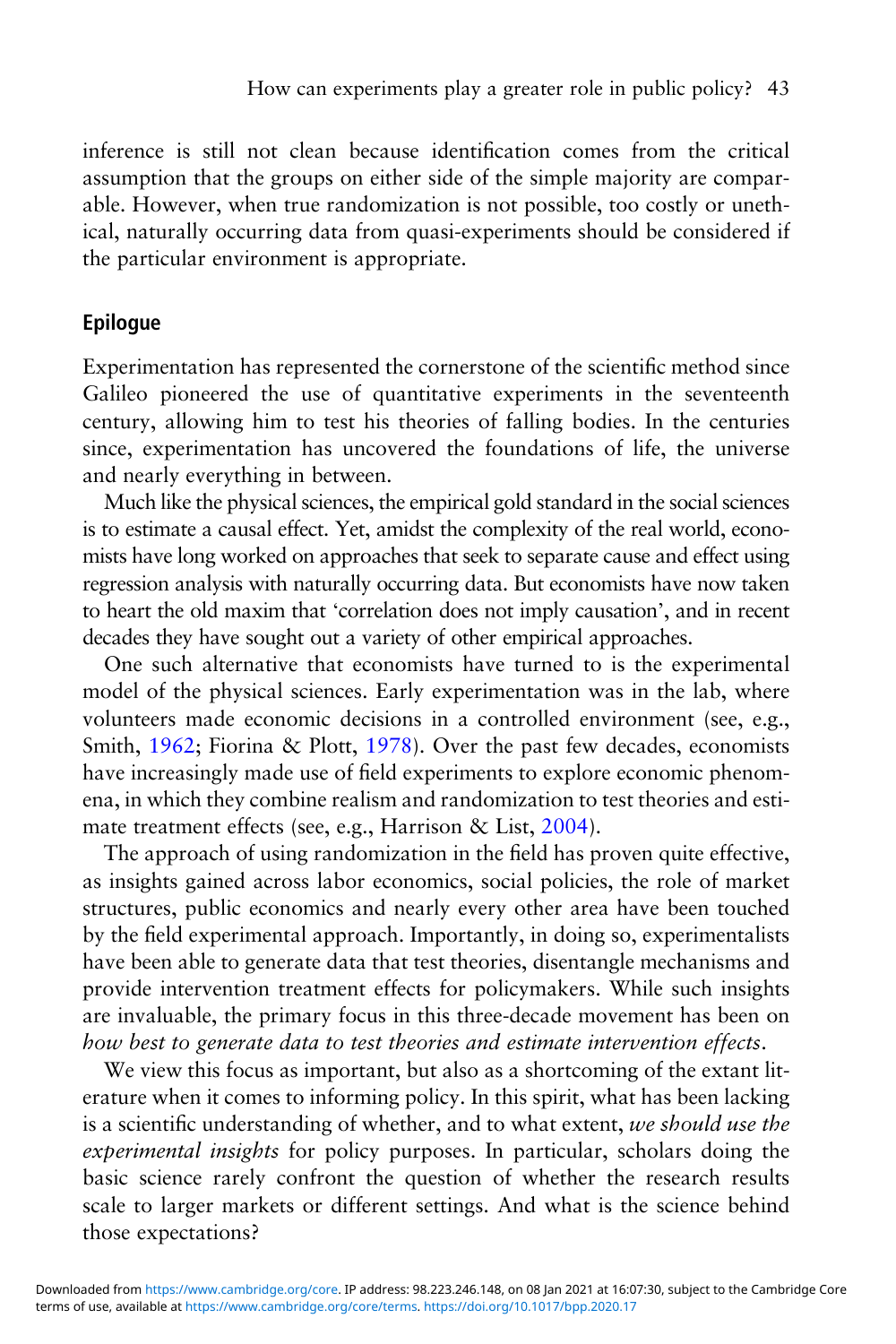<span id="page-42-0"></span>We denote this general issue as the 'scale-up' problem, and such a discussion naturally leads to understanding the important threats to scalability and addresses what the researcher can do from the very beginning of their scholarly pursuit to ensure eventual scalability. Of course, we are not the first to think about these issues. We are informed by implementation, prevention, translational, economics and public health research (see, e.g., Kilbourne et al., [2007;](#page-46-0) Gottfredson et al., [2015](#page-45-0); Supplee & Metz, [2015](#page-47-0); Supplee & Meyer, [2015\)](#page-47-0). Existing models of scaling emphasize fidelity of implementation and identification of core components, and work thus far has primarily focused on the benefit side, or the 'voltage drop'.

This study augments extant literature by applying economic tools to quantify and clarify expected changes to benefits and costs when a program is scaled. In this manner, we are effectively changing the discussion from voltage, or purely benefit-driven outcomes, to one in which both benefits and costs are considered. In doing so, 12 proposals naturally result that span researchers, policymakers, funders and other stakeholders.

Together, we view our modest proposals as a start to tackling the most vexing scalability threats. Our framework highlights that there is much work to do, both theoretically and empirically, to deepen our understanding of the scale-up problem. We have only taken but one small step in this process, but we trust that the literature will take several larger steps in the future, allowing us to be on much more solid ground when we argue that scientific experiments should hold a more prominent place in the policy world.

#### Acknowledgments

We wish to thank Will Aldridge, Nava Ashraf, Jon Baron, Marianne Bertrand, Judy Carta, David Chambers, Jon Davis, Emir Kamenica, Dean Karlan, Scott McConnell, Allison Metz, Adam Oliver, Norbert Rudiger and Lauren Supplee for helpful comments on this research agenda.

#### References

- Achilles, C. M. (1993), The Lasting Benefits Study (LBS) in Grades 4 and 5 (1990-1991): A Legacy from Tennessee's Four-Year (K-3) Class-Size Study (1985-1989), Project STAR. Paper# 7.
- Akram, A. A., S. Chowdhury and A. M. Mobarak (2017), Effects of Emigration on Rural Labor Markets (Working Paper No. 23929). <https://doi.org/10.3386/w23929>
- Aldashev, G., G. Kirchsteiger and A. Sebald (2017), 'Assignment procedure biases in randomised policy experiments', The Economic Journal, 127(602): 873–895.
- Allcott, H. (2015), 'Site selection bias in program evaluation', The Quarterly Journal of Economics, 130(3): 1117–1165.
- Al-Ubaydli, O. and J. A. List (2013), 'On the Generalizability of Experimental Results in Economics' in G. Frechette and A. Schotter, Methods of Modern Experimental Economics, Oxford University Press.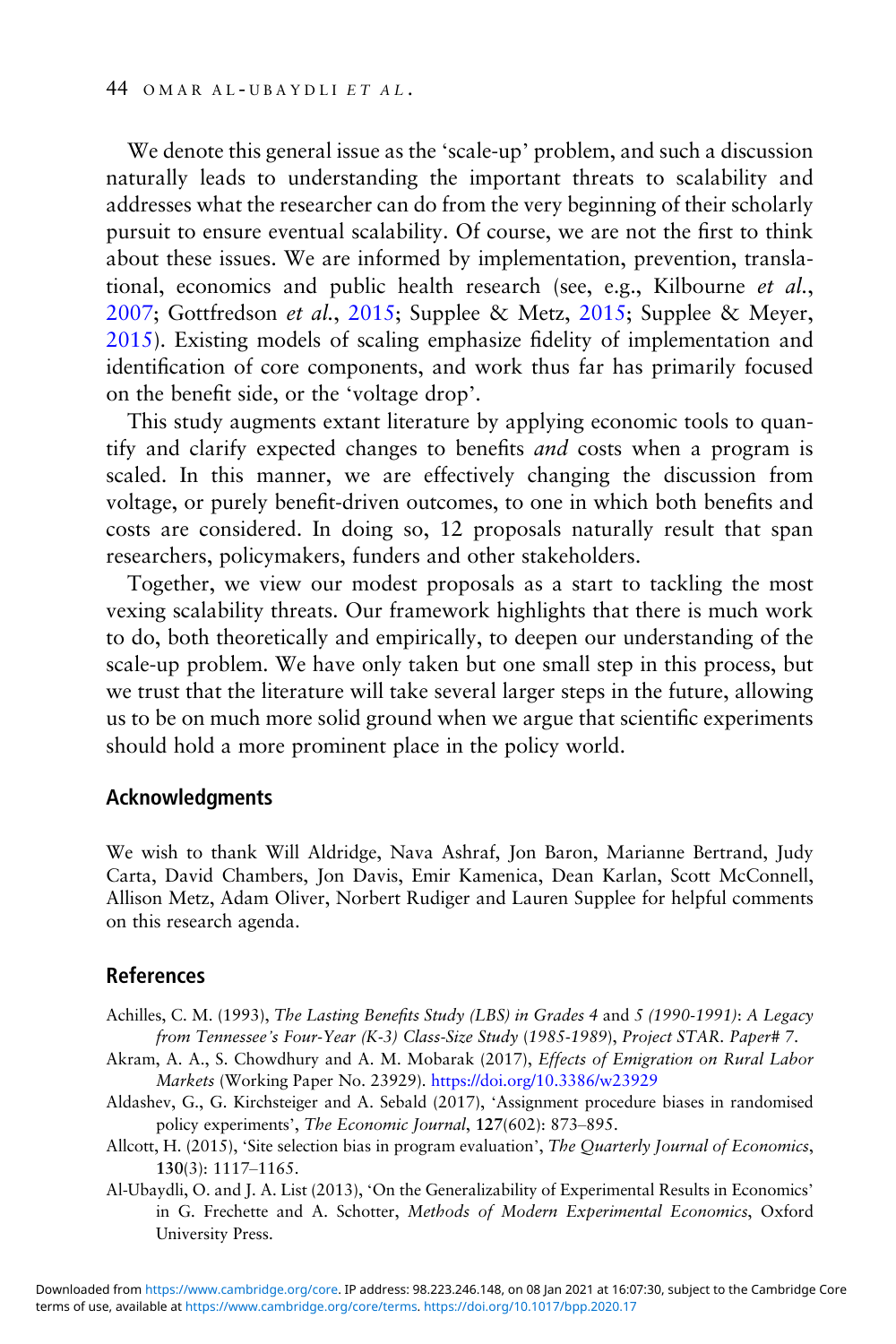- <span id="page-43-0"></span>Al-Ubaydli, O., J. A. List, D. LoRe and D. Suskind (2017), 'Scaling for economists: lessons from the non-adherence problem in the medical literature', Journal of Economic Perspectives, 31(4): 125–144. <https://doi.org/10.1257/jep.31.4.125>
- Al-Ubaydli, O., J. A. List and D. Suskind (2019), The Science of Using Science: Towards an Understanding of the Threats to Scaling Experiments (Working Paper No. 25848).
- Al-Ubaydli, O., J. A. List and D. L. Suskind (2017), 'What can we learn from experiments? Understanding the threats to the scalability of experimental results', American Economic Review, 107(5): 282–286.
- Andrews, I. and M. Kasy (2017), Identification of and Correction for Publication Bias (Working Paper No. 23298).
- Angrist, J. D., S. M. Dynarski, T. J. Kane, P. A. Pathak and C. R. Walters (2012), 'Who benefits from KIPP?' Journal of Policy Analysis and Management, 31(4): 837–860.
- Ashraf, N., O. Bandiera and S. S. Lee (2018), Losing Prosociality in the Quest for Talent? Sorting, Selection, and Productivity in the Delivery of Public Services (Working Paper).
- August, G. J., M. L. Bloomquist, S. S. Lee, G. M. Realmuto and J. M. Hektner (2006), 'Can evidencebased prevention programs be sustained in community practice settings? The early risers' advanced-stage effectiveness trial', Prevention Science, 7(2): 151–165.
- Banerjee, A., R. Banerji, J. Berry, E. Duflo, H. Kannan, S. Mukerji, M. Walton (2017), 'From proof of concept to scalable policies: challenges and solutions, with an application', Journal of Economic Perspectives, 31(4): 73–102.
- Banerjee, A., S. Barnhardt and E. Duflo (2015a), Movies, Margins and Marketing: Encouraging the Adoption of Iron-Fortified Salt (Working Paper No. 21616).
- Banerjee, A., D. Karlan and J. Zinman (2015b), 'Six randomized evaluations of microcredit: introduction and further steps', American Economic Journal: Applied Economics, <sup>7</sup>(1): 1–21.
- Bauer, M. S., L. Damschroder, H. Hagedorn, J. Smith and A. M. Kilbourne (2015), 'An introduction to implementation science for the non-specialist', BMC Psychology, 3, 32.
- Bell, S. H. and E. A. Stuart (2016), 'On the "where" of social experiments: the nature and extent of the generalizability problem', New Directions for Evaluation, 2016(152): 47–59.
- Bettis, R. A. (2012), 'The search for asterisks: compromised statistical tests and flawed theories', Strategic Management Journal, 33(1): 108–113.
- Bold, T., M. Kimenyi, G. Mwabu, A. Ng'ang'a and J. Sandefur (2013), 'Scaling up what works: experimental evidence on external validity in kenyan education', Center for Global Development Working Paper, (321).
- Buera, F. J., J. P. Kaboski and Y. Shin (2012), The Macroeconomics of Microfinance (Working Paper No. 17905).
- Butera, L. and J. A. List (2017), An economic approach to alleviate the crises of confidence in science: With an application to the public goods game (No. w23335). National Bureau of Economic Research.
- Button, K. S., J. P. A. Ioannidis, C. Mokrysz, B. A. Nosek, J. Flint, E. S. J. Robinson and M. R. Munafò (2013), 'Power failure: why small sample size undermines the reliability of neuroscience', Nature Reviews Neuroscience, 14(5): 365–376.
- Camerer, C. F., A. Dreber, E. Forsell, T.-H. Ho, J. Huber, M. Johannesson, M. Kirchler, J. Almenberg, A. Altmejd, T. Chan, E. Heikensten, F. Holzmeister, T. Imai, S. Isaksson, G. Nave, T. Pfeiffer, M. Razen and H. Wu (2016), 'Evaluating replicability of laboratory experiments in economics', Science, 351(6280): 1433–1436.
- Chambers, D. A., R. E. Glasgow and K. Stange (2013), 'The dynamic sustainability framework: addressing the paradox of sustainment amid ongoing change', Implementation Science, 8(117).
- Chen, Y. and D. Y. Yang (2019), 'The impact of media censorship: 1984 or brave new world? American Economic Review, 109(6): 2294–2332.
- Cheng, S., E. J. McDonald, M. C. Cheung, V. S. Arciero, M. Qureshi, D. Jiang, … K. K. W. Chan (2017), 'Do the american society of clinical oncology value framework and the european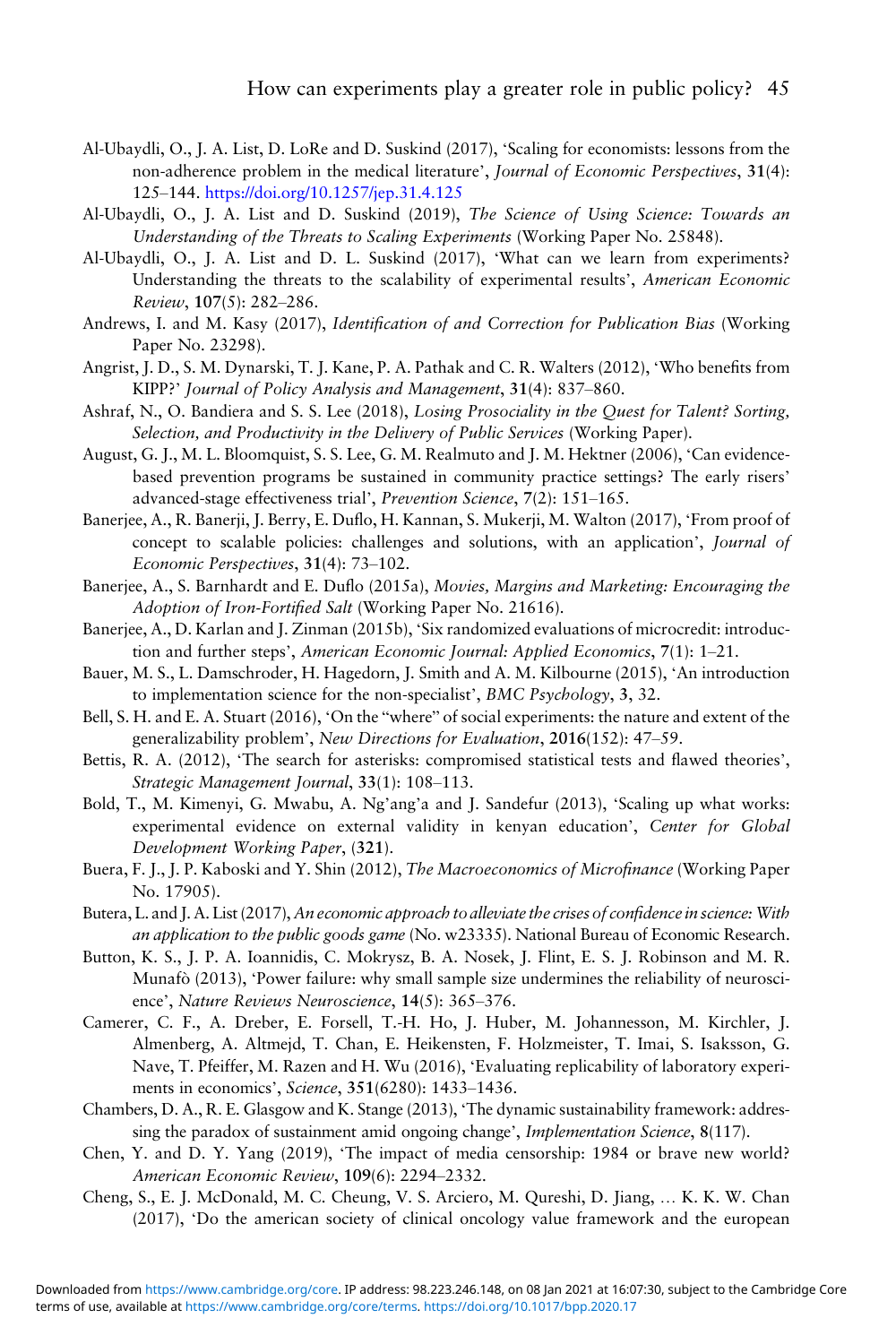<span id="page-44-0"></span>society of medical oncology magnitude of clinical benefit scale measure the same construct of clinical benefit? Journal of Clinical Oncology, 35(24): 2764–2771.

- Christensen, G. and E. Miguel (2018), 'Transparency, reproducibility, and the credibility of economics research', Journal of Economic Literature, 56(3): 920–980.
- Cook, T. and D. Campbell (1979), Quasi-experimentation: design and analysis issues for field settings, Boston, MA: Houghton Mifflin.
- Cooper, C. L., D. Hind, R. Duncan, S. Walters, A. Lartey, E. Lee and M. Bradburn (2015), 'A rapid review indicated higher recruitment rates in treatment trials than in prevention trials', Journal of Clinical Epidemiology, 68(3): 347–354.
- Crépon, B., E. Duflo, M. Gurgand, R. Rathelot and P. Zamora (2013), 'Do labor market policies have displacement effects? evidence from a clustered randomized experiment', The Quarterly Journal of Economics, 128(2): 531–580.
- Crosse, S., B. Williams, C. A. Hagen, M. Harmon, L. Ristow, R. DiGaetano, … J. H. Derzon (2011), Prevalence and Implementation Fidelity of Research-Based Prevention Programs in Public Schools. Final Report. Office of Planning, Evaluation and Policy Development, US Department of Education.
- Czibor, E., D. Jimenez-Gomez and J. A. List (2019), The Dozen Things Experimental Economists Should Do (More Of) (SSRN Scholarly Paper No. ID 3313734).
- Davies, P. (2012), 'The state of evidence-based policy evaluation and its role in policy formation', National Institute Economic Review, 219(1): R41–R52.
- Davis, J. M. V., J. Guryan, K. Hallberg and J. Ludwig (2017), The Economics of Scale-Up (Working Paper No. 23925).
- Deaton, A. and N. Cartwright (2018), 'Understanding and misunderstanding randomized controlled trials', Social Science & Medicine, 210, 2-21.
- Deke, J. and M. Finucane (2019), Moving Beyond Statistical Significance: the BASIE (BAyeSian Interpretation of Estimates) Framework for Interpreting Findings from Impact Evaluations (OPRE Report 2019 35). Washington, DC: Office of Planning, Research, and Evaluation, Administration for Children and Families, U.S. Department of Health and Human Services.
- Duflo, E., P. Dupas and M. Kremer (2017), The impact of free secondary education: Experimental evidence from Ghana. Massachusetts Institute of Technology Working Paper Cambridge, MA.
- Ferracci, M., G. Jolivet, and G. J. van den Berg (2013), 'Evidence of treatment spillovers within markets', The Review of Economics and Statistics, 96(5): 812–823.
- Fiorina, M. P. and C. R. Plott (1978), 'Committee decisions under majority rule: an experimental study', American Political Science Review, 72, 575–598.
- Freedman, S., D. Friedlander, W. Lin and A. Schweder (1996), The GAIN Evaluation: Five-Year Impacts on Employment, Earnings and AFDC Receipt, New York: MDRC.
- Freedman, S., J. T. Knab, L. A. Gennetian and D. Navarro (2000), The Los Angeles Jobs-First GAIN Evaluation: Final Report on a Work First Program in a Major Urban Center.
- Friedlander, D., G. Hoetz, D. Long and J. Quint (1985), Maryland: Final Report on the Employment Initiatives Evaluation, New York, NY: MDRC.
- Fryer, R. G., S. D. Levitt and J. A. List (2015), Parental Incentives and Early Childhood Achievement: A Field Experiment in Chicago Heights (No. w21477). National Bureau of Economic Research.
- Gelman, A. and J. Carlin (2014), 'Beyond power calculations: assessing type S (sign) and type M (magnitude) errors', Perspectives on Psychological Science, 9(6): 641–651.
- Gilraine, M., H. Macartney and R. McMillan (2018), Education Reform in General Equilibrium: Evidence from California's Class Size Reduction (Working Paper No. 24191).
- Glennerster, R. (2017), 'Chapter 5 The Practicalities of Running Randomized Evaluations: Partnerships, Measurement, Ethics, and Transparency', in A. V. Banerjee and E. Duflo (eds), Handbook of Economic Field Experiments, Volume 1, 175–243.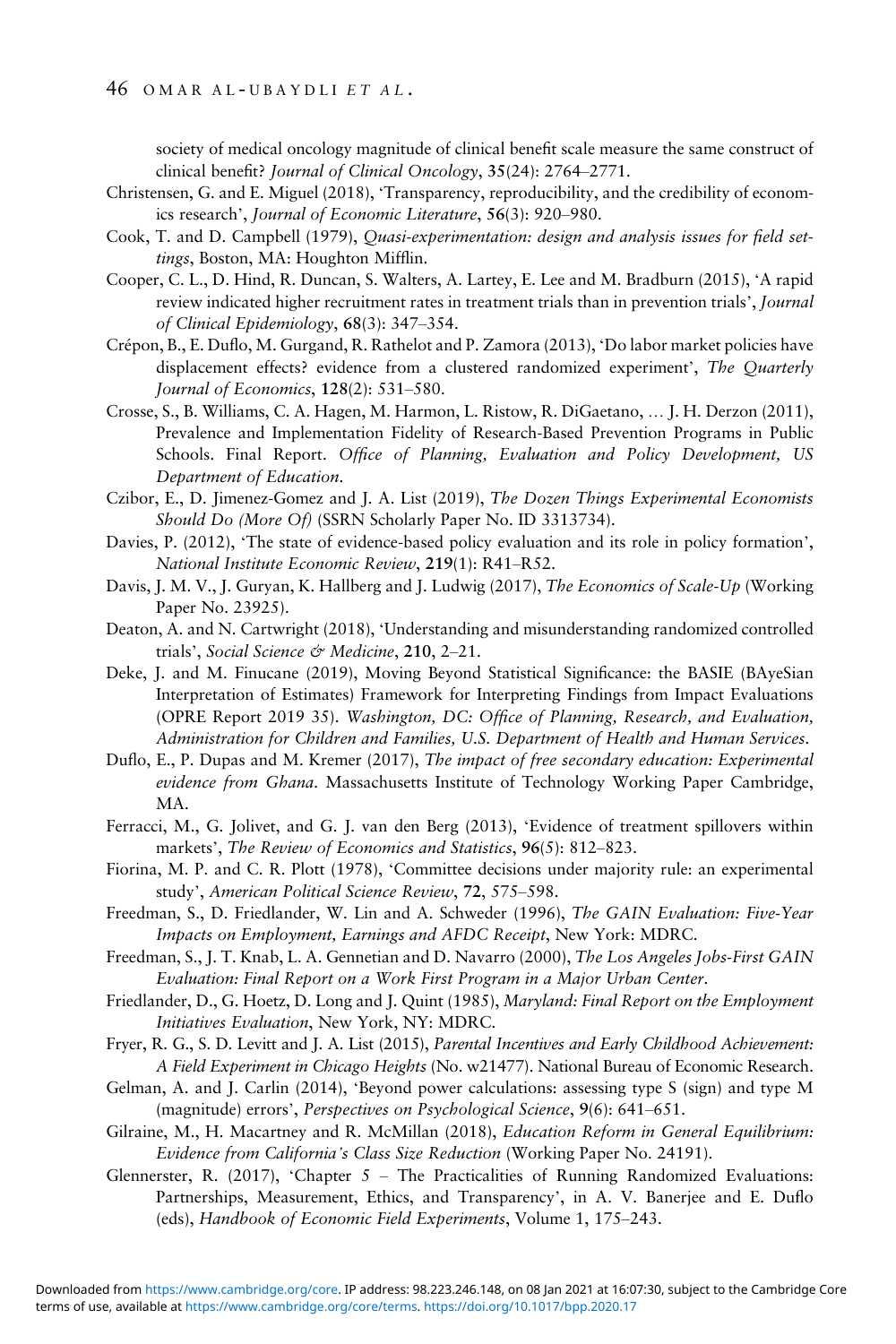- <span id="page-45-0"></span>Gottfredson, D. C., T. D. Cook, F. E. M. Gardner, D. Gorman-Smith, G. W. Howe, I. N. Sandler and K. M. Zafft (2015), 'Standards of evidence for efficacy, effectiveness, and scale-up research in
- prevention science: next generation', *Prevention Science*, 16(7): 893–926.<br>Greenland, S., S. J. Senn, K. J. Rothman, J. B. Carlin, C. Poole, S. N. Goodman and D. G. Altman (2016), 'Statistical tests, P values, confidence intervals, and power: a guide to misinterpretations', European Journal of Epidemiology, 31(4): 337–350.
- Hamarsland, G. D. (2012), Cost-benefit Analysis in Norway. Retrieved from [https://www.ntnu.edu/](https://www.ntnu.edu/documents/1261865083/1263461278/6_4_Hamarsland.pdf) [documents/1261865083/1263461278/6\\_4\\_Hamarsland.pdf](https://www.ntnu.edu/documents/1261865083/1263461278/6_4_Hamarsland.pdf)
- Harrison, G. W. and J. A. List (2004), 'Field experiments', Journal of Economic Literature, 42(4): 1009–1055.
- Heckman, J. J. (2010), 'Building bridges between structural and program evaluation approaches to evaluating policy', Journal of Economic Literature, 48(2): 356–398.
- Heckman, J. J., H. Ichimura, J. Smith and P. Todd (1998a), 'Characterizing Selection Bias Using Experimental Data', Econometrica, 66(5): 1017–1098.
- Heckman, J. J., R. J. Lalonde and J. A. Smith (1999), 'Chapter 31 The Economics and Econometrics of Active Labor Market Programs', in O. C. Ashenfelter and D. Card (Eds.), Handbook of Labor Economics, Volume 3, 1865–2097.
- Heckman, J. J., L. Lochner and C. Taber (1998b), 'Explaining rising wage inequality: explorations with a dynamic general equilibrium model of labor earnings with heterogeneous agents', Review of Economic Dynamics, 1(1): 1–58.
- Hippel, P. and C. Wagner (2018), Does a Successful Randomized Experiment Lead to Successful Policy? Project Challenge and What Happened in Tennessee After Project STAR (SSRN Scholarly Paper No. ID 3153503).
- Hitchcock, J., J. Dimino, A. Kurki, C. Wilkins and R. Gersten (2011), The Impact of Collaborative Strategic Reading on the Reading Comprehension of Grade 5 Students in Linguistically Diverse Schools. Final Report. NCEE 2011-4001. National Center for Education Evaluation and Regional Assistance.
- Horner, R. H., D. Kinkaid, G. Sugai, T. Lewis, L. Eber, S. Barrett, C. R. Dickey, M. Richter, E. Sullivan, C. Boezio, B. Algozzine, H. Reynolds and N. Johnson (2014), 'Scaling up schoolwide positive behavioral interventions and supports: experiences of seven states with documented success', Journal of Positive Behavior Interventions, 16(4): 197–208.
- Horsfall, S. and C. Santa (1985), Project CRISS: Validation Report for the Joint Review and Dissemination Panel. Unpublished manuscript.
- Horton, J. J., D. G. Rand and R. J. Zeckhauser (2011), 'The online laboratory: conducting experiments in a real labor market', Experimental Economics, 14(3): 399–425.
- Ioannidis, J. P. A. (2005), 'Contradicted and initially stronger effects in highly cited clinical research', JAMA, 294(2): 218–228.
- Jennions, M. D. and A. P. Moller (2001), 'Relationships fade with Time: a meta-analysis of temporal trends in publication in ecology and evolution', Proceedings of the Royal Society of London, 269(1486): 43–48.
- Jepsen, C. and S. Rivkin (2009), 'Class size reduction and student achievement the potential tradeoff between teacher quality and class size', Journal of Human Resources, 44(1): 223–250.
- Karlan, D. and J. A. List (2007), 'Does price matter in charitable giving? evidence from a large-scale natural field experiment'. American Economic Review, 97(5): 1774–1793.
- Kerwin, J. and R. L. Thornton (2018), Making the Grade: The Sensitivity of Education Program Effectiveness to Input Choices and Outcome Measures (SSRN Scholarly Paper No. ID 3002723). Retrieved from Social Science Research Network website.
- Kilbourne, A. M., M. S. Neumann, H. A. Pincus, M. S. Bauer and R. Stall (2007), 'Implementing evidence-based interventions in health care: application of the replicating effective programs framework', Implementation Science: IS, 2, 42.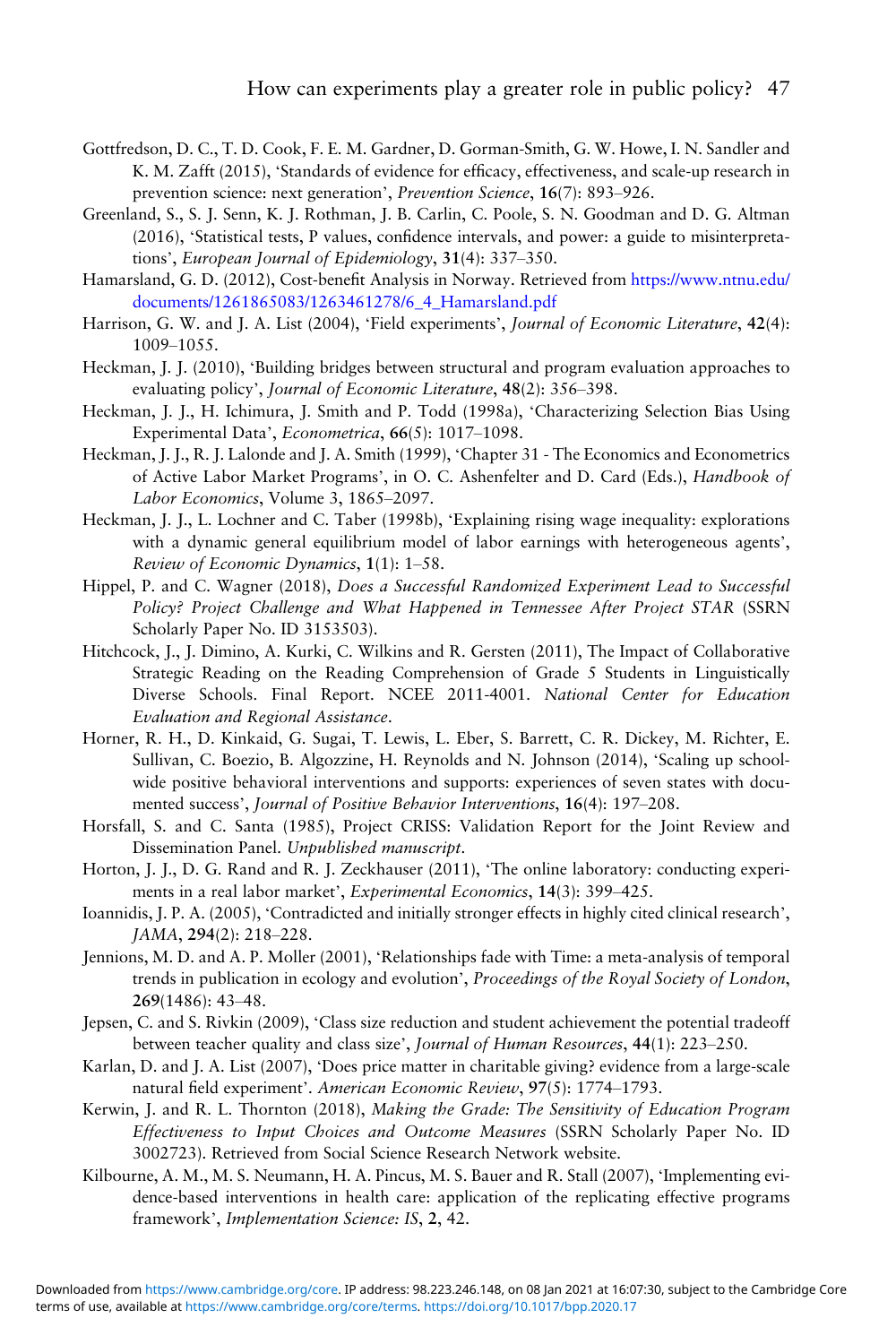- <span id="page-46-0"></span>Kline, P. and C. R. Walters (2016), "Evaluating public programs with close substitutes: The case of Head Start," Quarterly Journal of Economics 131(4): 1795–1848.
- Knechtel, V., T. Coen, P. Caronongan, N. Fung and L. Goble (2017), Pre-kindergarten impacts over time: An analysis of KIPP charter schools, Washington, DC: Mathematica Policy Research.
- Komro, K. A., B. R. Flay, A. Biglan and A. C. Wagenaar (2016), 'Research design issues for evaluating complex multicomponent interventions in neighborhoods and communities', Translational Behavioral Medicine, 6(1): 153–159.
- Kushman, J., M. Hanita and J. Raphael (2011), An Experimental Study of the Project CRISS Reading Program on Grade 9 Reading Achievement in Rural High Schools. Final Report NCEE 2011- 4007. National Center for Education Evaluation and Regional Assistance.
- Levitt, S. D. and J. A. List (2007), 'What do laboratory experiments measuring social preferences reveal about the real world? Journal of Economic Perspectives, 21(2): 153–174.
- Lin, W. and D. P. Green (2016), 'Standard operating procedures: a safety net for pre-analysis plans', PS: Political Science & Politics, 49(3): 495-500.
- Lipsey, M. W. (1999), 'Can rehabilitative programs reduce the recidivism of juvenile offenders? an inquiry into the effectiveness of practical programs', Virginia Journal of Social Policy & the Law,  $6(3)$ :  $611-642$ .
- List, J. A. (2004), "Neoclassical theory versus prospect theory: evidence from the marketplace," Econometrica, (2004), 72(2): pp. 615–625.
- List, J. A. (2006), "The behavioralist meets the market: measuring social preferences and reputation effects in actual transactions," Journal of Political Economy, 114(1): pp. 1–37.
- List, J. A. (2007a), 'Field experiments: a bridge between lab and naturally occurring data', The B.E. Journal of Economic Analysis & Policy, 6(2), 85(2): 1-47.
- List, J. A. (2007b), "On the interpretation of giving in dictator games," Journal of Political Economy, 115(3): 482–494.
- List, J. A. (2011a), "The market for charitable giving," Journal of Economic Perspectives, 25(2): 157–180.
- List, J. A. (2011b), 'Why economists should conduct field experiments and 14 tips for pulling one off', Journal of Economic Perspectives, 25(3): 3–16.
- List, J. A., F. Momeni and Y. Zenou (2019), Are Measures of Early Education Programs Too Pessimistic? Evidence from a Large-Scale Field Experiment. Working Paper.
- List, J. A., A. M. Shaikh and Y. Xu (2016), 'Multiple hypothesis testing in experimental economics'. Experimental Economics.
- Maniadis, Z., F. Tufano and J. A. List (2014), 'One swallow doesn't make a summer: new evidence on anchoring effects', American Economic Review, 104(1): 277–290.
- Miguel, E. and M. Kremer (2004), 'Worms: identifying impacts on education and health in the presence of treatment externalities', Econometrica, 72(1): 159–217.
- Muralidharan, K. and P. Niehaus (2017), 'Experimentation at Scale', Journal of Economic Perspectives, 31(4): 103–124.
- Muralidharan, K. and V. Sundararaman (2015), 'The aggregate effect of school choice: evidence from a two-stage experiment in india', The Quarterly Journal of Economics, 130(3): 1011–1066.
- Nosek, B. A., J. R. Spies and M. Motyl (2012), 'Scientific utopia II. Restructuring incentives and practices to promote truth over publishability', Perspectives on Psychological Science, 7(6), 615–631.
- Obama, B. (2013), The Budget Message of the President. Retrieved from [https://www.govinfo.gov/](https://www.govinfo.gov/content/pkg/BUDGET-2014-BUD/pdf/BUDGET-2014-BUD.pdf) [content/pkg/BUDGET-2014-BUD/pdf/BUDGET-2014-BUD.pdf](https://www.govinfo.gov/content/pkg/BUDGET-2014-BUD/pdf/BUDGET-2014-BUD.pdf)
- Ogutu, S. O., A. Fongar, T. Gödecke, L. Jäckering, H. Mwololo, M. Njuguna, … M. Qaim (2018), 'How to make farming and agricultural extension more nutrition-sensitive: evidence from a randomised controlled trial in Kenya', European Review of Agricultural Economics, 1–24.
- Raudenbush, S. W. and H. S. Bloom (2015), 'Learning about and from a distribution of program impacts using multisite trials', American Journal of Evaluation, 36(4): 475–499.